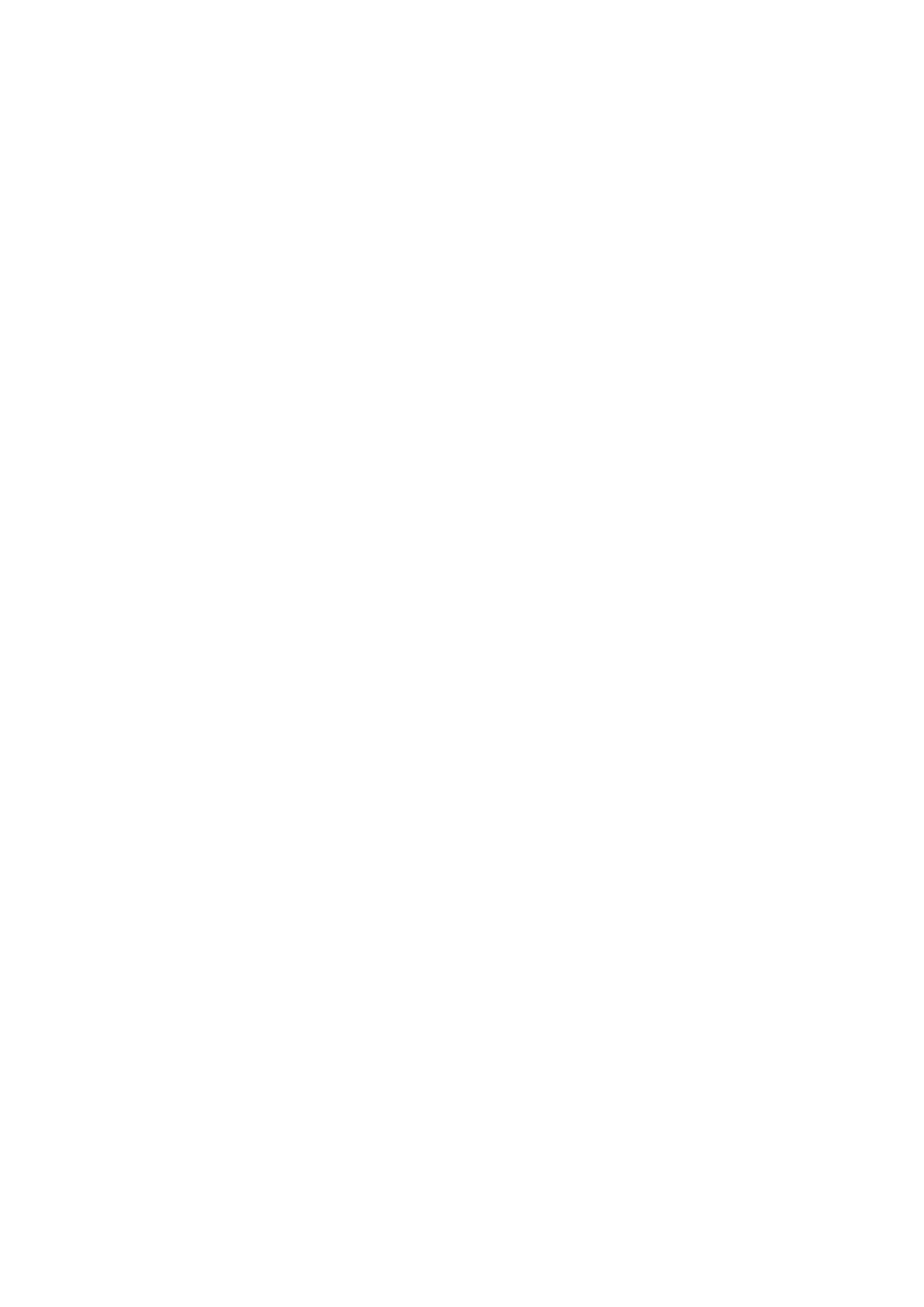# TABLE OF CONTENTS

| <b>WHO WE ARE</b>                                                            | $\mathbf{1}$            |
|------------------------------------------------------------------------------|-------------------------|
| OUR EXPECTATIONS - GETTING YOU 'WORK READY, WORLD READY'                     | $\mathbf{1}$            |
| 'Work ready, world ready' professional guidelines applicable to all students | $\mathbf{1}$            |
| <b>ACADEMIC POLICIES</b>                                                     | $\mathbf{2}$            |
| Assessments                                                                  | $\overline{\mathbf{2}}$ |
| <b>Assessment and Exam Procedures</b>                                        | $\overline{\mathbf{c}}$ |
| <b>Assessment Deadlines</b>                                                  | $\overline{\mathbf{2}}$ |
| Re - Assessment (Resits)                                                     | $\overline{\mathbf{2}}$ |
| <b>Appealing Results</b>                                                     | 3                       |
| <b>Academic Appeals Process</b>                                              | 3                       |
| <b>Learning Plans</b>                                                        | 4                       |
| Academic Integrity, Academic Misconduct & Plagiarism                         | 4                       |
| Cross Credits and Recognised Prior Learning                                  | 5                       |
| Literacy and Numeracy Assessment Tool                                        | 5                       |
| <b>DISCIPLINARY PROCEDURES</b>                                               | 6                       |
| Minor Behaviour                                                              | 6                       |
| <b>Concerning Behaviour</b>                                                  | 6                       |
| Major / Expulsion Behaviour                                                  | 6                       |
| <b>Student Bullying</b>                                                      | 7                       |
| <b>ENROLMENT INTO FUTURE PROGRAMMES</b>                                      | 7                       |
| Results notice / academic record of learning                                 | 9                       |
| Self-directed learning hours                                                 | 9                       |
| CHOOSING TO WITHDRAW FROM YOUR PROGRAMME OF STUDY                            | 10                      |
| <b>Domestic Students</b>                                                     | 10                      |
| <b>International Students</b>                                                | 10                      |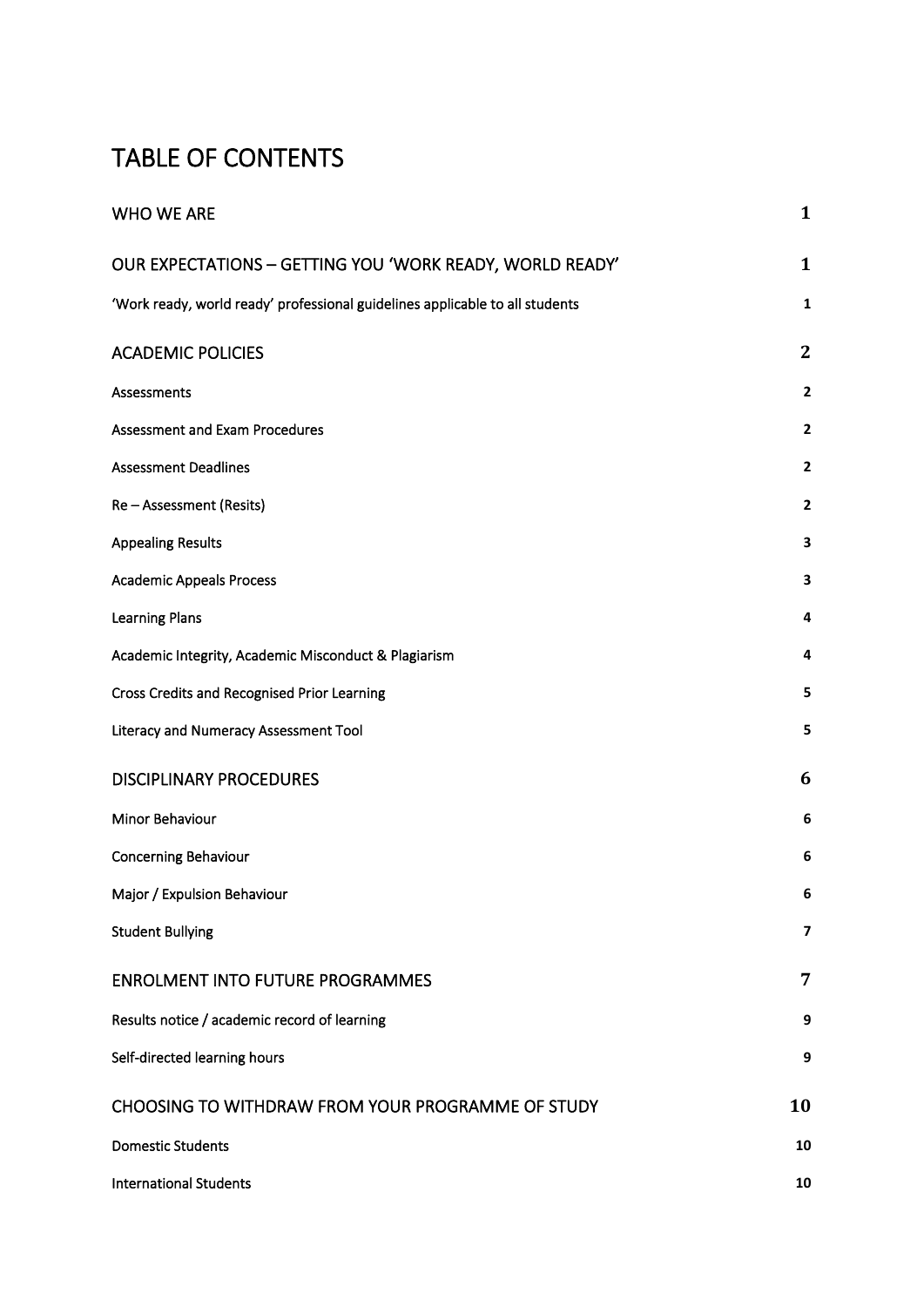# [ACCEPTING A JOB IN THE INDUSTRY](#page-17-0) **[11](#page-17-0)**

| <b>ATTENDANCE</b>                                                                         | 11 |
|-------------------------------------------------------------------------------------------|----|
| Appointments                                                                              | 11 |
| <b>Class Times</b>                                                                        | 11 |
| Attendance requirements to gain your certificate                                          | 12 |
| Being withdrawn from programme of study due to attendance issues                          | 14 |
| <b>CERTIFICATES</b>                                                                       | 15 |
| New Zealand School of Tourism Ltd Certificates                                            | 15 |
| New Zealand Certificate in Aviation (Flight Attending) Level 4                            | 15 |
| Specialist Product Knowledge Certificates                                                 | 15 |
| EDUCATION (PASTORAL CARE OF TERTIARY AND INTERNATIONAL LEARNERS) CODE OF<br>PRACTICE 2021 | 16 |
| <b>COMPLAINTS PROCEDURES</b>                                                              | 16 |
| Flow chart of complaints procedure process                                                | 17 |
| <b>Dispute Resolution Scheme</b>                                                          | 18 |
| COMPUTER NETWORK, INTERNET POLICY AND IT SERVICES                                         | 19 |
| DOMESTIC AND INTERNATIONAL EXPERIENCES                                                    | 21 |
| Internships                                                                               | 21 |
| Internships - New Zealand School of Tourism                                               | 21 |
| Internships - Elite School of Beauty and Spa                                              | 22 |
| Auckland Cabin Trainer experience - New Zealand School of Tourism                         | 24 |
| Client Days - Elite School of Beauty & Spa                                                | 24 |
| Study Tours - New Zealand School of Tourism                                               | 25 |
| Level 4 Study Tour                                                                        | 25 |
| Level 5 (Diploma) Study Tour                                                              | 26 |
| Optional overseas Study Tour (Diploma only)                                               | 26 |
| Fundraising                                                                               | 26 |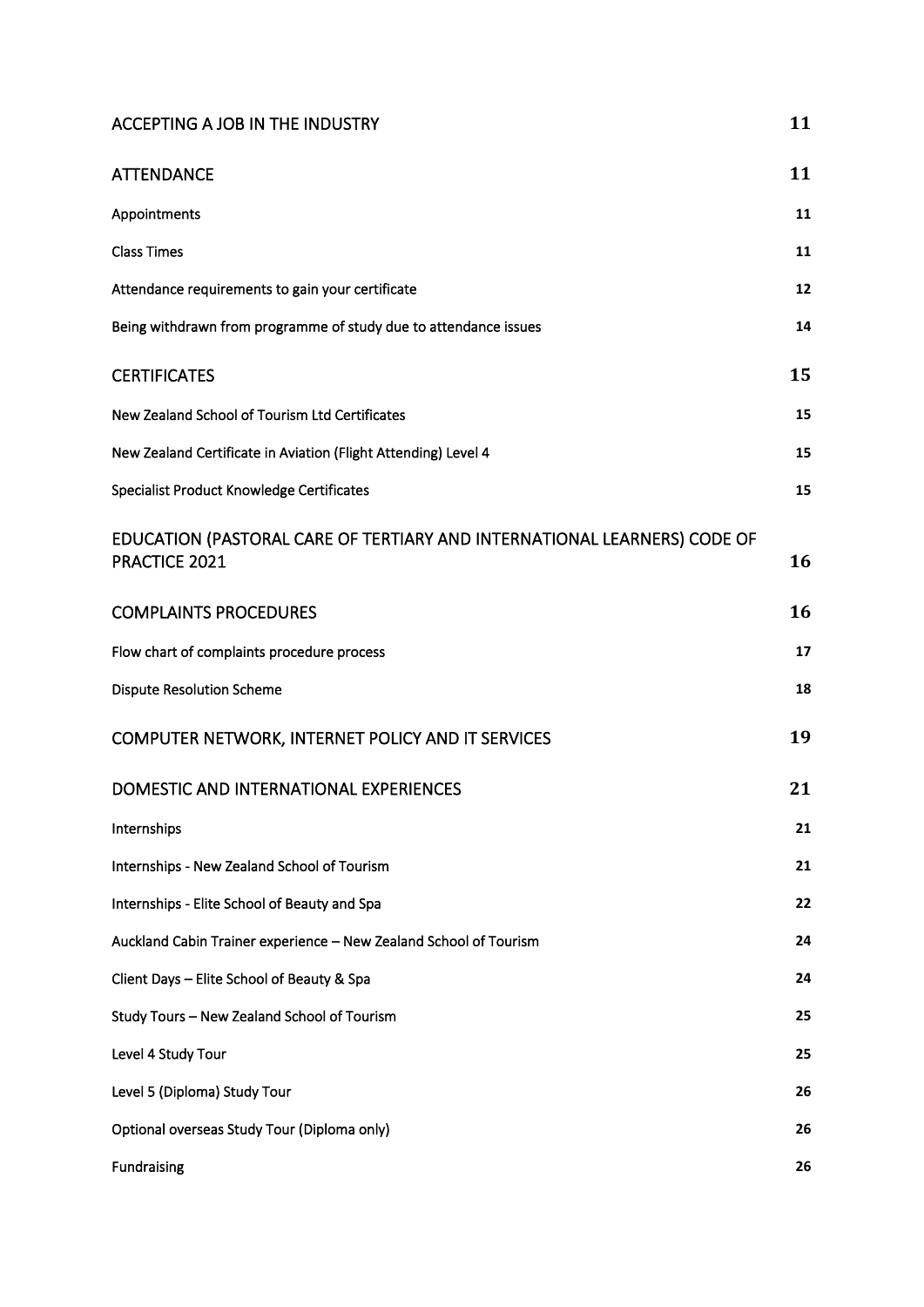| General study tour guidelines                 | 27 |
|-----------------------------------------------|----|
| <b>EMPLOYMENT</b>                             | 28 |
| <b>GRADUATION</b>                             | 28 |
| <b>Graduation Awards</b>                      | 28 |
| <b>CHANGE OF ADDRESS OR PHONE NUMBERS</b>     | 28 |
| <b>HEALTH AND SAFETY</b>                      | 29 |
| Accidents                                     | 29 |
| <b>Emergency procedures</b>                   | 29 |
| Harassment                                    | 29 |
| <b>Medical Emergency</b>                      | 29 |
| Security                                      | 30 |
| <b>COVID Pandemic</b>                         | 30 |
| <b>INTERNAL SUPPORT SERVICES</b>              | 31 |
| Impaired performance or learning difficulties | 31 |
| <b>Tutorials</b>                              | 31 |
| Qtime                                         | 31 |
| <b>Class meetings</b>                         | 31 |
| Student Representative & Kaiāwhina            | 31 |
| <b>INTERNATIONAL STUDENTS</b>                 | 32 |
| <b>International Student Visas</b>            | 32 |
| Blended Learning (NZST Diploma only)          | 32 |
| <b>Course Extensions</b>                      | 32 |
| <b>International Student Meetings</b>         | 32 |
| <b>STUDENT DRESS CODE</b>                     | 33 |
| New Zealand School of Tourism                 | 33 |
| Cut Above Academy                             | 34 |
| Elite School of Beauty and Spa                | 34 |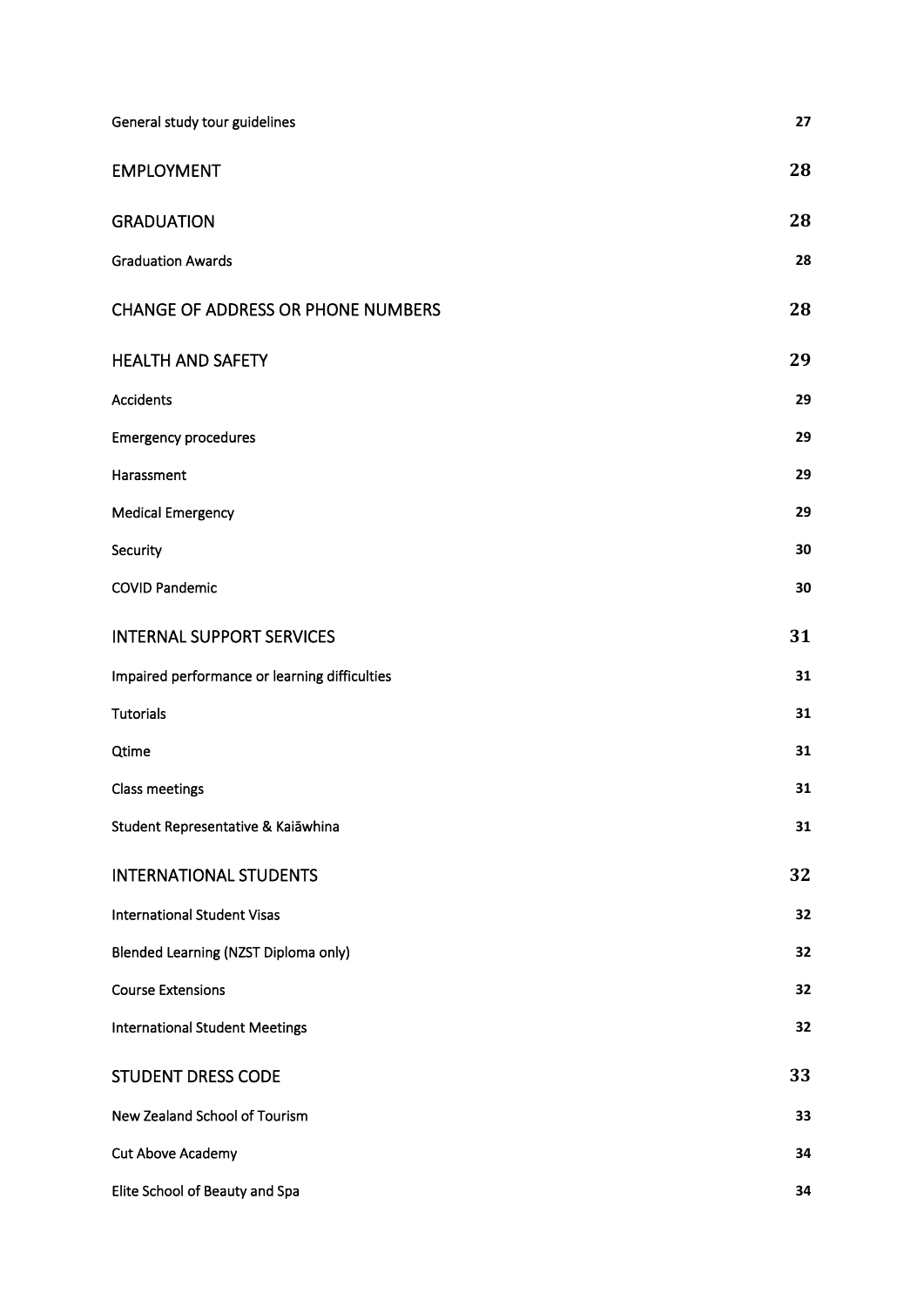| PROGRAMME CONTENT                                                                           | 34 |
|---------------------------------------------------------------------------------------------|----|
| Alcohol                                                                                     | 35 |
| <b>Prohibited Items and Substances</b>                                                      | 35 |
| Passports and visas                                                                         | 35 |
| <b>Resources</b>                                                                            | 35 |
| Stationery/Calculators                                                                      | 35 |
| <b>Student kits</b>                                                                         | 35 |
| First Aid programmes                                                                        | 35 |
| Swimming/wet drill requirements                                                             | 35 |
| <b>Student Contact with Industry</b>                                                        | 36 |
| PROGRAMME FEES                                                                              | 36 |
| New Zealand School of Tourism & Elite School of Beauty and Spa                              | 36 |
| Cut Above Academy                                                                           | 36 |
| THE NEW ZEALAND ASSOCIATION OF REGISTERED BEAUTY PROFESSIONALS STUDENT<br><b>MEMBERSHIP</b> | 37 |
| STUDENT FEES & WITHDRAWAL OF SERVICES                                                       | 37 |
| <b>STUDENT ALLOWANCES</b>                                                                   | 38 |
| Studylink                                                                                   | 38 |
| <b>Fees Free</b>                                                                            | 38 |
| <b>Training Incentive Allowance</b>                                                         | 38 |
| Youth Guarantee Travel allowance                                                            | 38 |
| <b>CAMPUS FACILITIES</b>                                                                    | 38 |
| <b>Food and Drinks</b>                                                                      | 38 |
| Telephone, Mail and Messages                                                                | 38 |
| <b>Mobile Phones</b>                                                                        | 38 |
| Smoking                                                                                     | 39 |
| Location of classes                                                                         | 39 |
| Administration/Office Hours                                                                 | 39 |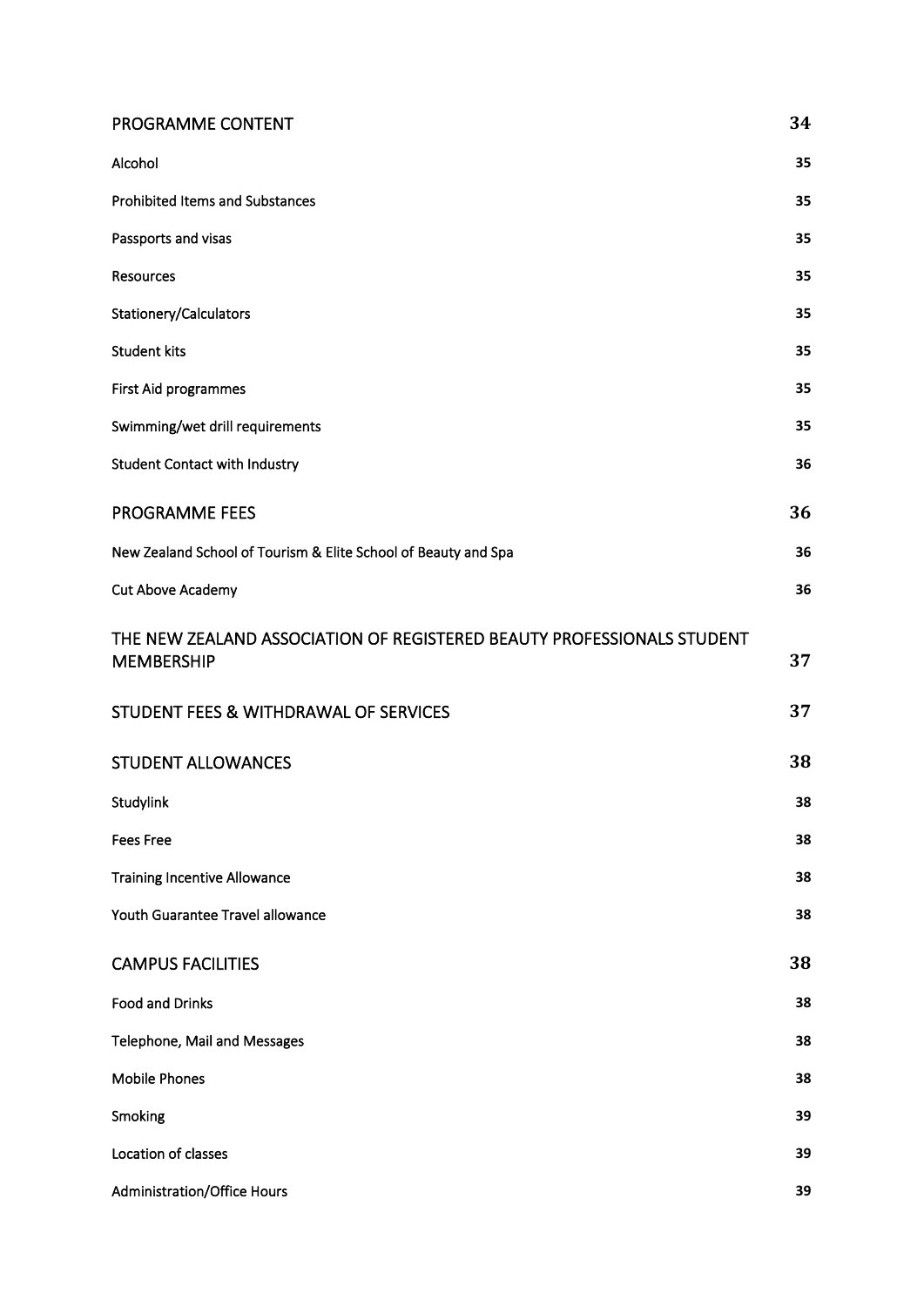| SUPPORT AND GUIDANCE DIRECTORY                                  | 40 |
|-----------------------------------------------------------------|----|
| ALL STUDENTS - DECLARATION FORM                                 | 43 |
| <b>STUDENT COPY</b>                                             | 43 |
| OFFICE COPY                                                     | 44 |
| STUDENT PHOTOGRAPHIC WORK AGREEMENT - CUT ABOVE ACADEMY         | 45 |
| <b>STUDENT COPY</b>                                             | 45 |
| OFFICE COPY                                                     | 46 |
| <b>PARTICIPATION AGREEMENT - ELITE SCHOOL OF BEAUTY AND SPA</b> | 47 |
| <b>STUDENT COPY</b>                                             | 47 |
| OFFICE COPY                                                     | 48 |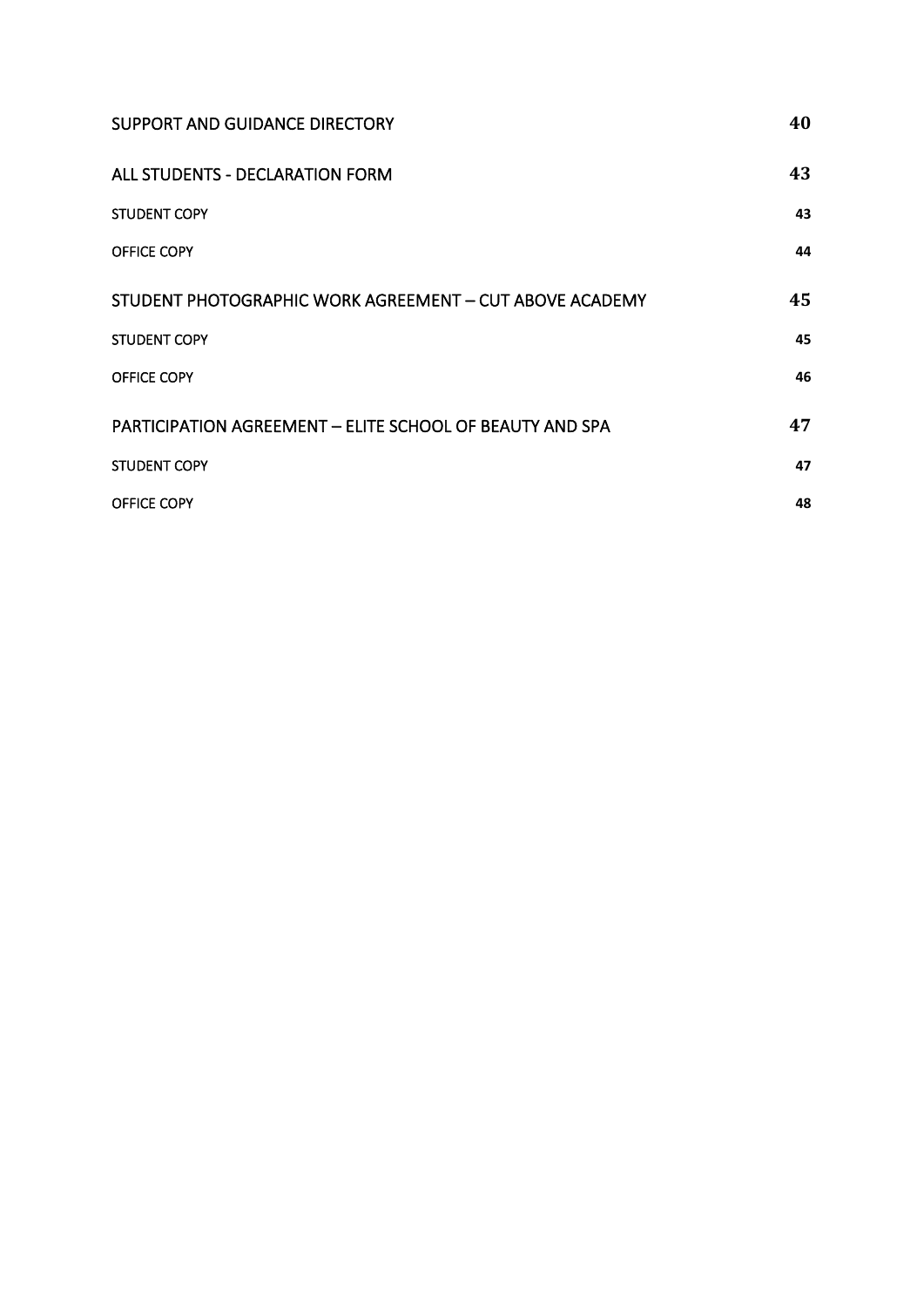*Welcome. Please use this booklet as a guide to refer to during and after your programme of study. We hope you enjoy your time with us - if you have any problems or concerns during the programme please do not hesitate to discuss them with your Class Trainer or management who will be more than happy to help.* 

# <span id="page-7-0"></span>Who we are

As of April 2022, New Zealand School of Tourism Limited (NZST) merged entities with Yoobee Colleges Limited to become the largest Category 1 Private Training Establishment in New Zealand. New Zealand School of Tourism (NZST) is therefore a legal trading name of Yoobee Colleges - a registered and accredited NZQA tertiary provider. In addition to offering programmes under the NZST brand they also operate the following trading names:

- Elite School of Beauty
- Cut Above Academy

When New Zealand School of Tourism (NZST) is referred to in this handbook it is referring to all trading names.

# <span id="page-7-1"></span>Our Expectations – getting you 'work ready, world ready'

While you are studying with us, we train and upskill you to understand what behaviour as a professional in your chosen industry looks like. We call that 'work ready, world ready'. Our industries need people who are friendly, courteous, and sensitive towards others, have a positive outlook, and who enjoy interacting with others in one to one and group situations. Please respect the other students in the programme. Look after, encourage and help one another if you can. Arrive on time, give the trainers 100% and relax and enjoy the classes.

The following professional 'work ready, world ready' guidelines are expected of all students and are required for the successful completion of every programme, entry into further programme enrolments, participation in study tours etc.

# <span id="page-7-2"></span>'Work ready, world ready' professional guidelines applicable to all students

- Attendance level meets required standard for the qualification (refer section on Attendance)
- Professional dress has been maintained throughout the programme (refer section on Professional Dress applicable to your brand)
- A positive attitude and professional manner (refer note 1 below) has been displayed throughout the programme including any point when you are representing the New Zealand School of Tourism Ltd. Examples of this are (but not limited to) study tours, job interviews, job fairs.

Note 1 - Positive attitude and professional manner is defined as:

- Supporting a team environment in class
- Supporting other students
- Maintaining punctuality
- Participating in a positive manner
- Maintaining a respectful relationship with all fellow students, staff, and guests at all times
- Behaving in an acceptable manner on external programme related activities educational, work experience, site visits etc.
- Behaving in line with the guidelines in this handbook
- Taking constructive feedback on board and applying it in future
- Understanding the part, you play in any situation in a mature fashion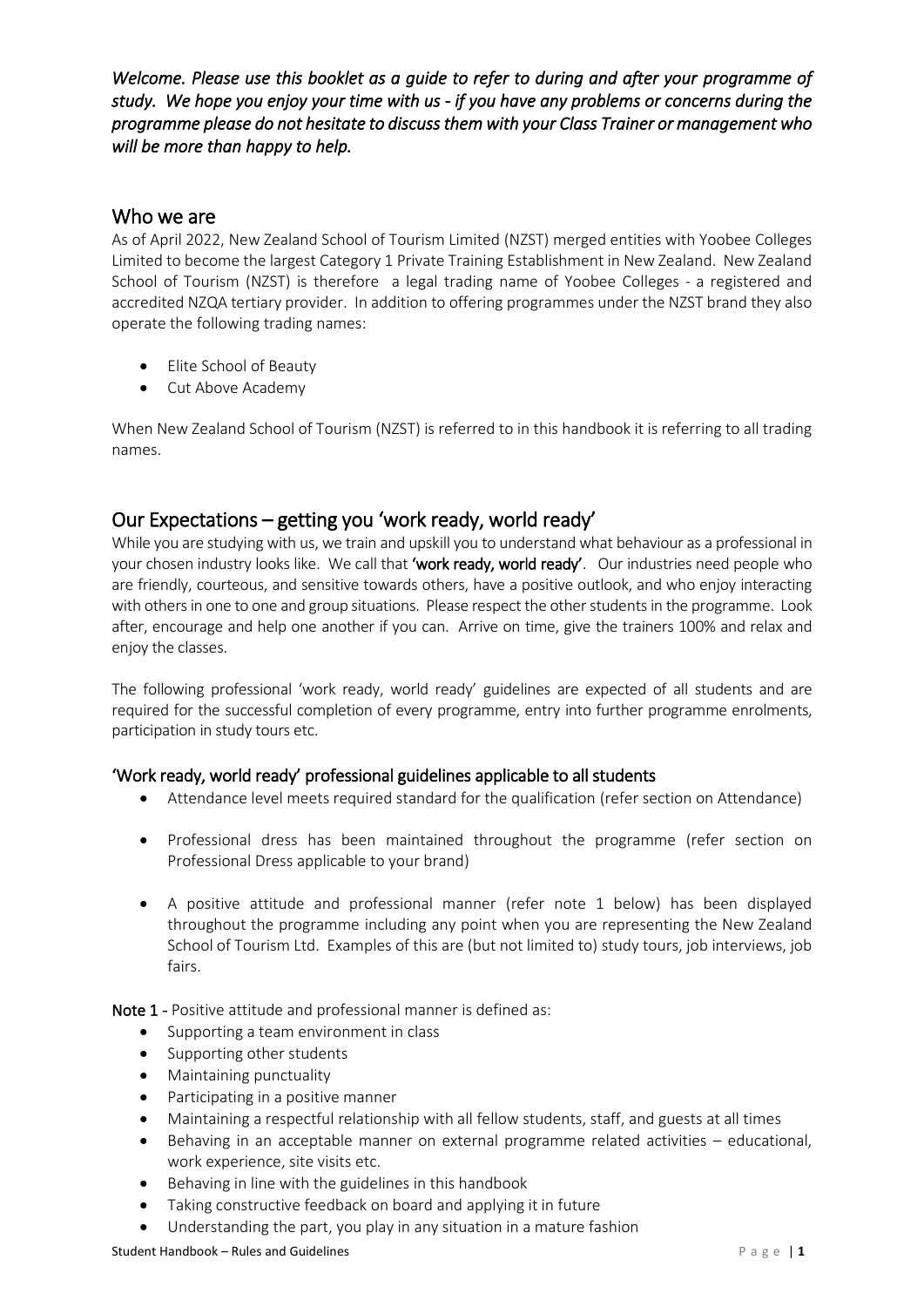# <span id="page-8-0"></span>Academic Policies

# <span id="page-8-1"></span>**Assessments**

Assessments for all subjects vary. Some will be by written exam, others by assignments, role-plays, practical application, on live models, observations, or online. Your Trainer will explain the assessment procedures for each individual subject. Regardless of the assessment type, all are equally as important and required towards the successful completion of your qualification.

All work for assessments, both classroom and home study, must be your own work. Copying or using notes, from students or the internet is not acceptable. Management will deal with any cases of cheating/plagiarism seriously.

Paper copy of assessments will be kept on site for approx 12 months and results will be kept indefinitely plus backed up daily. If you would like a copy you will need to request these from your Class Trainer.

#### <span id="page-8-2"></span>Assessment and Exam Procedures

- These are undertaken at the time and date given by the subject trainer
- They may be open or closed book and take place in a classroom. No talking is allowed. A supervisor or trainer will be in the room at all times
- For open book assessments: you may have with your applicable workbooks, a pen and a calculator (if required)
- For closed book assessments: your Trainer will advise what resources are allowed
- The Trainer will hand out blank paper if required. You may not use your own blank paper or pads
- No red pens, pencils or twink / white out are allowed
- No cell phones are permitted
- If a student is more than 10 minutes late for a formal assessment task, he/she will not be admitted into the assessment room
- Most assessments will be marked immediately and resits completed on the day or Friday mornings
- Some assessments may take up to 3 weeks for marking
- We reserve the right to hold digital copies of any assessment for the purpose of comparison with past and future work by others to detect academic misconduct
- If any student suspects any form of cheating, they are encouraged and expected to report this to a staff member

#### <span id="page-8-3"></span>Assessment Deadlines

When an assessment/project is handed out, the Trainer will also tell you when it is due. If it is not handed in on time, then the following applies:

- Achievement based assessments are recorded as a submission opportunity that has not been achieved
- Graded or weighted assessment may be eligible for a minimum pass mark only
- Some programmes may incur a deduction in overall marks

If you have a legitimate need for an extension, one may be granted by your Trainer under the following conditions:

- Prior to a scheduled assessment date if an extension is applied for in writing at least two days before the assessment deadline.
- After the scheduled assessment date if absence approval form has been approved by your Trainer and Campus Manager for the due date.

# <span id="page-8-4"></span>Re – Assessment (Resits)

If you don't pass the assessment and wish to be re-assessed, it is only necessary to resit the question that relates to the Learning Outcome of the module that was not achieved. All Learning Outcomes must be achieved as they link with the Graduate Profile for the qualification. It may not be necessary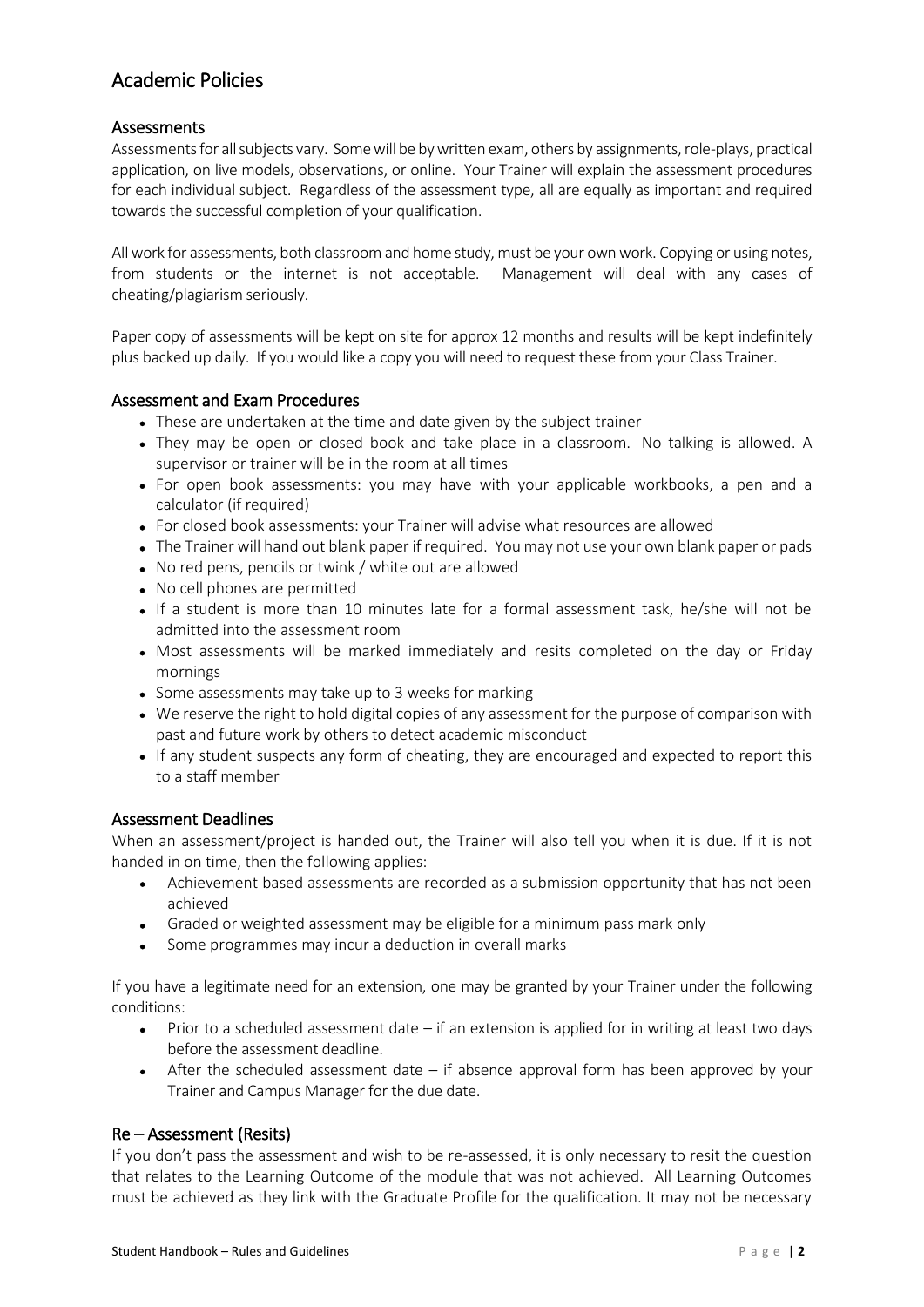to resit the whole assessment again. The only exception to this is some Moodle assessments. Resits occur on either a scheduled day or as necessary. Appropriate notice will be given to students.

A resit time will be held each week and every student is expected to attend if they have any resits to complete. It is your responsibility to keep up to date with your resits. You will need to bring any workbooks and material (e.g. calculators etc) required to complete your resit papers. If you have resits scheduled and do not attend, you will be marked absent.

Our resources are updated regularly therefore any resits should be completed within three months from the last day of the programme. If an assessment has not been marked as competent within 3 months of the programme ending, the entire module will need to be repeated in order to gain the credits.

#### <span id="page-9-0"></span>Appealing Results

If a student wishes to query the marking of an assessment, this must be done within ten days of receiving back the assessment, or for practical assessments, it must be done immediately (with the model remaining on site until the work has been viewed) with the Team Leader. Students may appeal assessment decisions they consider are unfair or inaccurate. In the first instance the matter should be raised with the Team Leader, who may discuss the issue with the Trainer concerned. Should this not resolve the matter, the student may then appeal to the Campus Manager, or if still concerned about the outcome, formally to the Head of Operations, 766 River Road, Hamilton 3210.

#### <span id="page-9-1"></span>Academic Appeals Process

Are you unhappy with the results of an assessment? Do you think you did better than the results show?

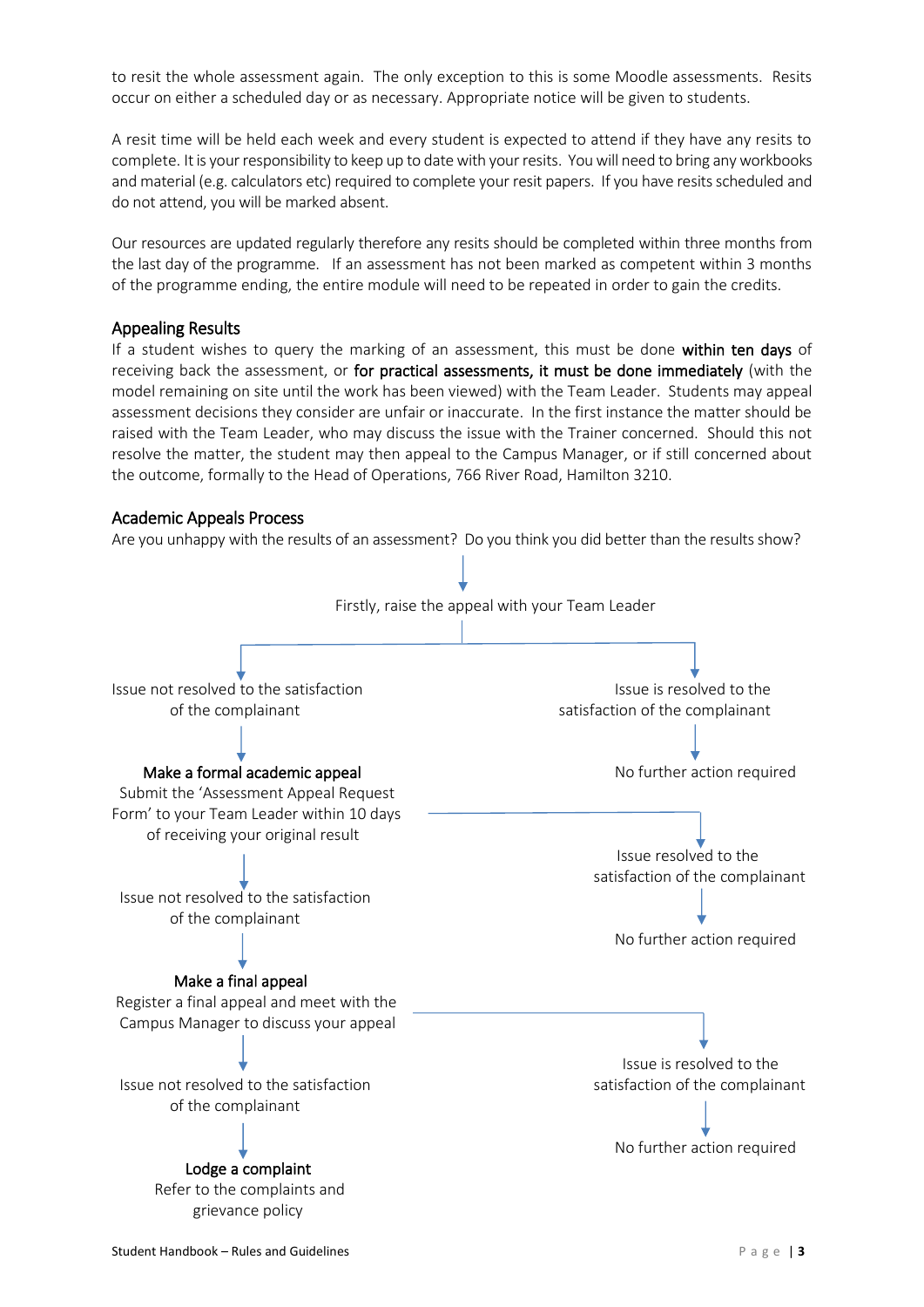# <span id="page-10-0"></span>Learning Plans

Your Trainer may work with you at times to create a learning plan to support you to be academically successful. Learning plans may be required for a variety of reasons for example – to catch up on missed learning due to absence, behind in assessment submission or general academic support. It is important that you meet the agreed deadlines or actions of your learning plans and if there are any further barriers to you meeting your plan, you communicate this to your Trainer so we can best support you.

# <span id="page-10-1"></span>Academic Integrity, Academic Misconduct & Plagiarism

New Zealand School of Tourism Ltd staff and students must demonstrate academic integrity and not engage in academic misconduct of any kind.

Below outlines NZST definitions and actions classed as academic misconduct:

Academic integrity refers to behaviour demonstrating ethical and honest study and assessment practice.

Academic misconduct refers to an action taken by a student and/or staff that results in assessment evidence that is not the student's own work. May also be referred to as - academic fraud/ dishonesty, cheating or plagiarism.

Plagiarism - the process of copying another person's work and claiming it as their own/not acknowledging the original author through referencing conventions.

#### Actions classed as academic misconduct

- Plagiarism of any nature. Submitting work copied, closely paraphrased, or disguised (through minor word changes or format alterations) from information sources without acknowledging the source of the material
- To use/provide resources during an assessment prohibited under the assessment's conditions
- Unauthorised access to 'assessor only' resources such as assessment schedules
- To take an assessment out of the training area without the permission of the responsible teaching staff member
- To fabricate data, evidence, or results
- To make a false declaration of authenticity in relation to submitted assessment evidence
- To communicate or attempt to communicate with other students during assessments or examinations which are written under conditions which forbid communication with others
- To engage in any other behaviour forbidden under the relevant assessment or examination conditions
- To submit work completed as part of another programme component without teaching staff approval
- To not correctly attribute the author using approved referencing style when using another's idea or words
- To complete an assessment in a group (of two or more) and submit work without making significant individual contribution to the submitted evidence
- To purchase, or otherwise obtain and submit another's work or pass off another's ideas as their own
- To impersonate someone else and produce the work for another
- To arrange for another to take one's own place in an assessment
- To allow assessment work to be copied by another student
- To allow own work to be handed in by another student as if it were the other student's work
- To collude with other students to produce work that is submitted as individual work
- To deliberately destroy another's assessment work

Academic misconduct is viewed as Major / Expulsion behaviour. See below for further information on implications of this behaviour.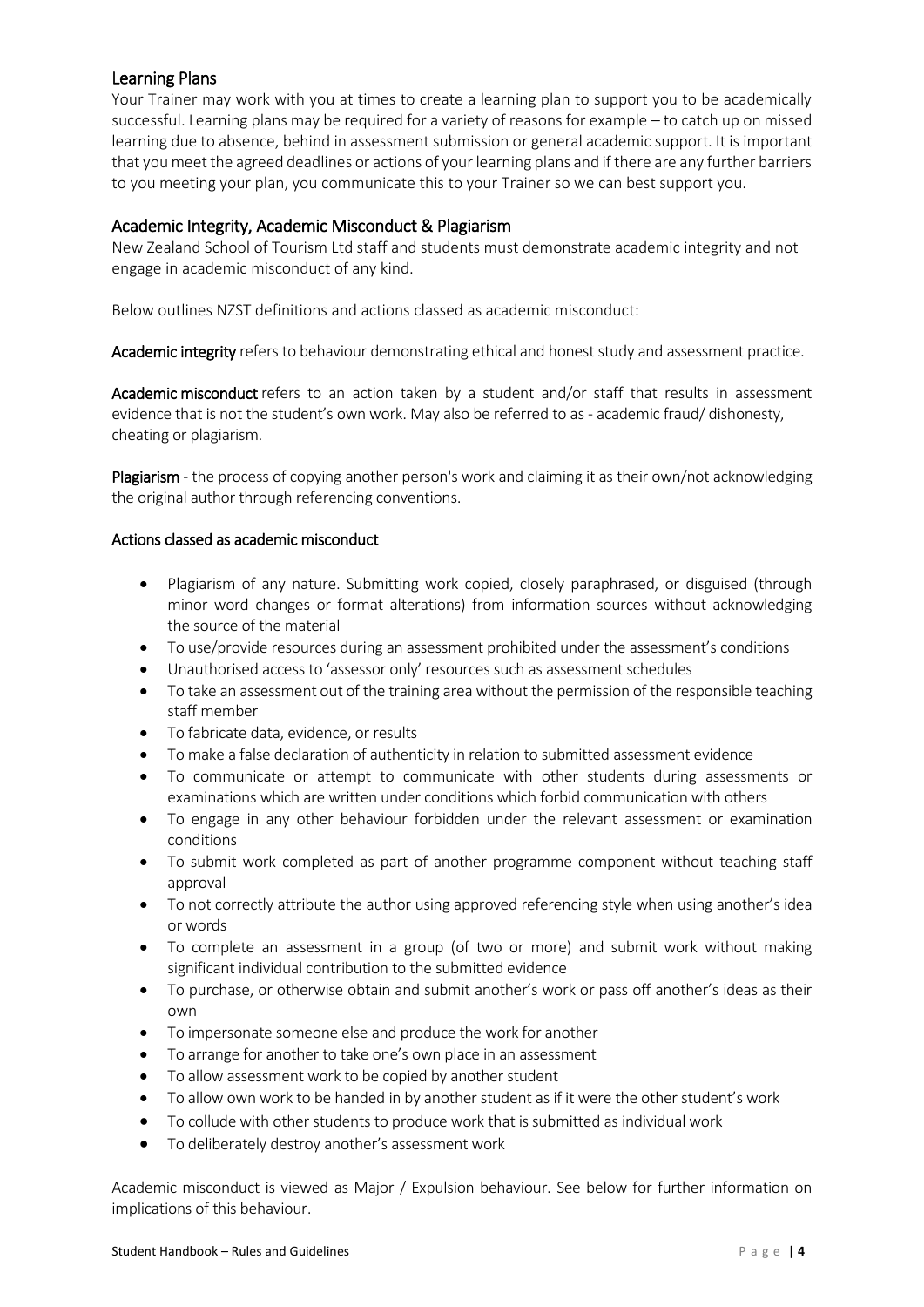# <span id="page-11-0"></span>Cross Credits and Recognised Prior Learning

The New Zealand School of Tourism Ltd recognises those students who have gained credits towards qualifications that our programmes lead to. Credit transfers can be obtained by producing evidence from a previous tertiary institute of credits achieved and the graduate profile outcomes/qualifications they lead to. This is normally done at enrolment stage. If you believe you have completed priorlearning in a particular subject that forms a part of a programme you are enrolled in and would like to be recognised for this, please see your Team Leader.

When a student receives cross credits for a subject/module they have already achieved, they have the option of either: 1. having the day/s off without being penalised for being absent, or 2. attending the class to refresh and grow their knowledge about the topic. This option is encouraged as the classroom environment offers a further stretch both in content and employability skills. If the latter option is chosen, they will not be required to complete any assessments. If you have completed a significant amount of a programme already, you may be cross credited and therefore have a later start date.

#### Note:

Evidence of prior learning will be required and may include a short assessment of some description to confirm knowledge and understanding.

The following policies and procedures exist to ensure that New Zealand School of Tourism Ltd conducts its dealings with students in a fair and equitable manner complying with the specific requirements of the Education Act and other relevant legislation.

#### <span id="page-11-1"></span>Literacy and Numeracy Assessment Tool

If you are enrolled in our level 2 - 4 programmes you are required to complete an online assessment of your numeracy & literacy levels. These are scheduled at the beginning and end of each programme and are compulsory. In some programmes, they may also be scheduled when you are 10 weeks into you programme so we can ensure we are supporting you adequately.

All students enrolled in level 5+ programmes of study complete the literacy and numeracy assessment towards the end of their programme. This analysis of your literacy and numeracy levels allows us to support you throughout your study with us and we are able to track what gains have been made in these areas.

#### Note:

Students who have recently been assessed in level 3 and are continuing into a level 4 programme will have an online assessment for numeracy & literacy towards the end of the programme.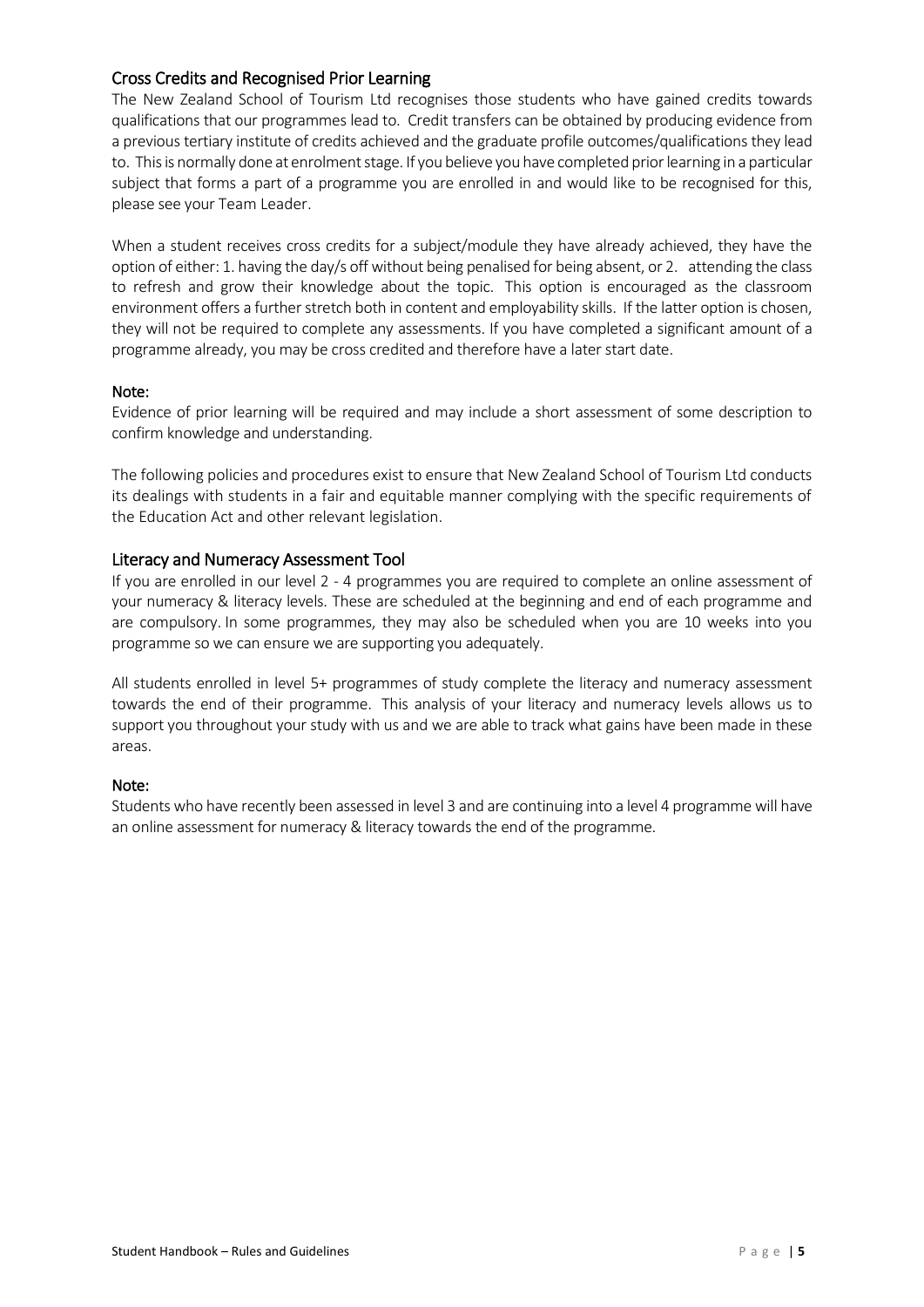# <span id="page-12-0"></span>Disciplinary Procedures

Disciplinary procedures will occur for inappropriate behaviour. The following is a guideline on what is considered to be unacceptable behaviour:

# <span id="page-12-1"></span>Minor Behaviour

E.g. Absenteeism, poor standard of dress and presentation, no-show for resits etc.

Discussions will be held with you and the Trainer concerned. Notes on this discussion will go on your file. If the behaviour continues, it could affect your participation in off site visits, study tours, assistance with employment and graduation.

# <span id="page-12-2"></span>Concerning Behaviour

E.g. Poor attitude, lack of participation, demonstrating a lack of respect for staff, fellow students, guests or industry partners. This includes inappropriate behaviour or language which may cause concern.

Discussions will be held with you and the Trainer concerned. Notes on this discussion will go on your file. If the behaviour continues, it could affect your participation in off site visits, study tours, assistance with employment and graduation. If it continues, a meeting with the Campus Manager will be arranged to discuss whether you want and are able to continue with the programme. If you are under the age of 18, your guardian will be informed unless exceptional circumstances apply. You will be given the opportunity to bring along a support person if you wish. Further occurrences of the concerning behaviour may result in another meeting where a final warning or expulsion may occur.

# <span id="page-12-3"></span>Major / Expulsion Behaviour

The following behaviours will be viewed seriously and may result in instant expulsion and termination of enrolment or in the circumstances where management does not consider that expulsion is appropriate, a final warning will be issued even if no other warnings have been issued previously. Regardless of the decided outcome, a meeting with the Campus Manager and Team Leader will be arranged where you will be given the opportunity to bring a support person along if you wish. In the interim, you may be stood down from campus. If expulsion is the outcome, you will be given this in writing as well as a copy of your final academic record of learning. A recommended way forward may be discussed with management depending on the situation. The behaviours listed are examples only and the list is not intended to be exhaustive:

- Wilful abuse of or damage to company property or their suppliers
- Drunkenness or being under the influence of or in the possession of, or misuse of illegal drugs on campus or at a campus event off-site/work experience etc.
- Inappropriate or offensive sexual behaviour or sexual misconduct
- Assault or abusive behaviour towards another student, staff member or supplier
- Harassment of a staff member or another student
- Plagiarism or cheating of any description
- Theft
- Bringing the company into disrepute
- Behaviour that has the potential to damage the company's reputation
- Continued concerning behaviour (see above)

In Addition to the above policies All International Students must not be involved in the following conduct whilst away from campus and not under the direct supervision or control of the signatory being New Zealand School of Tourism Ltd;

The behaviours listed are examples only and the list is not intended to be exhaustive:

- All of the above behaviours
- Being arrested by the police, or being investigated for unlawful matters
- The breach or breaches would constitute an ongoing risk to the student's education, health, safety well-being or personal welfare for which the school is responsible under the Education (Pastoral Care of Tertiary and International Learners) Code of Practice 2021

Student Handbook – Rules and Guidelines **Particle 2018** Page | 6 It would be viewed seriously and may result in instant expulsion and termination of enrolment or in the circumstances where management does not consider that expulsion is appropriate. A final warning will be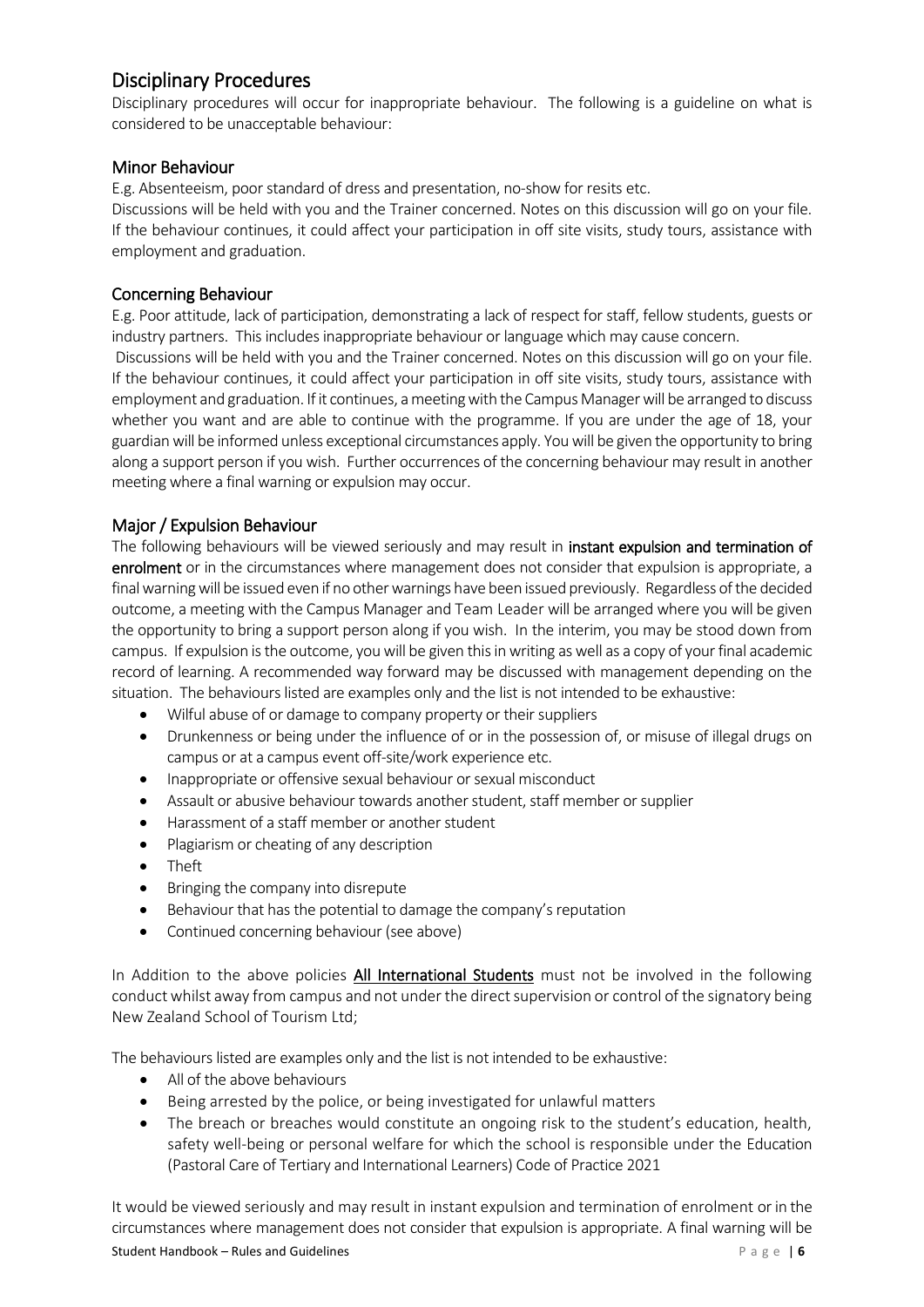issued even if no other warnings have been issued previously. Regardless of the decided outcome, a meeting with the Campus Manager and Team Leader will be arranged where you will be given the opportunity to bring a support person along if you wish. In the interim, you may be stood down from campus. If expulsion is the outcome, you will be given this in writing as well as a copy of your final academic record of learning. A recommended way forward may be discussed with management depending on the situation.

# <span id="page-13-0"></span>Student Bullying

Bullying is unwanted and unwarranted behaviour that another person finds offensive, intimidating or humiliating which is repeated to have a detrimental effect upon a person's dignity, safety, and wellbeing. Bullying can be physical (like hitting or kicking you), verbal (like putting you down or spreading rumours) emotional (excluding you from groups or forcing you to do things you don't want to), or online (posting nasty things about you, sending embarrassing pictures or videos of you to others). It can happen in front of everyone or when no one else is watching.

# What can you do if you're being bullied?

Bullying feels awful and it's important to remember it's not your fault.

- Tell the person who is bullying you to stop (if you feel that you can). Or just walk away
- Tell your Class Trainer or Team Leader or someone you trust
- Spend time with friends who help you feel good about yourself
- Don't reply to any messages that make you feel sad, threatened or embarrassed. Often people who bully others are just looking for a reaction
- Keep all messages and take photos of uncomfortable posts. Make a note of the time, date and content. This is evidence you might need if the problem gets worse
- Use privacy functions on Apps to block or prevent receiving nasty messages
- If the bullying online or on your mobile involves physical threats, like threats to hurt or fight you, contact the police. Making threats of harm is criminal behaviour in New Zealand

Our organisation takes bullying very seriously and it can be deemed as Major / Expulsion behaviour

# <span id="page-13-1"></span>Enrolment into future programmes

Entry into future programmes is restricted to those students that meet the required eligibility criteria for relevant programme as detailed below:

#### All programmes

- Must have successfully completed current programme of study
- Must meet professional guidelines as detailed at the beginning of this handbook

#### Diploma Level 5 programmes

- Be looking like there will be no issues with a student completing their level 4 qualification
- Be work ready world ready
- If a student is under a step 4 in both literacy and numeracy, based on the most current result, in addition to the required approval a support plan will be put in place

#### Diploma Level 6 programmes

- Be looking like there will be no issues with a student completing their level 5 qualification
- Be work ready world ready
- If a student is under a step 4 in both literacy and numeracy, based on the most current result, in addition to the required approval a support plan will be put in place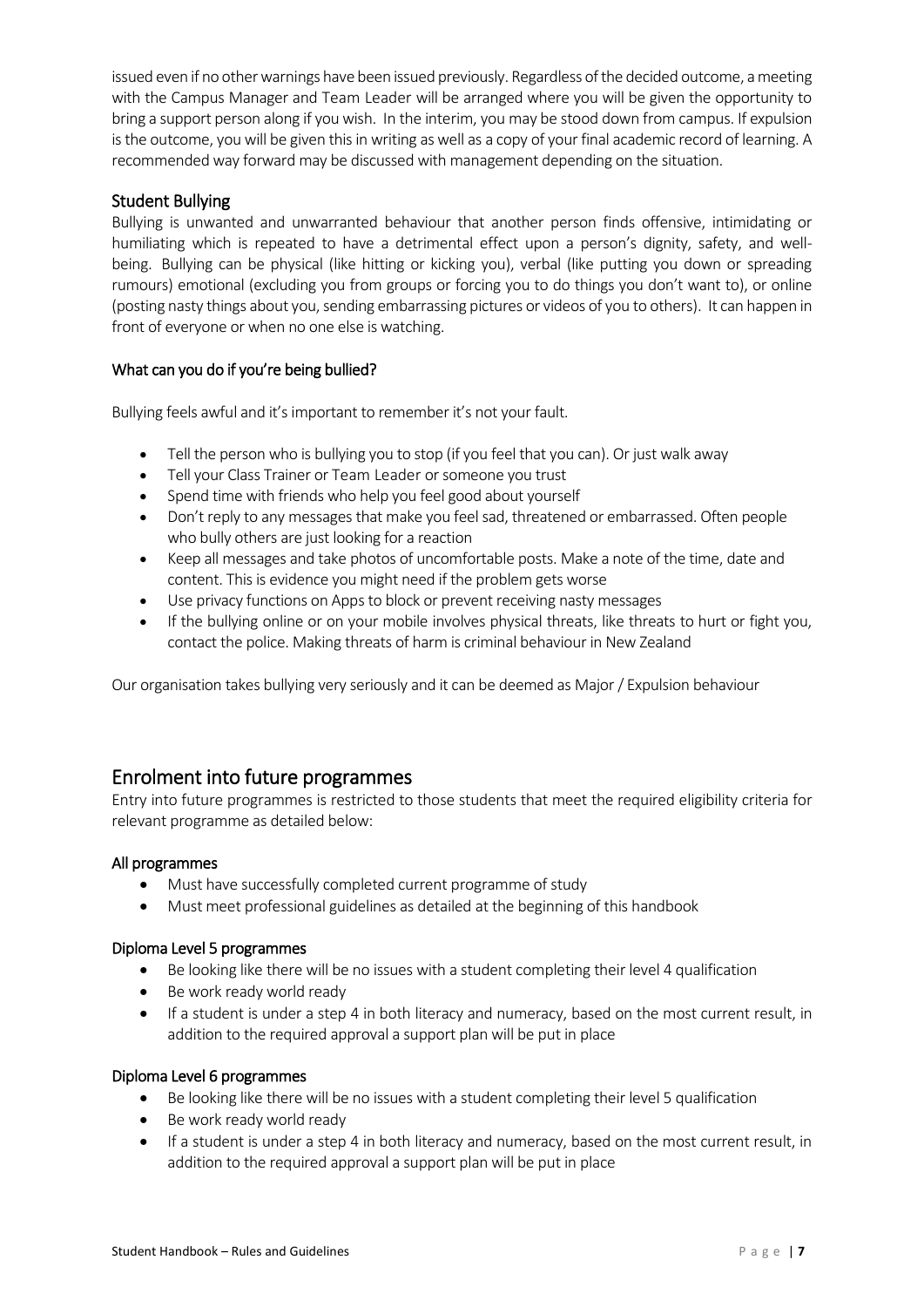#### Flight Attending Practicals

Due to the limited number of spaces funded by the government, entry into this block course is by endorsement of the Campus Manager only. Students must have completed the Tourism, Airline and Flight Attending Level 4 programme and preference may be given to those enrolled in a level 5 diploma.

The Campus Manager will select which of the students that have applied will be confirmed in the programme around the week 10 mark of the Tourism, Airline & Flight Attending programme. Decisions will be made by looking at the criteria above for 'all programmes'.

Further criteria are applied as follows based on airline requirements:

- Must be able to gain a passport without restrictions
- Must be 18 four weeks after upon completion of the qualification
- Must be able to meet the security requirements for gaining an AVSEC card this requires a police check (those with a criminal record may not be eligible).
- Must have 2 years customer service experience

#### International exam options – Elite School of Beauty and Spa

International exams are assessed by external examiners provided by the International Examinations Bodies. Policies and fees for International exams are governed by the individual International Examining Boards. International exams normally take place twice a year in June/July and November/December. However, examination arrangements are subject to minimum numbers and on occasion can only be offered once a year. Dates for these are only confirmed by each examining body 12 weeks prior to exams.

Due to the stringent marking procedures of the examination boards, international exam results can take up to 3 months after the exams have been sat to be released to the School by the examining board. It is your responsibility to contact Elite to find out your results.

At Elite we have a choice of two international exams (not all are available at all campuses), all of which are highly recognised throughout the Industry. Your Class Trainer and Team Leader are available to guide you as to the most appropriate personal choice for you.

All international exam fees must be paid in full on registration for each examination module and are not refundable once registration has taken place.

#### CIBTAC

Confederation of International Beauty Therapy and Cosmetology. This is a UK based qualification and an Examiner from CIBTAC observes and assesses your practical exam and invigilates all theory papers.

The pass mark for CIBTAC is set at 60% and all results are forwarded to the School within 12 weeks of the exam. Achievements of Pass, Merit or Honors can be gained through theory and practical exams. CIBTAC exams are designed for individual therapists to enhance their careers by gaining extra qualifications within Beauty Therapy.

Costs for these exams are not included in your fees and the amounts may differ according to the currency rate at the time of payment. Please note that CIBTAC exams require minimum enrolment numbers to proceed.

# CIDESCO

Comite International D'esthetiques et de Cosmetology; Swiss based. CIDESCO is considered the oldest examination board. A CIDESCO examiner will observe and assess all practical and theory examinations alongside an Elite examiner. You have the option to sit a Certificate in Aesthetics, Certificate in Body Therapy or a Beauty Therapy Diploma consisting of the Beautician and Body components together in one day.

Results will be given immediately following marking. CIDESCO pass mark is set at 70%. A project with case studies on a subject of your choice is required and these results will go towards your final marks.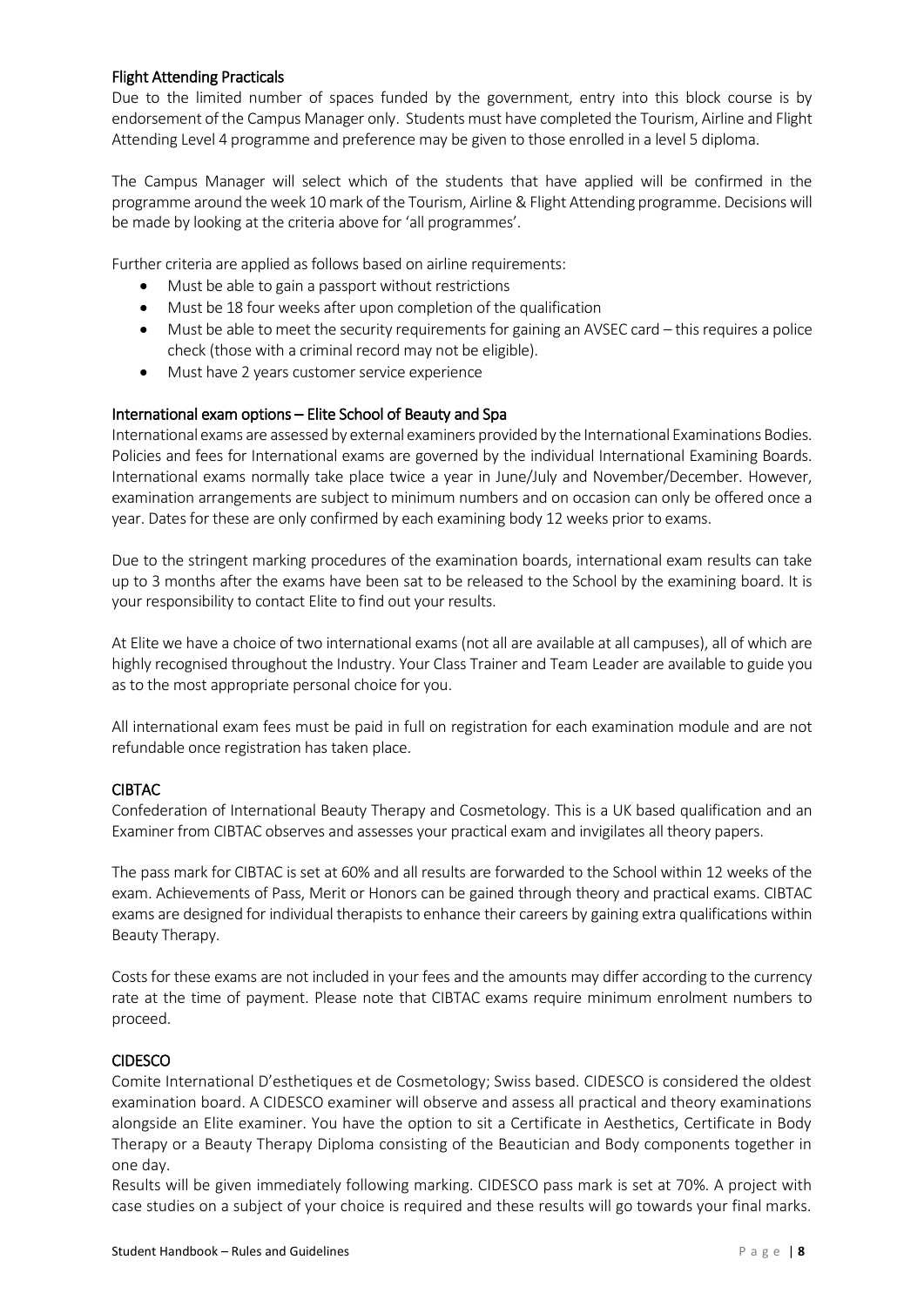The Diploma exam requires 600 practical hours, some of which can be completed at campus and the remainder within industry, to enable all candidates to obtain a full CIDESCO Diploma.

Costs for these exams are not included in your fees and the amounts may differ according to the currency rate at the time of payment. Please note that CIDESCO exams require minimum enrolment numbers to proceed.

# <span id="page-15-0"></span>Results notice / academic record of learning

Throughout the programme you will be given an updated results notice / academic record notifying you of your results. Please check this thoroughly and advise your Class Trainer of any problems.

# <span id="page-15-1"></span>Self-directed learning hours

As a part of each programme, students are required to complete a set amount of self-directed learning hours in addition to what they do with trainers, face to face in class. It forms part of the approved programme and therefore supports your learning and ability to successfully complete your qualification. Each programme has an expected plan for students to follow for a set number of hours depending on their programme of study as follows:

#### New Zealand School of Tourism

- NZ Certificate in Youth Work Level  $4 6$  hours
- NZ Certificate in Health & Wellbeing (Support Work) Level 3 15 hours
- NZ Certificate in Health & Wellbeing (Advanced Support) Level  $4 15.5$  hours
- NZ Diploma in Tourism and Travel 20 hours
- NZ Diploma in Hotel and Hospitality Management 17.5 hours
- NZ Diploma in Hospitality Management Level 6 18.75 hours
- NZ Diploma in Tourism and Travel Level 6 18.75 hours
- NZ Certificate in Aviation 15 hours
- $\bullet$  All other programmes  $-10$  hours

#### Cut Above Academy

- NZ Certificate in Hair & Makeup career Pathway Level 2 9 hours
- NZ Certificate in Hairdressing Essentials Level 3 9.5 hours
- NZ Certificate in Hairdressing Emerging Stylist Level  $4 9.5$  hours
- NZ Certificate in Commercial Barbering Level  $4 9.5$  hours
- NZ Certificate in Makeup Essentials Level  $3 9.5$  hours
- NZ Certificate in Makeup Artistry for Fashion, Film & TV Level 4 9.5 hours
- Diploma in Special FX & Prosthetic Makeup Artistry Level 5 9.5 hours

#### Elite School of Beauty

- Makeup Artistry and Skincare Level 3 5.33 hours
- $\bullet$  Beauty and Body Essentials Level 4 9.5 hours
- Professional Face, Body and Spa Therapies Level  $5 6$  hours
- NZ Certificate in Specialised Skincare Level  $6 8.75$  hours

#### Face & Beauty

• Your Team Leader will confirm your self-directed learning hours with you

The types of activities included in the plan to meet the learning hours required are:

- Activities set each week by your Trainer to enhance learning and prepare you for your assessment
- Increasing literacy and numeracy skills, including reading
- Study time for closed book assessments and homework
- Additional activities focussed on "Work Ready, World Ready" such as getting ready for employment
- Building industry related knowledge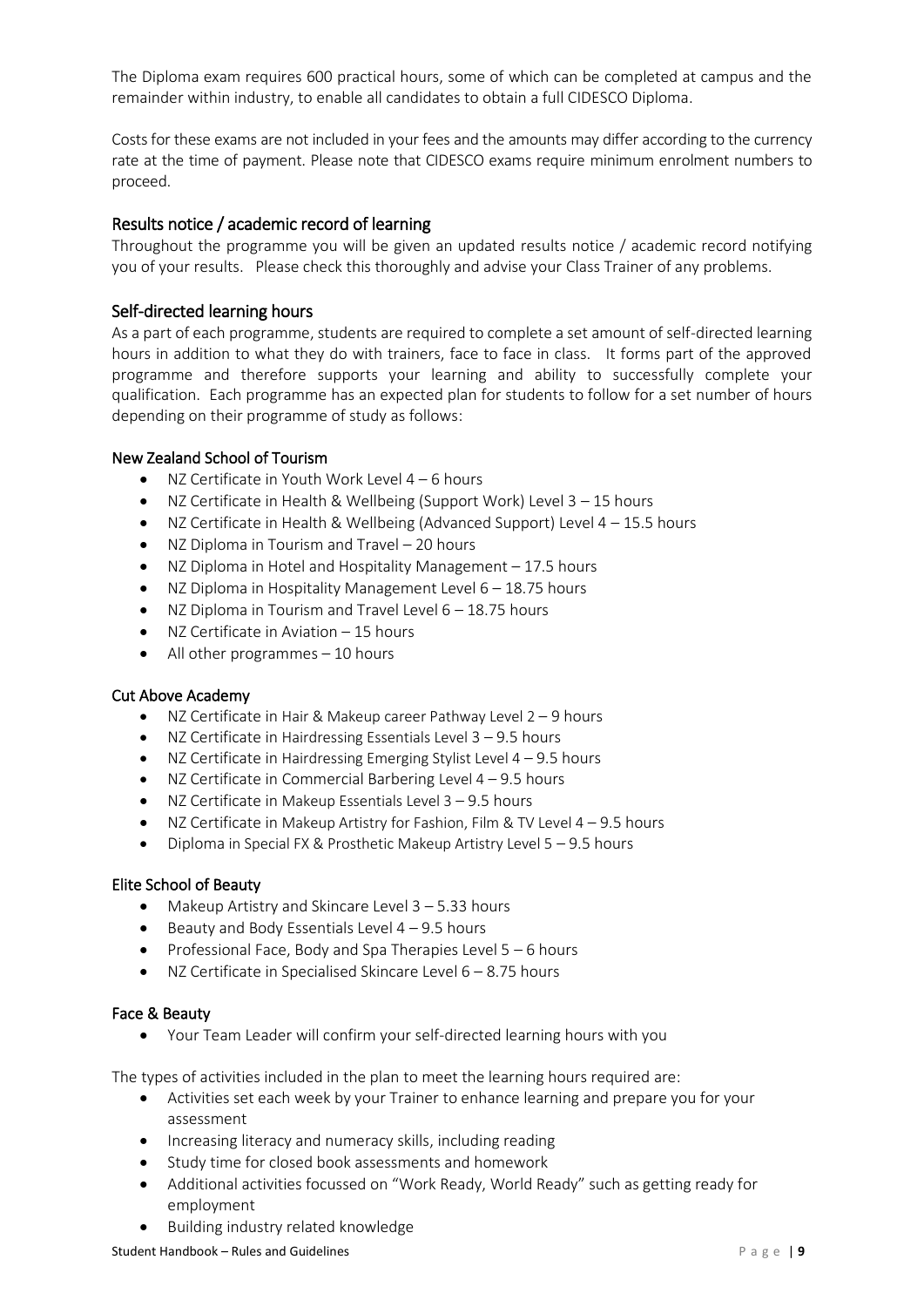Your Class Trainer will give you instructions and expectations on what is included for your programme. Your Trainer will touch base with you each day/week to track your SDL progress. Students will be expected to commit to completing the additional work and to self-manage their time to achieve the requirements. Class Trainers will touch base throughout the programme and monitor progress.

# <span id="page-16-0"></span>Choosing to withdraw From Your Programme of Study

# <span id="page-16-1"></span>Domestic Students

If for any reason you feel that you need to withdraw from your programme of study a discussion with your Class Trainer and the Team Leader is recommended. Notice in writing is required if you decide to withdraw. If you have paid for your programme of study (not received fees free training from the government), the cancellation fees are as follows:

- If you withdraw within 8 calendar days after and including your schedules starts date of your programme, all tuition fees will be refunded minus a deduction of 10% of the fees paid or \$500.00 (whichever is the lesser amount).
- If you withdraw from your programme before the completion date on the  $9<sup>th</sup>$  calendar day or later following program commencement, you would only be eligible for a refund of tuition fees in exceptional circumstances. You would need to complete the Student Refund Request Form and provide documentation to support the request.
- On day 9 or later, there can be no refund where: you wish to transfer to another provider, you have been expelled and/or inaccurate or false information is included in your enrolment application.

If the student withdraws from one programme and transfers to another programme at either the same or an alternative campus an Administration Fee of up to \$250.00 may be charged. Students can request a final academic record of learning if they wish.

# <span id="page-16-2"></span>International Students

Once confirmed on your programme if you wish to withdraw you must put this in writing and either post it in or hand it in to the office. Please note being withdrawn from a programme would impact your academic record and may impact future enrolment and the ability to continue future study in New Zealand. Students can request a final academic record of learning if they wish. The cancellation fees are as follows:

- After enrolment but before the official start date: 8% of programme fees deducted for a programme 36 weeks or longer 20% of programme fees deducted for a programme less than 36 weeks
- After programme start date, but up to or including the 10th working day: 10% of programme fees deducted for a programme 36 weeks or longer 25% of programme fees deducted for a programme less than 36 weeks
- After the 10th day of programme: No refund applicable, full programme fees retained by the campus.
- Please note that there may also be insurance and corporate dress costs if these have already been paid to the companies at time of withdraw.
- If you leave or are withdrawn from a course after the cancellation period, you will be liable for any outstanding fees
- Immigration New Zealand will be notified if study is terminated

Please note in all cases, Immigration New Zealand will be notified if study is terminated

A notice of withdrawal due to exceptional circumstances may, at the sole discretion of the Campus Manager, be accepted as grounds for a refund of tuition fees. The Campus Manager may require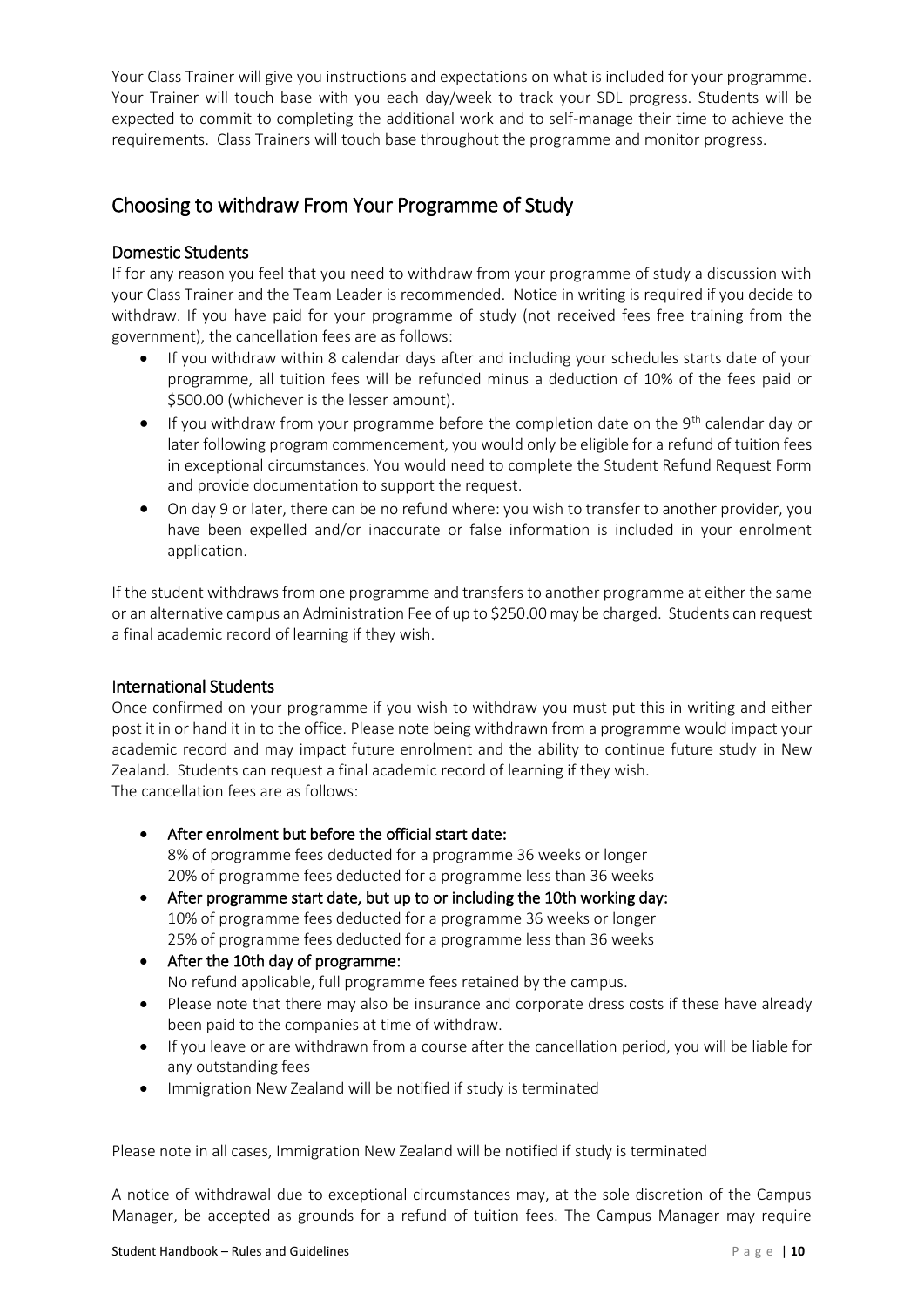documentary evidence in support of the application for the refund, and a refund may not be made if the written notice of withdrawal is unreasonably delayed. Exceptional circumstances may include: A death of a student or close family member (parent, sibling, spouse, or child); political, civil, or natural event that prevents arrival of the student.

#### What happens if I do not come to class, or I withdraw from my programme?

In this case, we have to inform Immigration New Zealand (INZ). We automatically do this if you have not attended for 2-weeks, INZ will then guide us on how to manage your study with us.

# <span id="page-17-0"></span>Accepting a Job in the Industry

If you accept a position in the industry before you complete your programme you may still participate in the study tours/educationals with your group if your employer agrees. No refund is due for any study tours/educationals not attended or for the modules you have not completed.

If the position is not a recognised industry position, then you will not be able to participate in the study tour as we work with suppliers to obtain discounts on the understanding that you are looking for a position in the industry on completion of the programme.

If you have not completed your programme because of obtaining an industry position the following options (subject to availability) are available to you at no additional charge.

- Join another class
- Workplace assessment

# <span id="page-17-1"></span>Attendance

Our attendance policy is all about ensuring you have completed the required amount of face to face learning so that you can gain your qualification authentically. It's also about getting you "WORK READY" for employment. We expect students to have strong attendance. If you use your Campus Manager as a referee your attendance will be disclosed to your potential employer.

If you are unable to attend class or if you are going to be late, you are required to advise the Campus before 9.00am by phone. A text message to a friend is not acceptable. Please note that this is standard business practice and we are trying to get you 'work ready' for employment. Lateness is recorded in 'quarter days' and applied to any student that arrives after the class has started at the beginning of the day as well as after each break (morning tea, lunch and afternoon tea).

# <span id="page-17-2"></span>Appointments

Appointments should be made outside of class time. Arriving late or leaving early will see you marked absent for that quarter day. It is your responsibility to catch up on any missed learning.

#### <span id="page-17-3"></span>Class Times

Class times may vary depending on the qualification being completed at the time. Below is the general guide for each qualification type with a morning, afternoon and lunch break applied unless shown below. Students are required to attend class between these hours to ensure the attendance policy is adhered to (see attendance policy). Please note: on occasion, classes may be required to start earlier at 8.30am however students will be given notice of this prior to the day. The class times detailed below do not apply when students are away on study tours – in this instance, it is up to the escorting staff member to decide on appropriate contact hours.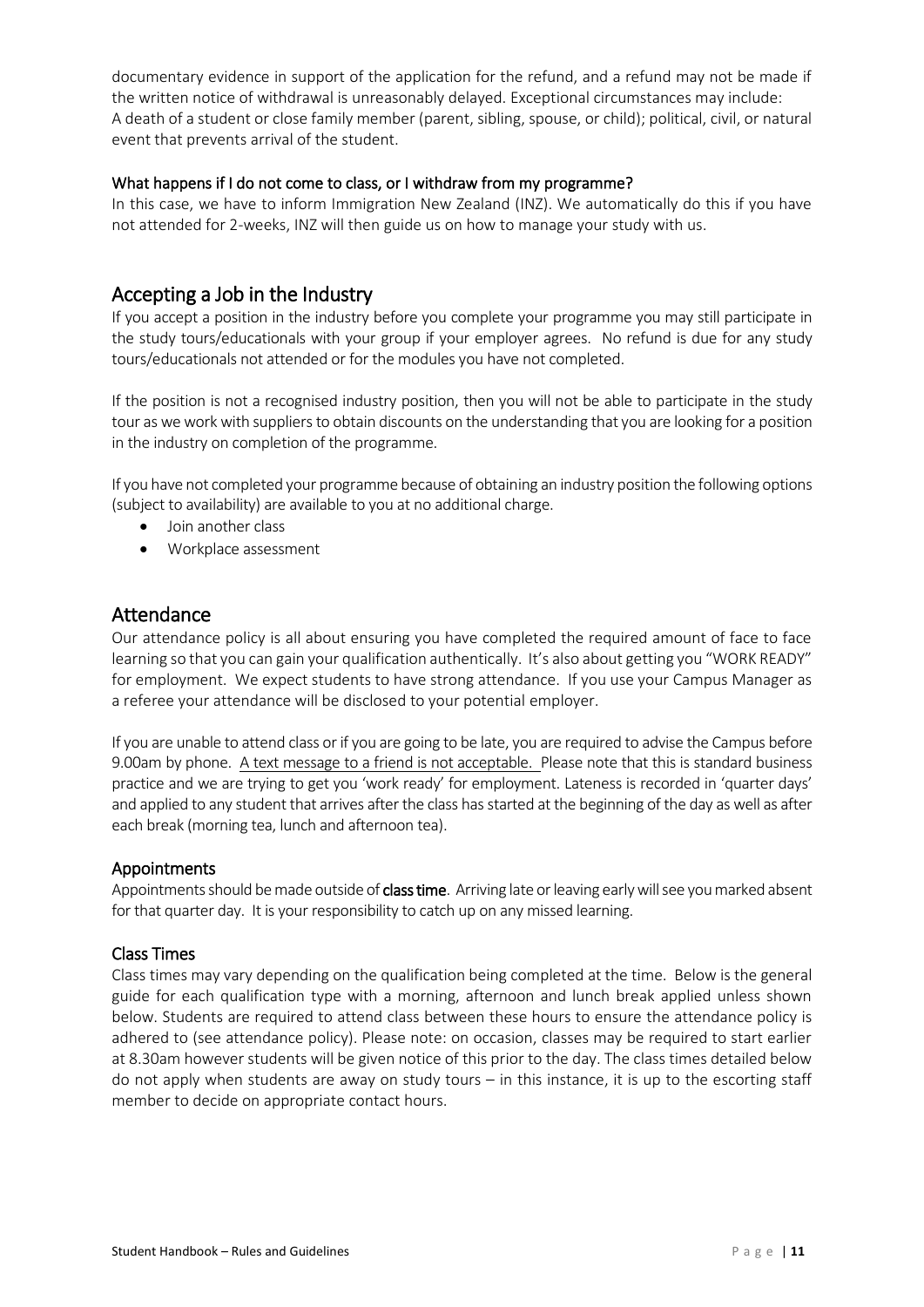#### New Zealand School of Tourism

#### *Level 2-4 Programmes:*

Classes start each day at 9.00am and finish anytime between 4.00pm – 5.00pm Monday to Thursday with a 1 hour lunch-break and 9.00am – 1pm Friday. All sessions are compulsory. Trainers are available before or after class for additional assistance, tutorials etc.

### *Level 5 & 6 Programmes*:

Our Diploma classes follow a blended learning model which includes face to face learning (on-campus) and online learning. On-campus classes are run Monday to Thursday either 9.00am – 12.00pm or 1.00pm – 4.00pm depending on your enrolment. No lunch break applies.

In addition to these class times, you will attend the following online sessions: 2 x 2 hour live-stream sessions, 1 x 2 hour team collaboration session and 1 x 2 hour recap or assessment on Friday. Students are allocated livestream timeslots. If you are unable to attend your allocated online timeslot then please talk with your Campus Manager. Trainers are available before or after class for additional assistance, tutorial, etc. and your online trainers are available during business hours for help.

# *Please note: International students must complete their online learning sessions on-campus. Please see the International Student section for more information regarding this.*

# Cut Above Academy

#### *Level 2-5 Programmes:*

Classes start each day at 9.00am and finish anytime between 4.00pm – 5.00pm Monday to Thursday with a 1 hour lunch-break and 9.00am – 1pm Friday. Trainers are available until 5.00pm for additional assistance, tutorial, etc. All sessions are compulsory. Trainers are available before or after class for additional assistance, tutorials etc.

#### *Salon Weeks (Level 4 Hairdressing*)

Salon weeks are from 9.00am to 5.00pm with a minimum of one late night on a Wednesday until 8.00pm. Late nights are a compulsory part of the programme and are included in your contact hours

#### Elite School of Beauty

#### *Level 3-5 Programmes:*

Classes start each day at 9.00am and finish anytime between 4.00pm – 5.00pm Monday to Thursday with a 1 hour lunch-break and 9.00am – 1pm Friday. All sessions are compulsory. Trainers are available before or after class for additional assistance, tutorials etc. For the first 12 weeks of the level 5 programme, students are required to attend 9.00am – 1pm Friday.

#### *Client Days (Level 4&5)*

You will also need to be available for late nights during client days throughout your level 4 or 5 programme.

#### <span id="page-18-0"></span>Attendance requirements to gain your certificate

If you wish to gain the Certificates issued by New Zealand School of Tourism, Cut Above Academy, Elite School of Beauty or Face & Beauty, you must have completed the required amount of face to face learning and therefore meet the attendance requirement. The maximum number of days you can be absent, depends on the programme you are currently enrolled in (outlined in table below). Absent days are accrued if you are absent for any reason (including medical, funeral, tangi etc.) or if you are late to class in the morning/after any break (each late occurrence counts as ¼ day).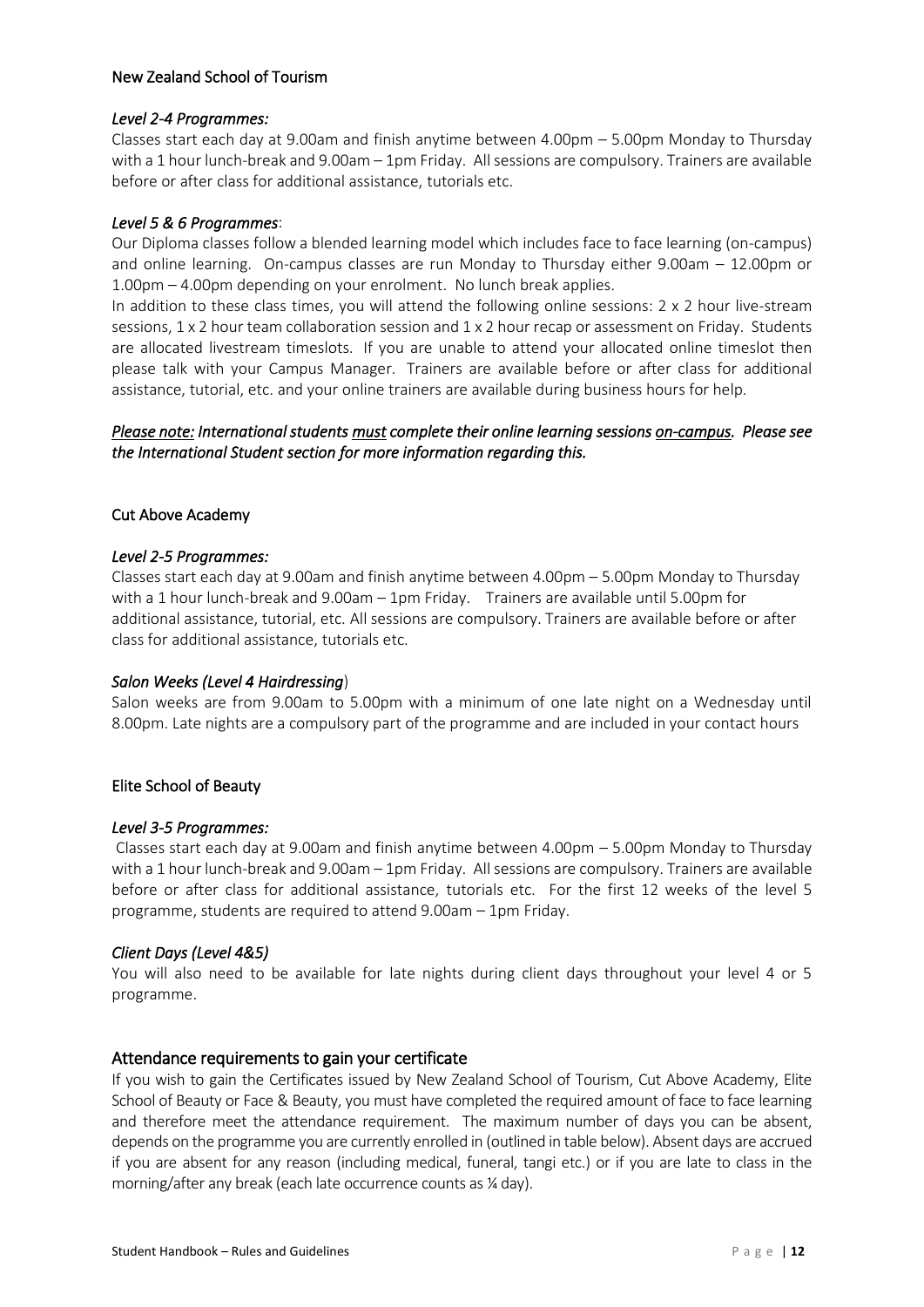### New Zealand School of Tourism

| Programme                          | Absent days allowed:                          |
|------------------------------------|-----------------------------------------------|
| Level 2 programmes (22 weeks)      |                                               |
| Level 3 programmes (22 weeks)      |                                               |
| Level 4 programmes (16 weeks)      |                                               |
| Level 5 & 6 programmes (32 weeks)  | $8$ (1 day = 1 calendar day 9am-1pm or 1-5pm) |
| Diploma with Internship (24 weeks) |                                               |
| <b>Flight Attending Practicals</b> |                                               |
| Health and Wellbeing (20 weeks)    |                                               |
| Career Prep Level 3 (19 weeks)     |                                               |
| Career Prep Level 4 (18 weeks)     |                                               |

#### Cut Above Academy

| Programme                                        | Absent days allowed: |
|--------------------------------------------------|----------------------|
| Salon Skills L2 (16 weeks)                       |                      |
| Hairdressing Salon Support L3 (34 weeks)         | 9                    |
| Commercial Barbering L4 (32 weeks)               | 9                    |
| Makeup Essentials L3 (16 weeks)                  |                      |
| Professional Makeup Artistry L4 (32 weeks)       | q                    |
| Hairdressing Emerging Stylists L4 (32 weeks)     | q                    |
| Diploma in SFX & Prosthetic Makeup L5 (32 weeks) | q                    |
| Runway Collection (L3 & 4) (37 weeks)            | 10                   |

#### Elite School of Beauty

| Programme                                              | Absent days allowed: |
|--------------------------------------------------------|----------------------|
| Makeup Artistry and Skincare L3 (18 weeks)             |                      |
| Beauty and Body Essentials L4 (20 weeks after L3)      |                      |
| Beauty and Body Essentials L4 (32 weeks without L3)    |                      |
| Professional Face, Body and Spa L5 (24 weeks after L4) |                      |

#### Note:

If you are enrolled in more than one programme you will not be able to 'carry forward' or 'borrow' days between programmes.

Please note that medical certificates and any form of explanation note will not gain exemption from being marked absent because you would have missed out on the learning. Remember the purpose of this policy is to ensure you have authentically gained the qualification. A medical certificate however or evidence of attending a funeral/tangi (such as a service sheet) will be placed on file and then can be used when talking with a prospective employer to explain any absences that you have had. This policy is in line with getting you 'work ready, world ready' and that is why we have a set number of days that we would class as 'acceptable'.

Absenteeism/attendance is monitored closely, and students are expected to keep up to date with how many days off they have had in relation to what is 'allowed' (as shown previously).

Student Handbook – Rules and Guidelines **Page 13** Remember: the purpose of this policy is to ensure that qualifications are gained authentically regarding the amount of face to face facilitation you have received for the programme you are enrolled in, as well as ensuring students are 'work ready, world ready' when they are released to employment in the industry. When students exceed the 'allowed days', we begin to manage the situation through the withdrawal process which is outlined in the next sub-section. In exceptional circumstances, the Campus Manager may make exceptions to the rule and will therefore form a plan of action to ensure students are still able to gain their New Zealand qualification authentically. If you are a student that has been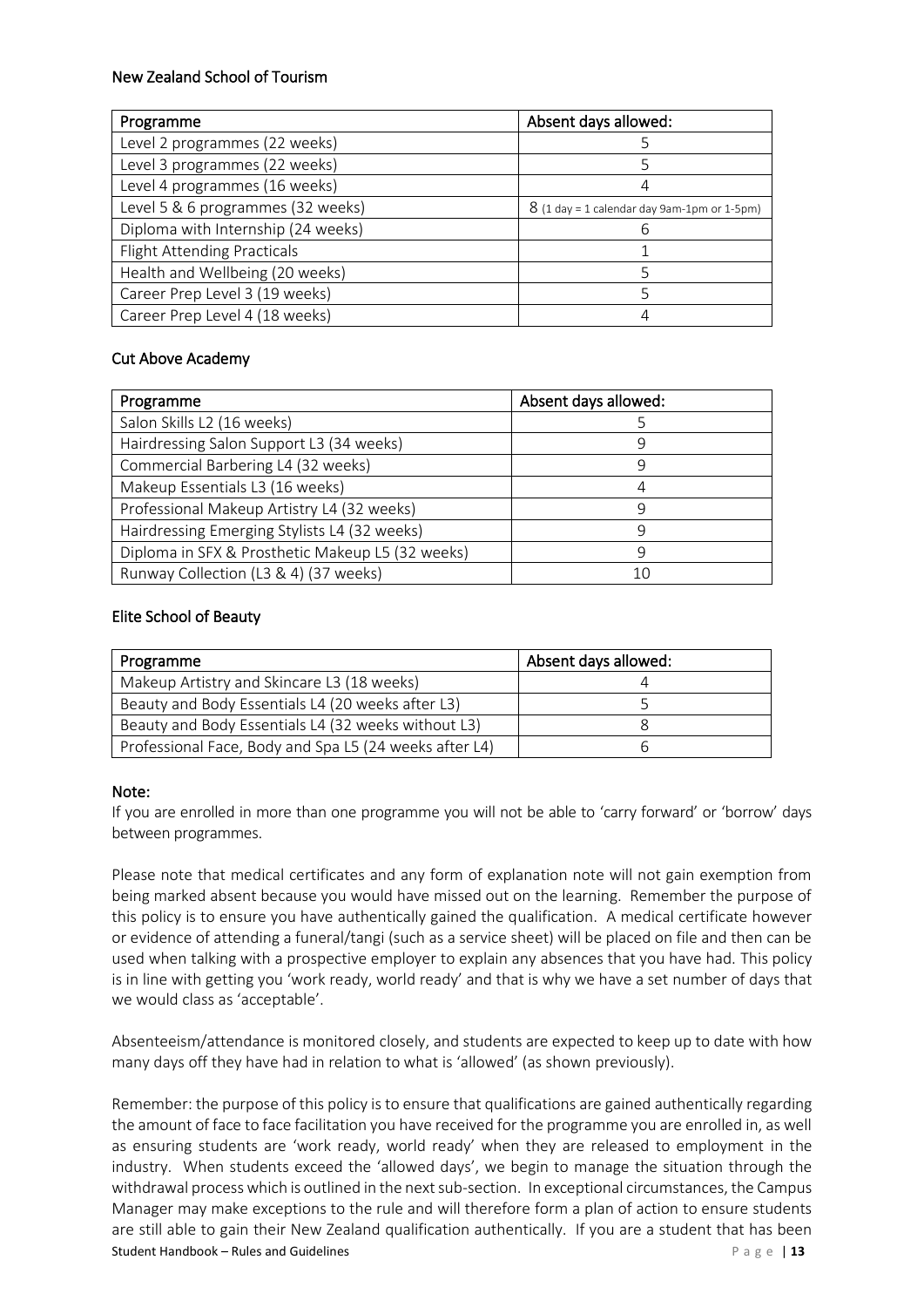deemed as an 'exceptional circumstance', this may involve being moved to another intake, so that you can catch up on any learning you may have missed. Where a student is either not meeting course requirements through low attendance or not being on track with their credit achievements, student's finances may be suspended.

# <span id="page-20-0"></span>Being withdrawn from programme of study due to attendance issues

If the Campus Management team has concerns about your absenteeism/lack of attendance, the following policies will apply:

#### Withdrawal policy for consecutive absenteeism (including lateness)

If you have not attended class for a period of one learning week without advising us, we will write and/or email to inform you of the date you need to contact us by before we assume you have withdrawn from the programme. We will then complete the necessary forms and advise Immigration/Studylink (if applicable). This will mean you are no longer enrolled with us. A final academic record of learning will be issued.

#### • First instance of being absent without notifying us:

After one learning week of no contact, you will be given three days to notify us or return to class without being withdrawn (5 days + 3 days' notice = 8 days). If we do not hear from you, you will be withdrawn from your programme of study.

#### • Second instance of being absent without notifying us:

After three days of no contact, you will be given three days to notify us or return to class without being withdrawn (3 days + 3 days' notice = 6 days). If we do not hear from you, you will be withdrawn from your programme of study.

# • Third instance of being absent without notifying us:

After one day of no contact, you will be withdrawn the following day.

#### Withdrawal policy for non-consecutive absenteeism (including lateness)

If you have not attended class for a total amount of time that exceeds what would be expected when you are in employment (including different days off, not necessarily in a row), we will meet with you to discuss our concerns and re-iterate the policy outlined below. If you are under the age of 18, your guardian will also be contacted unless exceptional circumstances apply. Remember that this policy is aligned with getting you 'work ready, world ready' and also ensures you are able to authentically gain your qualifications by attending class and being in the learning environment. We will have mechanisms in place to keep you up to date on your attendance and how the policy works, but the responsibility is yours.

*NOTE: Lateness is defined as 'turning up to class once the trainer has started the recap/activity/lesson'. Exceptional circumstances are at the discretion of the Campus Manager in liaison with the Head of Operations.*

#### *Prior to the withdrawal procedure happening, our expectations would be:*

- a. Student Handbook signed, with the understanding of the attendance policy and consequences that may result
- b. Attendance will be discussed at weekly meetings and Qtime (one on one) sessions
- c. SELMA will continue to report absent days, so you have direct access to the information

#### *Stage 1: When you have exceeded the allowed number of days in the qualification you are enrolled in:*

*(See above tables for attendance requirements specific to your qualification).* 

• A formal meeting with your Class Trainer will take place where you will be advised you are no longer eligible for any study tours/famil trips, or eligible to gain any NZST certificates. If you are under the age of 18, your guardian will also be contacted unless exceptional circumstances apply. Written confirmation of this will be given to you outlining the next stage.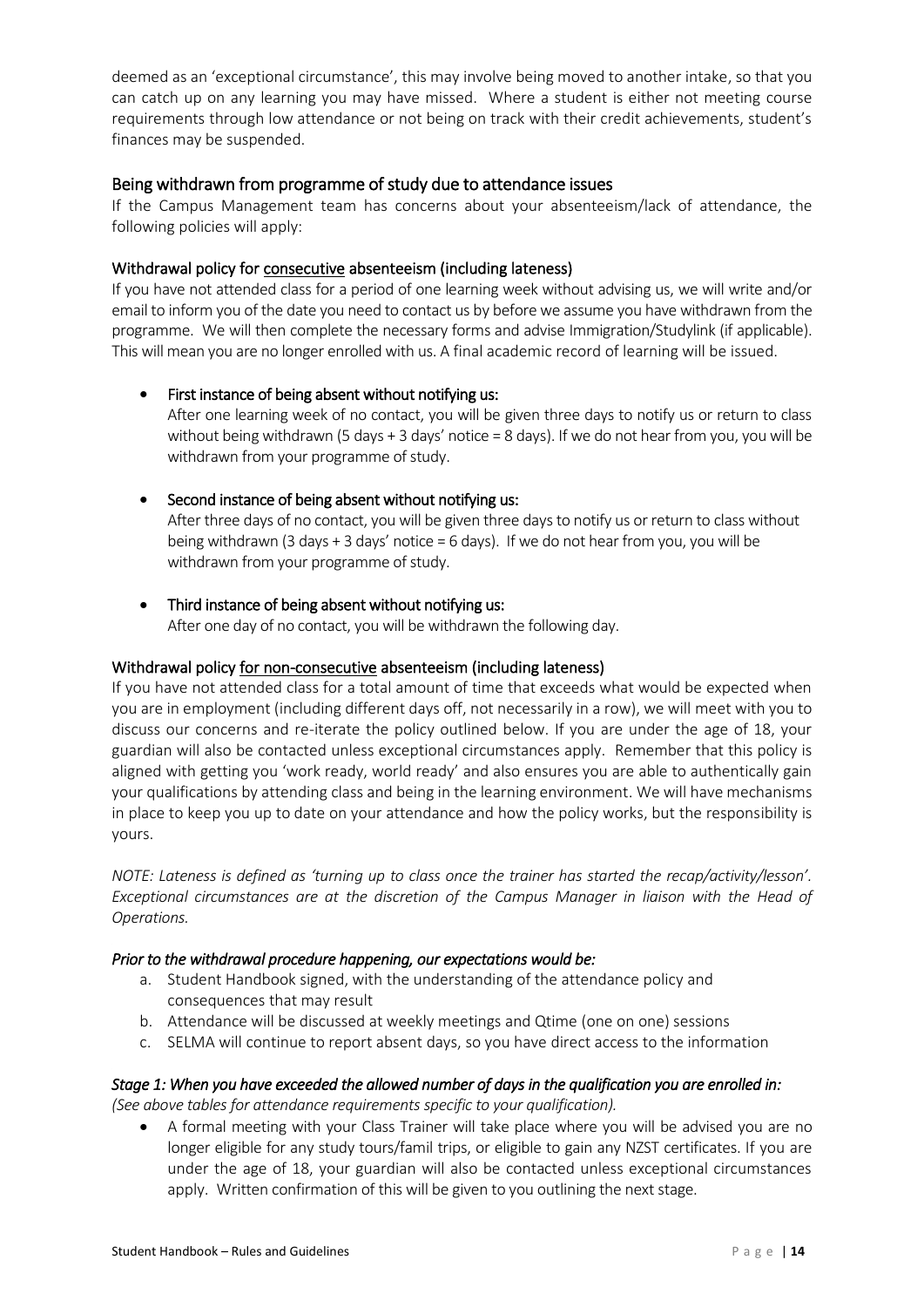#### *Stage 2: If you exceed 'allowed days' by another 5 days absent:*

• A formal meeting will be arranged with the Team Leader and Campus Manager where you will have the opportunity to bring a support person if you wish. You may be withdrawn and advised of this in writing. If you are unable to attend a meeting or we have not been able to make contact, an official letter will be sent to your current address. You will also be given a final academic record of learning outlining your completed modules.

# <span id="page-21-0"></span>**Certificates**

The programmes offered include NZQA New Zealand qualification certificates and our own programme certificates. In order to gain any of the NZQA New Zealand certificates included in the programme you are completing; you must achieve 100% of the subjects offered within the programme's curriculum.

Official NZQA Certificates are awarded to you at our annual graduation. If you require this prior to the graduation event, please request this from a Team Leader at your Campus.

Note: The NZQA website can take 12-18 months to show your completed qualification under your Record of Learning through an automated process, once your programme has finished. If you wish to have this recorded on your Record of Learning, a manual process can be undertaken at a cost of \$10 per qualification. Confirmation of qualification achievement would then show under your Record of Learning within a month of your request being made to your Team Leader. (Please note: Modules completed will not show on the NZQA website as NZQA can only record unit standards and qualification/s completions. A transcript of modules achieved is available at any time on request and will be given to you at the end of your course.)

Additional criteria may apply for individual certificate types and these are as follows:

#### <span id="page-21-1"></span>New Zealand School of Tourism Ltd Certificates

These certificates are awarded by New Zealand School of Tourism, Cut Above Academy, Elite School of Beauty or Face & Beauty and have no additional criteria other the 100% completion of curriculum and successfully meeting professional guidelines.

# <span id="page-21-2"></span>New Zealand Certificate in Aviation (Flight Attending) Level 4

Students who successfully complete the 'Flight Attending Practicals' block course will gain this certificate as long as they also meet the following criteria:

- Must be able to gain a passport without restrictions
- Must be 18 four weeks after upon completion of the qualification
- Must be able to meet the security requirements for gaining an AVSEC card this requires a police check and those with a criminal record may not be eligible

# <span id="page-21-3"></span>Specialist Product Knowledge Certificates

#### New Zealand School of Tourism

These additional certificates are offered to travel and tourism students. They involve a day of learning about the specific product and then a closed book exam written in conjunction with the industry partner. To be eligible to sit the exam for each specialist certificate, you must have attended the product knowledge day with your class. If you have been absent for medical reasons (or any other reason that management deems acceptable), you may be able to join another class if the timetable permits.

#### Elite School of Beauty and Spa

These additional certificates involve learning about the specific product and then an assessment in conjunction with the industry partner. To be eligible to sit the assessment for each specialist certificate, you must have attended the product knowledge day with your class. If you have been absent for medical reasons (or any other reason that management deems acceptable), you may be able to join another class if the timetable permits.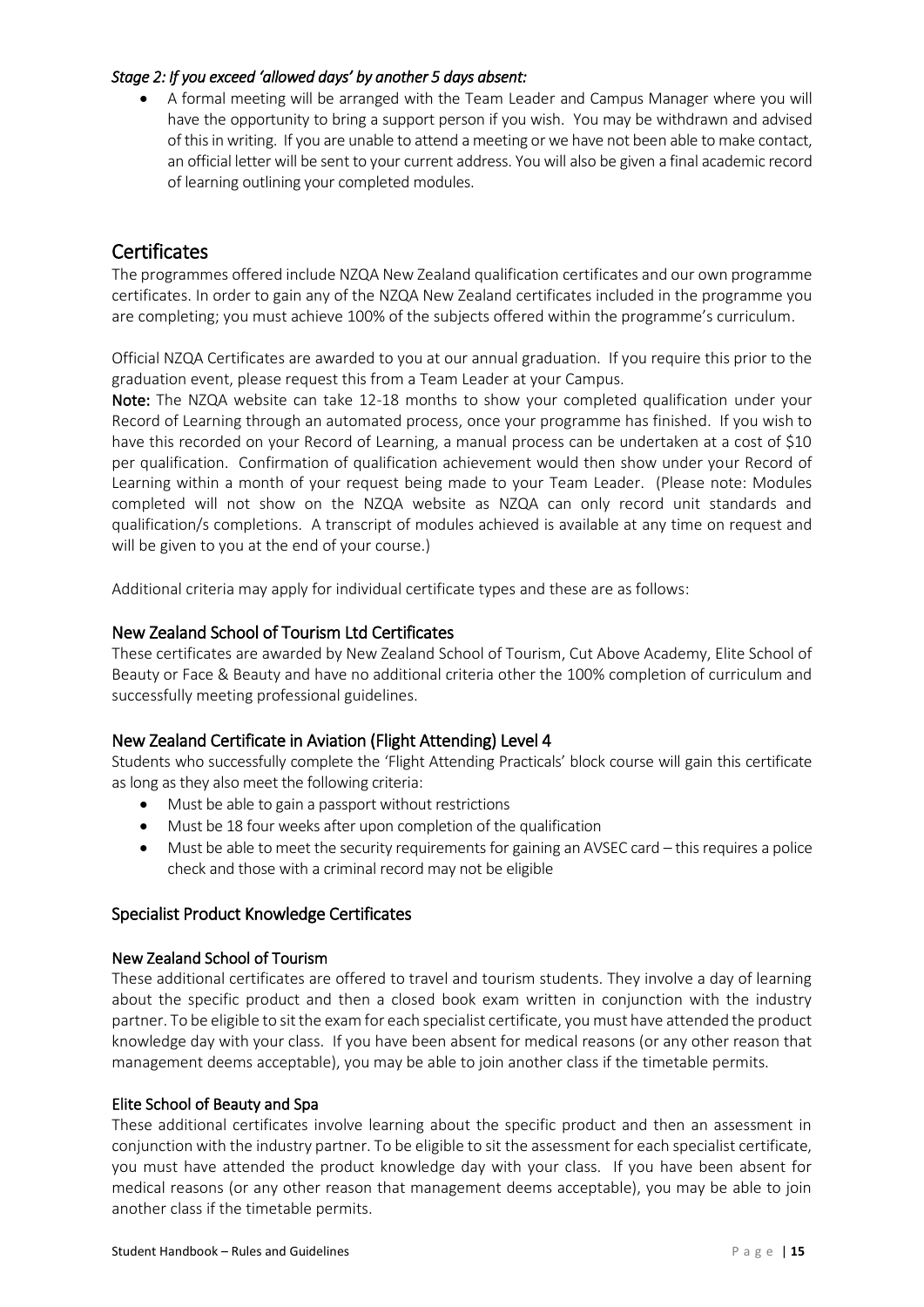# <span id="page-22-0"></span>Education (Pastoral Care of Tertiary and International Learners) Code of Practice 2021

New Zealand School of Tourism Ltd. has agreed to observe and be bound by the Education (Pastoral Care of Tertiary and International Learners) Code of Practice 2021 published by NZQA. Copies of the Code are available on request from this institution or from the NZQA website a[t www.nzqa.co.nz](http://www.nzqa.co.nz/)

Under the Code, we help you to be safe – physically & mentally, respected & accepted for who you are, supported in your learning & wellbeing, connected with your social & cultural networks and to be able to have your say in decisions about services. For more information on the Code & how it can help you be successful in your education visi[t www.nzqa.govt.nz/know-the-code](http://www.nzqa.govt.nz/know-the-code)

# <span id="page-22-1"></span>Complaints Procedures

In all instances when you are not entirely happy, we want to help.

- In the first instance, you should talk to your Class Trainer who is directly responsible for your pastoral care. They will talk it through with you and discuss a way forward
- If you are not satisfied with this result, you can then escalate to the Team Leader, as the person in management responsible for the academic department
- The Campus Manager is available for any concerns/complaint that the Team Leader is unable to manage
- If you are unsatisfied by campus staff in dealing with your concern/complaint, you can contact the Head of Operations in writing, outlining your concerns and the discussions held to date with the campus staff.

# Head of Operations

New Zealand School of Tourism 766 River Road, Hamilton 3210 Ph: (07) 853 0291

In all stages, the staff member managing your concerns will discuss with you (and other relevant parties) to attempt to solve it.

In extreme cases where a resolution is not found, you can contact NZQA. They will then determine if we have followed a fair and reasonable path in line with our company expectations. NZQA advises that students must make a genuine effort to resolve their concerns by following the organisation's formal complaint process, before making a formal complaint to NZQA. More information can be found here: <https://www.nzqa.govt.nz/about-us/make-a-complaint/make-a-complaint-about-a-provider/>

The Complaints Officer Quality Assurance Division New Zealand Qualifications Authority The Terrace, PO Box 160, Wellington 6140 Ph: 0800 697 296

For International students if the complaint is of a financial/contractual nature, NZQA will refer it to the Dispute Resolution Scheme (DRS) operator iStudent Complaints. Information about the Dispute Resolution Scheme operator can be found at www.istudent.org.nz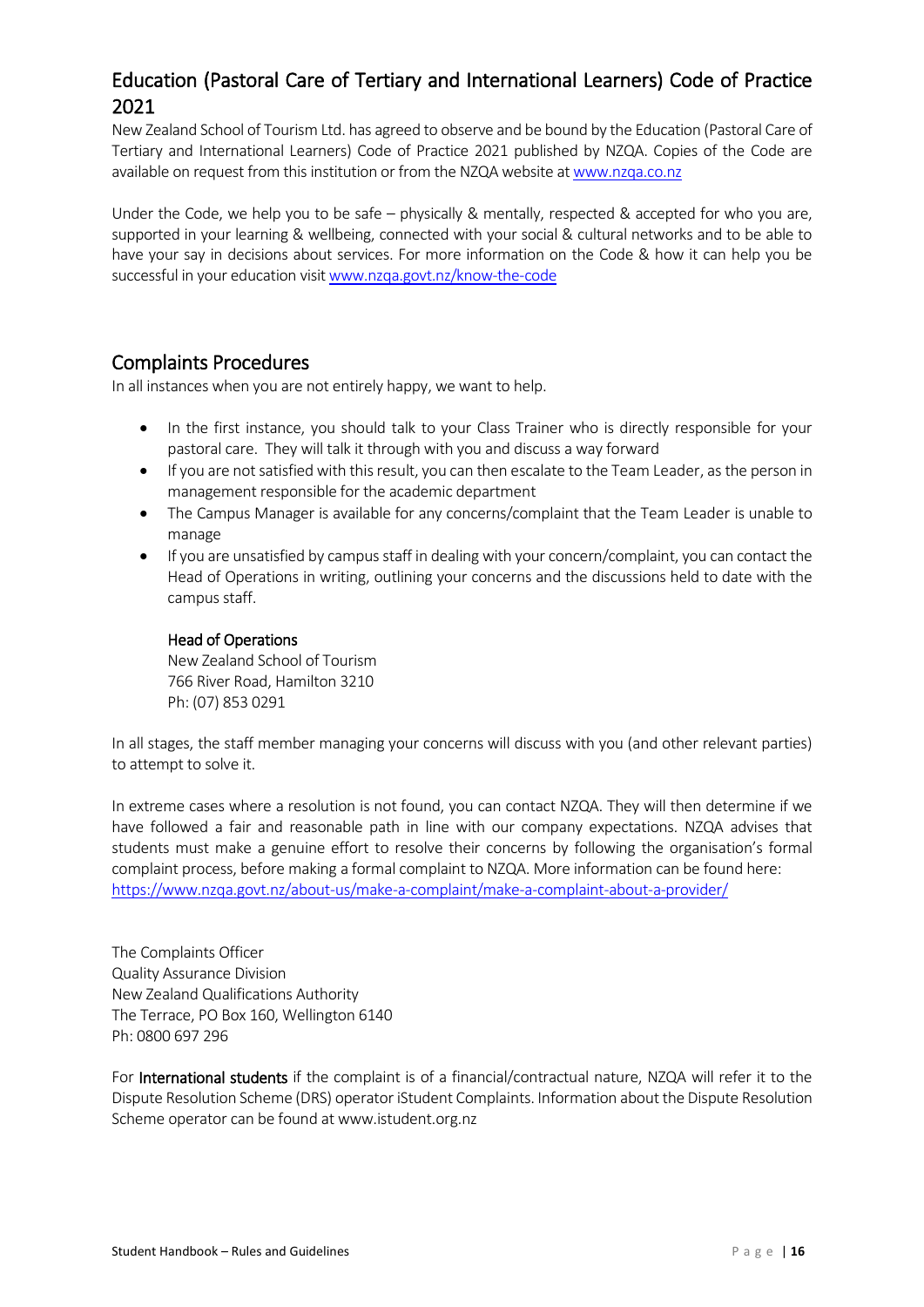# <span id="page-23-0"></span>Flow chart of complaints procedure process

Who shall I talk to if I disagree with actions/decisions of New Zealand School of Tourism?



Remember: In all circumstances, NZQA and New Zealand School of Tourism Ltd. will stand by the guidelines outlined in this handbook as a point of reference when making decisions.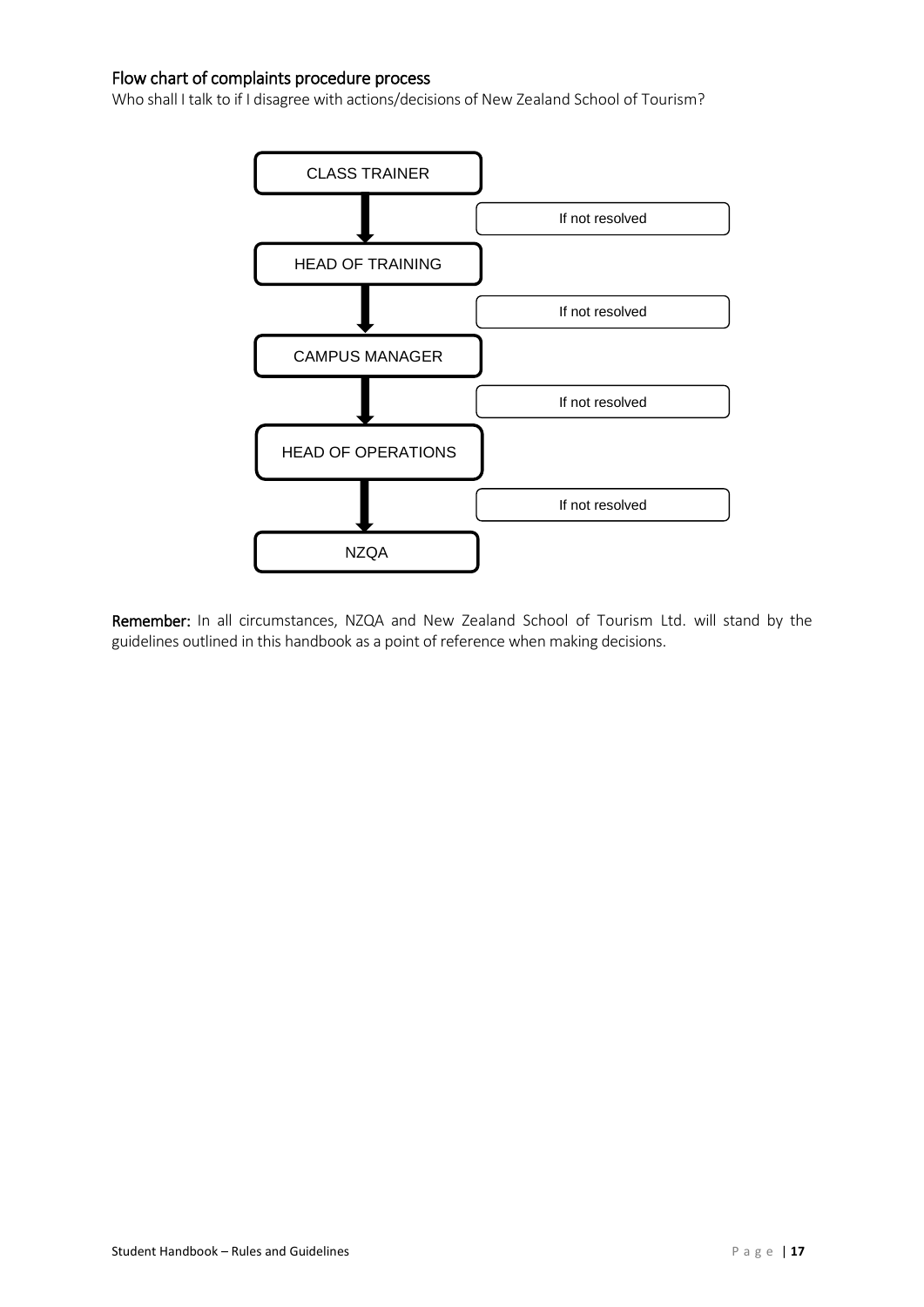# <span id="page-24-0"></span>Dispute Resolution Scheme

NZST have a formal process for handling learner complaints which is outlined for you in this handbook. If you have a complaint about our compliance with the Code of Practice visit <https://www.nzqa.govt.nz/providers-partners/tertiary-and-international-learners-code/> for more details, you should try and resolve it by speaking with your trainer and following our internal provider process in the first instance.

If your complaint is not resolved, you can address your complaint through the Domestic Student Resolution Scheme, you can find more details here [https://www.nzqa.govt.nz/providers](https://www.nzqa.govt.nz/providers-partners/tertiary-and-international-learners-code/learner-complaints/)[partners/tertiary-and-international-learners-code/learner-complaints/](https://www.nzqa.govt.nz/providers-partners/tertiary-and-international-learners-code/learner-complaints/) .

You can also check you student notice board for a copy of the Code of Practice and the Tertiary Education Dispute Resolution Flyer for details.

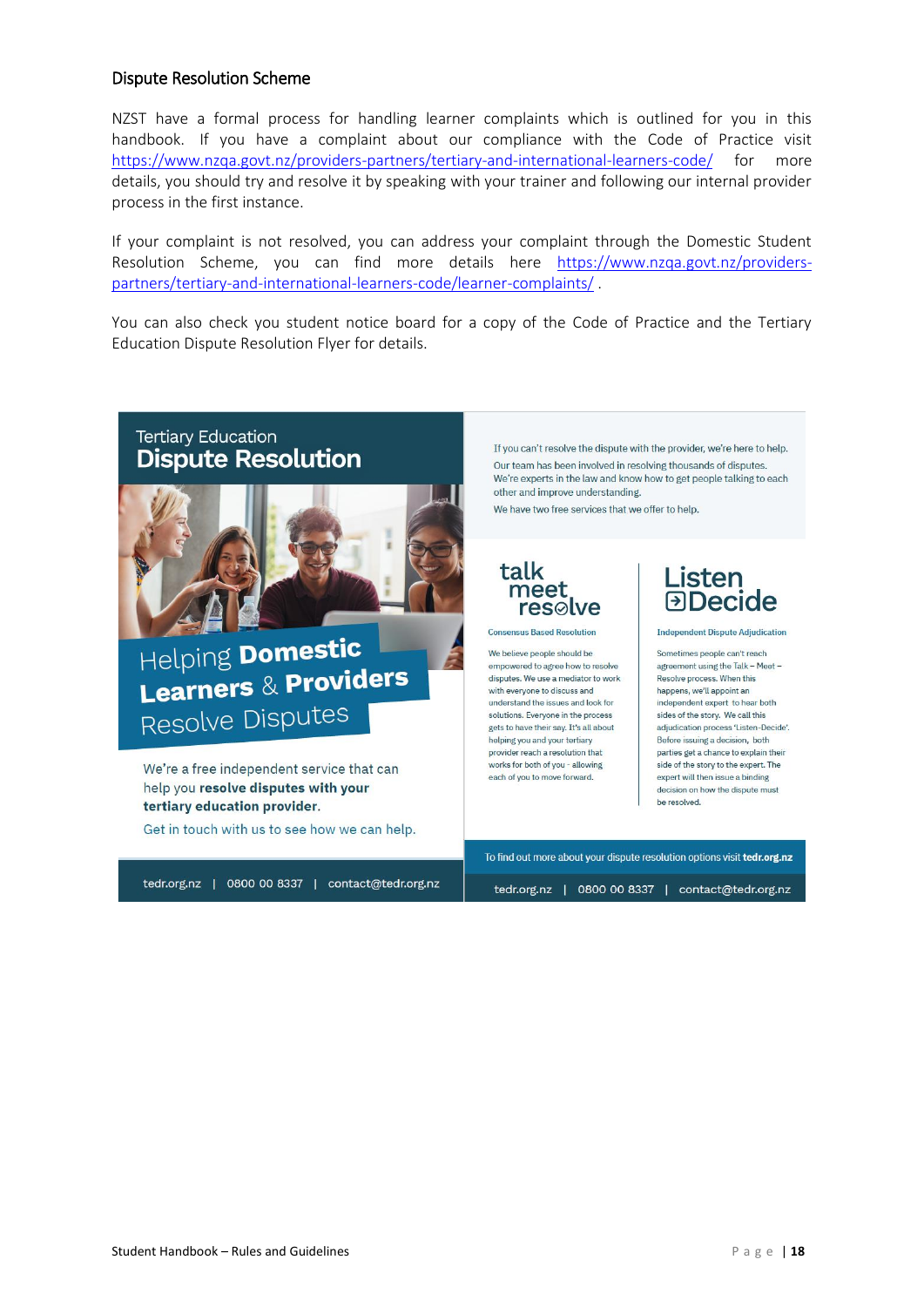# <span id="page-25-0"></span>Computer Network, Internet Policy and IT Services

Use of the computers or our Wi-Fi network means you have agreed to the following:

#### 1. Personal responsibility

The student takes personal responsibility for their actions in accessing the company's computer system or Wi-Fi.

Students understand that they may not, under any circumstances, change any of the settings, screen savers etc. Any such changes would mean disciplinary action including being refused access to the computers.

#### 2. Use of personal electronic devices on campus requiring power

Students and staff must only use devices that are electrically safe on all campuses as this is a fire risk. Devices should be inspected by the owner and in safe condition prior to use e.g. no split cables, damaged plugs etc. If in doubt, consult the advice of a competent technician.

#### 3. Internet access

Students may not access the following:

- Sites that are considered to be offensive or are of illegal nature i.e. pornographic or violent
- Chat rooms during class time
- Facebook or other social media websites during class time

#### 4. Restrictions on social media

Due to the high risk of reputational damage to the organisation and the viral nature of social media increasing the 'spread' of negativity, the following policies applies:

- a. Comments or photographs on *your personal social media platforms* that could be classed as negative, inappropriate, or unprofessional are prohibited.
- b. Comments or photographs on *any social media platform directly linked to the organisation* (e.g. NZST Facebook or Instagram pages) that could be classed as negative, inappropriate or unprofessional are prohibited.
- c. Being *'tagged' or 'linked' to anything of this nature* is prohibited and students should remove anything of this nature immediately.
- d. *Linking any social media profile to any staff member* is prohibited whilst you are a current student.

Note: 'organisation' includes any organisation in the Academic Colleges Group.

#### 5. Proxy sites

Students may not access "proxy" sites for the intention of accessing websites that would otherwise be blocked by the company's web filtering system.

#### 6. Music/videos and films

Music, videos or films may not be downloaded or shared.

#### 7. Banned material

Access to and downloading of any material that encourages violence, illegal acts, racist tracts or 'hate' speech is forbidden. The use of torrent software is prohibited.

#### 8. Damage to equipment etc.

No student may intentionally cause damage to any equipment, software, or other related aspect of the facility; this includes (but is not limited to) vandalising, hacking, destroying technological systems or equipment including computer hardware and software. Vandalism includes (but is not limited to) printing excessive copies, attempting to crash computers or networks, the creation or intentional use of programmes designed to damage computers, the creation or intentional use of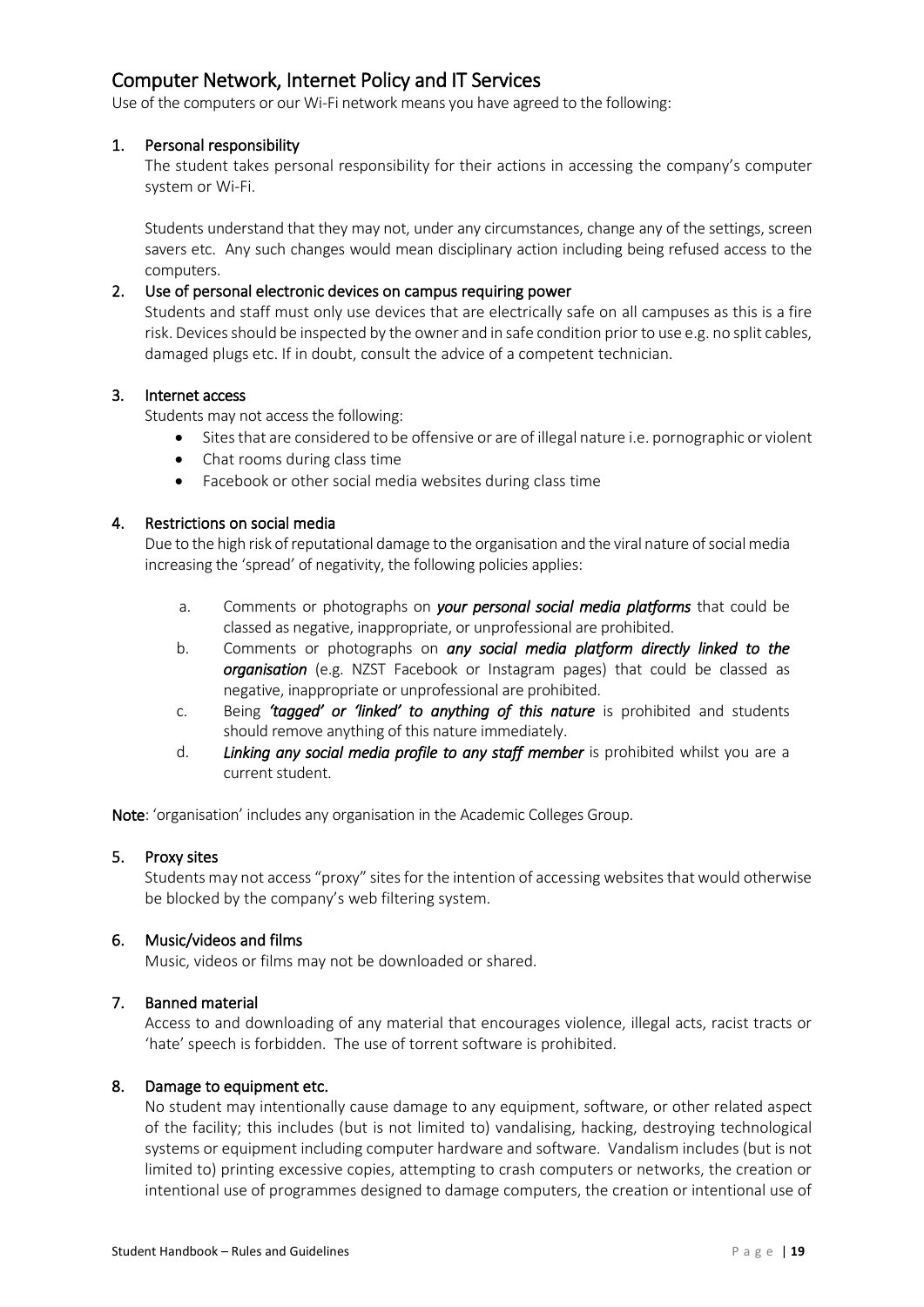programmes designed to inhibit network traffic, the use of chain letters, or excessive messages, or devices that restrict legitimate use.

#### 9. User rights

Students are expected to consider and respect the right of other people to use the facility without disruption or abuse.

#### 10. Unauthorised copying/loading

Unless authorised to do so, no student may copy software or load any software onto company owned machines they may be using.

### 11. USB sticks

As a matter of security, the use of USB sticks to transfer files are prohibited on the network. This includes plugging them into thin client devices or laptops attached to the NZST network. The company recommends the use of cloud based solutions like Office 365 One Drive or your provided email address to transfer files from home to your NZST account.

#### 12. Use of network for plagiarism

Students must not use the computer network in order to plagiarise any form of assessment or project. This includes (but not limited to) emailing your work to another student, obtaining another student's work, and replacing their name in the document with yours, accessing another student's files with or without their knowledge or emailing answers during an assessment.

#### 13. Harassment

Use of the computer systems to send obscene or harassing messages anywhere or to anyone is totally prohibited.

#### 14. Office 365

Office 365 – OneDrive gives you access to your files on campus and at home via the Office 365 platform. You can find the link to the Office 365 login page on your home page when you login and open Internet Explorer. Office 365 allows you to use Office programs such as Word, Excel, and PowerPoint at home. To find support on Office 365 please visit the home page after you have logged in and opened Internet Explorer.

#### 15. Privacy issues

All students shall respect the privacy of others. All user files, phone mail and company email messages are private and shall only be accessed with the permission of the owner. Company files are completely off limits. Any attempt to access these will be regarded as a serious breach of conduct and dealt with accordingly.

#### 16. Password security

Students must observe appropriate password security and report any problems immediately to trainers. Any damage to or misuse of files must also be reported immediately.

# 17. Copying and printing

Only copying or printing that is of nature to your studies is authorised.

#### 18. Logging off

Users must not leave terminals, browsers and other access channels to the network unattended for unreasonable periods of time while they are logged into those systems. Users must log off the terminal they are using when the user is leaving that terminal or access channel unattended for more than 20 minutes.

#### 19. Legal

Students agree to abide by all New Zealand laws and understand they will be liable for any law broken.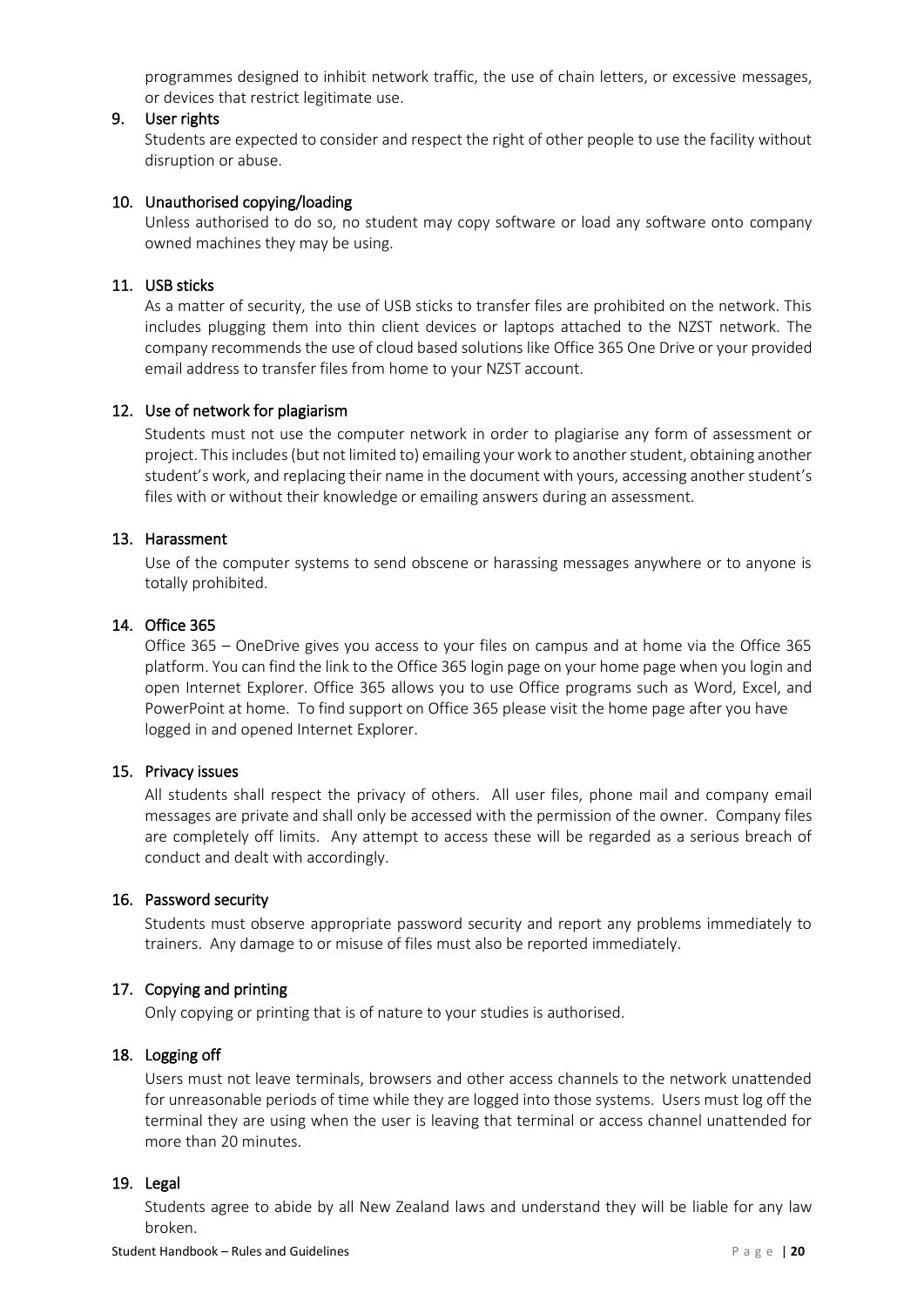#### 20. Disclaimer

In the event where there is suspicion around the rules of this agreement being broken, the company has the right and the ability to audit your company email and web browsing history. Information gathered from this audit could result in disciplinary action.

The company disclaims any responsibility for the content, quality, performance, or any other aspect of the Internet. In no event and under no circumstance will the company be liable for any consequential, incidental, indirect or special damages resulting directly or indirectly from a student's use of the system or the internet.

# <span id="page-27-0"></span>Domestic and International Experiences

# <span id="page-27-1"></span>Internships

If you are completing an international internship for more than six months, interest on your student loan will apply. Internship costs of travel, accommodation and living expenses are at your own cost. Programme related costs cannot be used to contribute to the costs incurred to complete an internship. Campus Staff will provide further information about internship options and costs.

All students who have signed up for the Diploma are encouraged to plan ahead and think about which internship opportunity they would prefer. We will be marketing every opportunity to you throughout your journey as often as possible. Look out for opportunities to listen to guest speakers, watch presentations and hear from past students. Tourism students will also be provided with an internship brochure which outlines the available internship opportunities, and the eligibility requirements. We hope this will help you determine which opportunity is the best fit for you.

#### Subject to change

All the internships promoted are subject to change and not guaranteed. Reasons for change maybe but are not limited to; a change in legislation, visa types or conditions, management decisions, partnerships not continuing.

#### Eligibility

Employment opportunities and internships are subject to meeting attendance requirements, professional guidelines (as per the student handbook) and successful academic completion. All employment and internship opportunities will require you to be selected by the company through an interview process.

# <span id="page-27-2"></span>Internships - New Zealand School of Tourism

Students enrolled in programmes at level 5 or higher will have the opportunity to include a domestic or international paid internship as part of their programme. This will be for a minimum of three months and on successful completion of the internship requirements will give you 30 credits. The first 24 weeks (90 credits) of the Diploma is completed prior to the internship at the campus. In order to be endorsed for the internship opportunities students must be competent in all assessments for the Diploma programme and meet the professional guidelines outlined at the beginning of this handbook. Additional criteria may apply to each individual internship provider, and these are detailed below. Please note, this is not an exhaustive list, and you are best to check with the campus staff on an individual basis when applying for an internship.

#### Walt Disney World, Florida, USA

An opportunity to work at Disney World in Florida is available for our domestic students who are completing a qualification of 32 weeks. This opportunity is available as an employment or an internship opportunity. Interviews are normally conducted twice a year in our campuses for a start the following January or August. This opportunity may be cancelled or changed without notice by either the US Government or Walt Disney World Casting.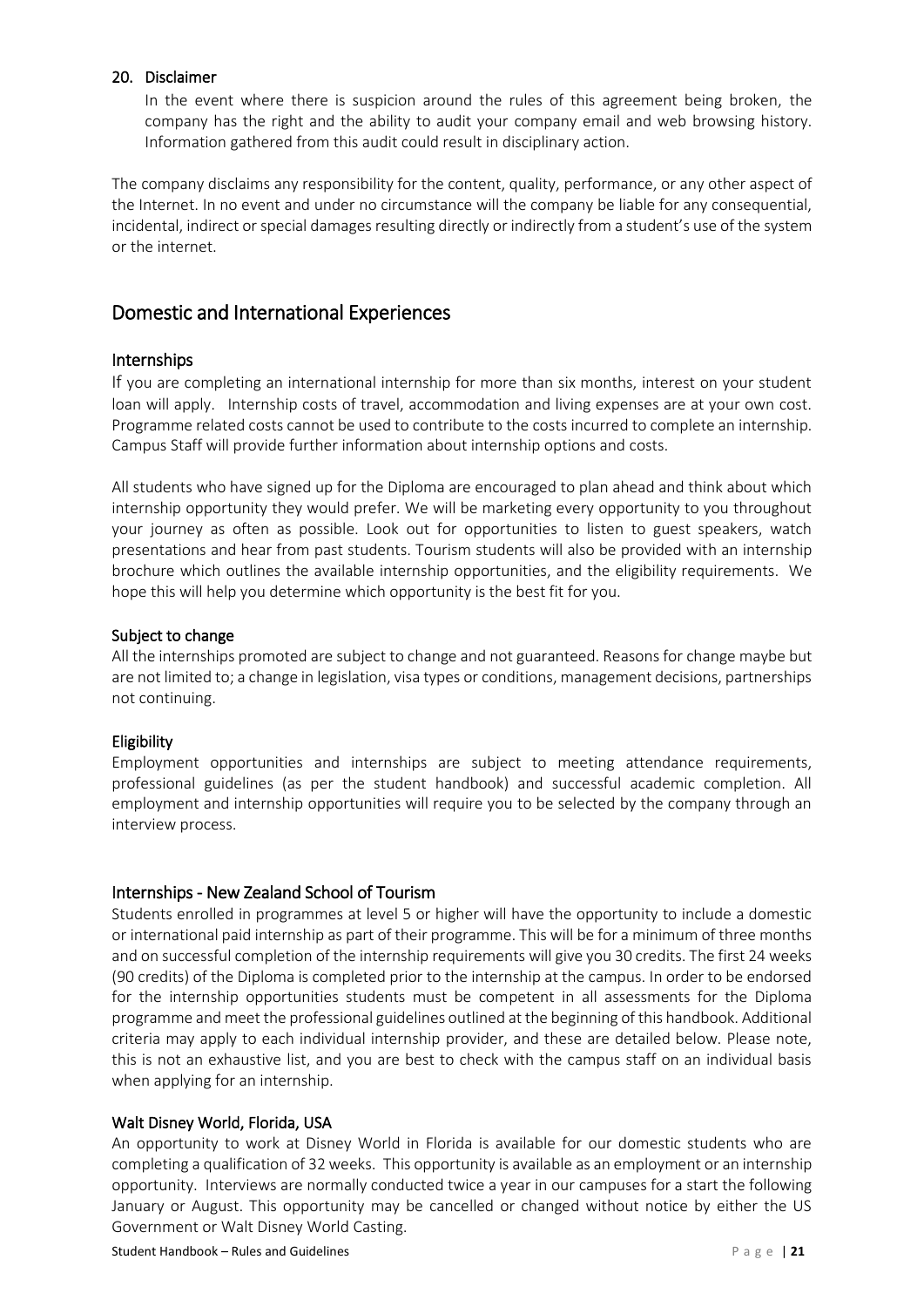This opportunity is subject to current eligibility and selection requirements as follows:

- Be a citizen of New Zealand or Australia
- Be at least 18 years of age at time of application
- Be able to start within 12 months of programme completion
- Be responsible for all costs
- Exit the United States upon completion

To be eligible for us to endorse and recommend you to Disney you must have:

- Met the professional guidelines outlines in this student handbook
- Successfully gained the qualification
- Have the enthusiasm and people skills to ensure every Disney guest experiences the magic

#### The Broadmoor Resort, Colorado, USA

Diploma in Tourism & Travel Management Leve 5 and 6 or the Diploma in Hotel and Hospitality Management Level 5 and 6 international and domestic students can work at the Broadmoor Resort. The eligibility differs dependent on whether you are a domestic or international student.

For our international students you are able to apply to work at Broadmoor once you have completed your Diploma programme. You have up to 12 months after you have completed your programme to apply. For our domestic students you have able to apply to work at Broadmoor and use the opportunity as an internship. You also have the option to apply once you have completed your Diploma programme, you have up to 12 months after you have completed your programme to apply.

This opportunity is subject to current eligibility and selection requirements as follows:

- Be at least 18 years of age at time of application
- Be able to start within 12 months of programme completion
- Be responsible for all costs
- Exit the United States upon completion

To be eligible for us to endorse and recommend you to Broadmoor you must have:

- Met the professional guidelines outlines in this student handbook
- Successfully gained the qualification

#### <span id="page-28-0"></span>Internships - Elite School of Beauty and Spa

Students enrolled in programmes at level 5 will have the opportunity to include a domestic or international paid internship as part of their programme. This will be for a period of 10 weeks and on successful completion of the internship requirements will give you 20 credits. The first 30 weeks (100 credits) of the Diploma is completed prior to the internship at the campus. In order to be endorsed for the internship opportunities students must be competent in all assessments for the Diploma programme and meet the professional guidelines outlined at the beginning of this handbook. Additional criteria may apply to each individual internship provider, and these are detailed below. Please note, this is not an exhaustive list, and you are best to check with the campus staff on an individual basis when applying for an internship.

#### Ragdale Hall – Luxury Health and Spa Resort, United Kingdom

Set in its own extensive, landscaped gardens in the heart of the Leicestershire countryside, award winning Ragdale Hall combines state of the art facilities with the charm of traditional Victorian architecture to create one of the most luxurious and relaxing health resorts in the country.

Employment at Ragdale Hall may be after your course has finished or as a part of an internship for Professional Face, Body and Spa Therapies.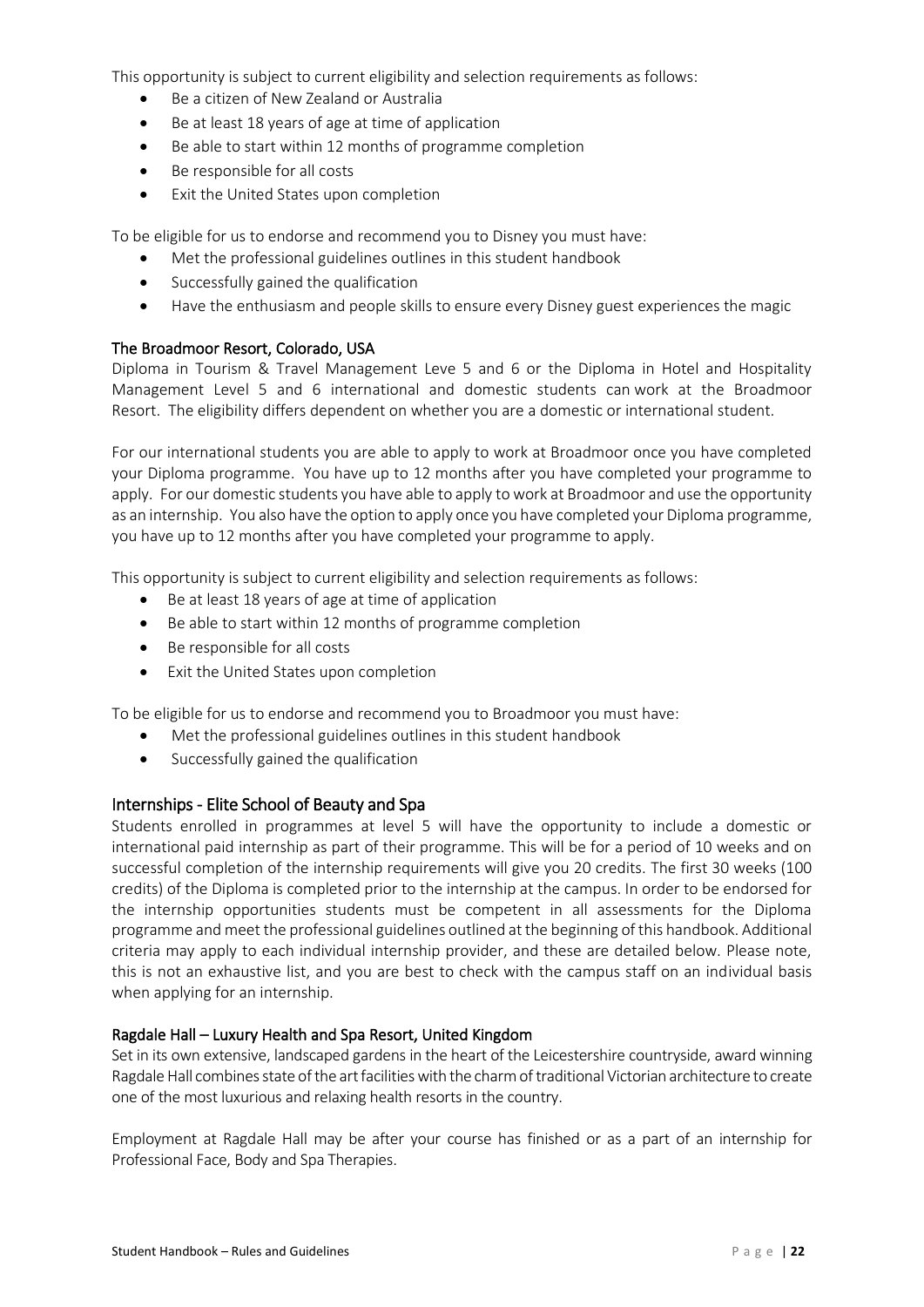### Opportunities that are available:

12 month fixed term contract which includes a 3-month trial period – thorough induction, complete internship hours and last 20 credits of Diploma in Beauty and an opportunity to complete CIDESCO/CIBTAC hours. Then a further 9-month training agreement.

It is subject to current eligibility and selection requirements as follows:

- Be a citizen of New Zealand or Australia
- Be at least 18 years of age at time of application
- Be able to start within 12 months of programme completion
- Be responsible for all costs
- Meet UK visa requirements
- Successfully completed CIBTAC and/or CIDESCO qualification

To be eligible for us to endorse and recommend you to Ragdale Hall you must:

- Met the professional guidelines outlines in this student handbook
- Successfully gained the qualification / additional criteria applies to Diploma students
- Have enthusiasm and good people skills

Benefits of working at Ragdale Hall

- Benefits of working at Ragdale Hall
- Uniforms Uniforms will be provided
- Product House Incentives You will receive the opportunity to take advantage of product house incentives
- Salary Basic salary plus commission, bonus pay and overtime
- Gratuity Scheme We offer a gratuity scheme (tips) here at Ragdale Hall which can be worth up to £900 per year. You will also receive the chance to win in our Ragdale Employee Lottery!
- Staff Discounts You will receive staff discounts in retail areas and the hair and beauty salons
- Use of Treatment Rooms You may use treatment rooms out of working hours
- Ragdale Team Development Programme You will become subject to the Ragdale Team Development Programme
- Meals You will have your meals provided for you in our staff canteen free of charge
- Use of the Gym and Exercise Classes You will receive the use of our Gym, Exercise classes and Thermal Spa at certain, allocated times
- TV and Internet Room You will have employee rooms available to you to relax during breaks
- Staff Accommodation Accommodation is available at a cost. This is in the local town of Melton Mowbray and is shared with other employees
- Transport Transport is provided to all employees living in Melton Mowbray to and from Ragdale Hall
- Social Events At Ragdale Hall regular and varied social events are organised to give employees the opportunity to really become part of the Ragdale family
- Product House Incentives You will receive the opportunity to take advantage of product house incentives
- Ragdale Team Development Programme You will become subject to the Ragdale Team Development Programme

Note: Applicants need to be fit and healthy without allergies - due to the nature of the salon a lot of massage type treatments are carried out therefore it is important to be physically fit. They also use a wide range of products, so it is also important to know if therapists have any allergies. Pre-existing skin conditions or even past ones such as eczema, dermatitis and psoriasis can be greatly irritated by using different products all of the time especially as some are quite active, and therapists are constantly washing their hands. Unfortunately, therapists who suffer with these are not suitable.

Regarding code of dress all visible tattoos must be covered. This can obviously be difficult for a therapist if they are on the arms, wrist, or hands so these need to be small enough for the therapist to be successful in this.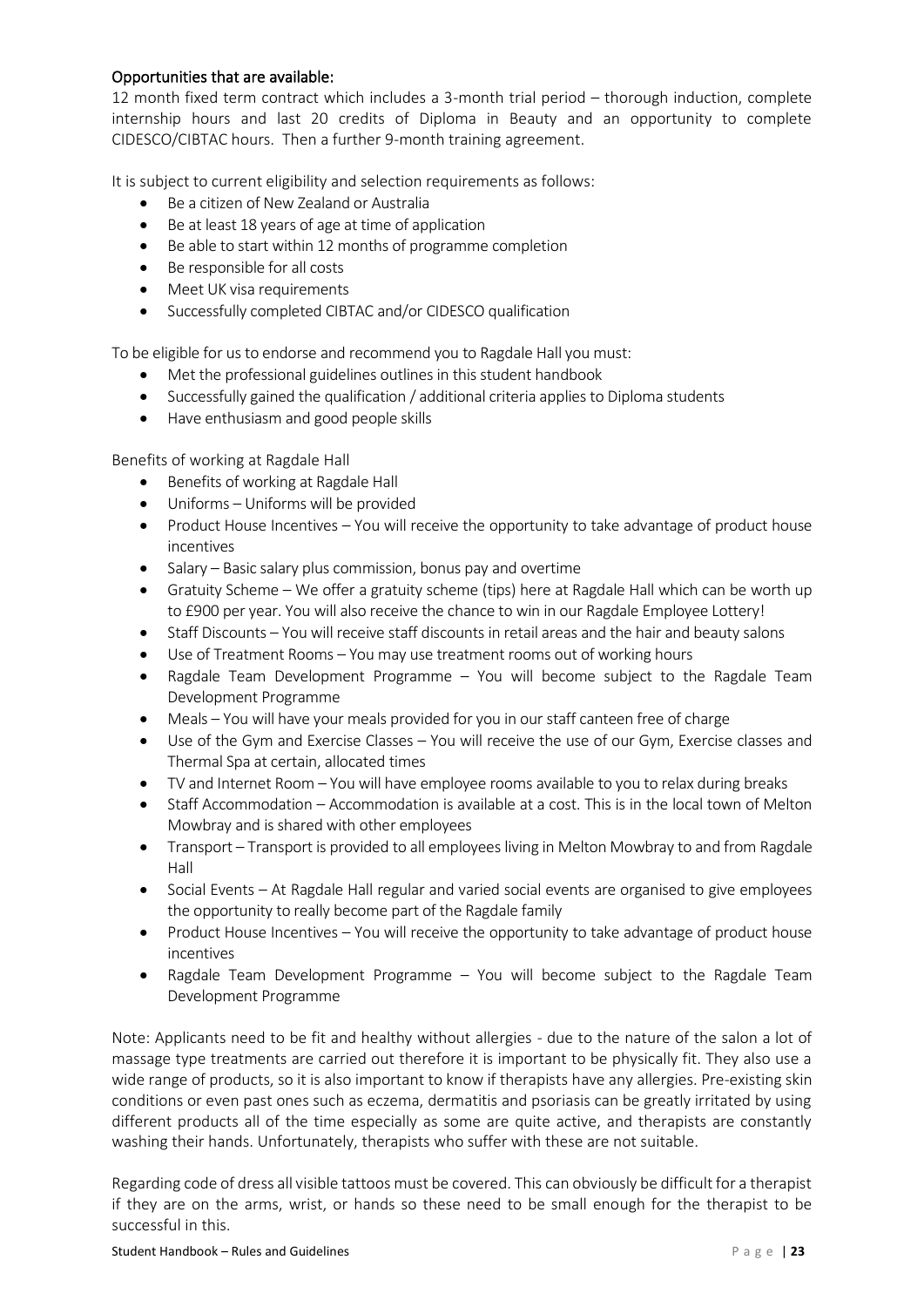# <span id="page-30-0"></span>Auckland Cabin Trainer experience – New Zealand School of Tourism

This forms a part of the Flight Attending Practicals block course and is a 3 day experience held at our Auckland Airport Campus where our 737 aircraft and 747 cab trainer are located. Please note this is for (Flight Attending Practical students only.

### <span id="page-30-1"></span>Client Days – Elite School of Beauty & Spa

Throughout your Level 4 and 5 qualification with Face & Beauty and Elite School of Beauty & Spa, you will be required to complete client days where you will have the amazing opportunity to practice your skills and knowledge gained first-hand on paying clients! Client days are your time to shine - be confident in yourself and the treatment you are performing (even if you are not!)

On your allocated client day, two students will need to be receptionist for  $\frac{1}{2}$  a day each. One in the AM and one in PM. All students will complete reception duty, more than once and will work on a rotation basis.

#### Reception Duties Include

- Ask clients to fill in initial consultation forms upon arrival at the waiting area upstairs
- Let therapists know when their client has arrived
- Monitor laundry
- Regularly check the rooms to ensure everything is running smoothly
- Take payments
- Rebook clients
- Answer phone enquires
- Help administrator

#### Set Up for Client Day

- Room temperature is suitable for clients
- Ensure room is set up correctly and is tidy
- Hot towel cabbi's on and filled with compresses
- Turn wax pots on and ensure they have enough wax
- Music is on and lights are dim if appropriate
- Product, trolleys, and disposables stocked
- Enough consultation cards are stocked up, prepare on clipboards
- Linen is out for therapists to use

#### End of the Day

- Room is tidy and clean
- All product and equipment are returned to trolleys and shelves
- Restock products or disposables that are low
- Collect all consultation forms and return them to reception for filing

#### Elite Ultra Star Student Award – Level 5 Students

All students wanting to be considered for this opportunity must first be endorsed by the Campus Manager. In order to be endorsed you must meet the following guidelines;

#### Elite requirements to apply:

- Complete 100% of curriculum at time of application
- Attendance levels meet required standard for the qualification
- Professional dress code has been maintained through the program
- Positive & professional manner has been displayed throughout the program
- Be over 18 years of age
- Endorsement from Campus manager
- Valid passport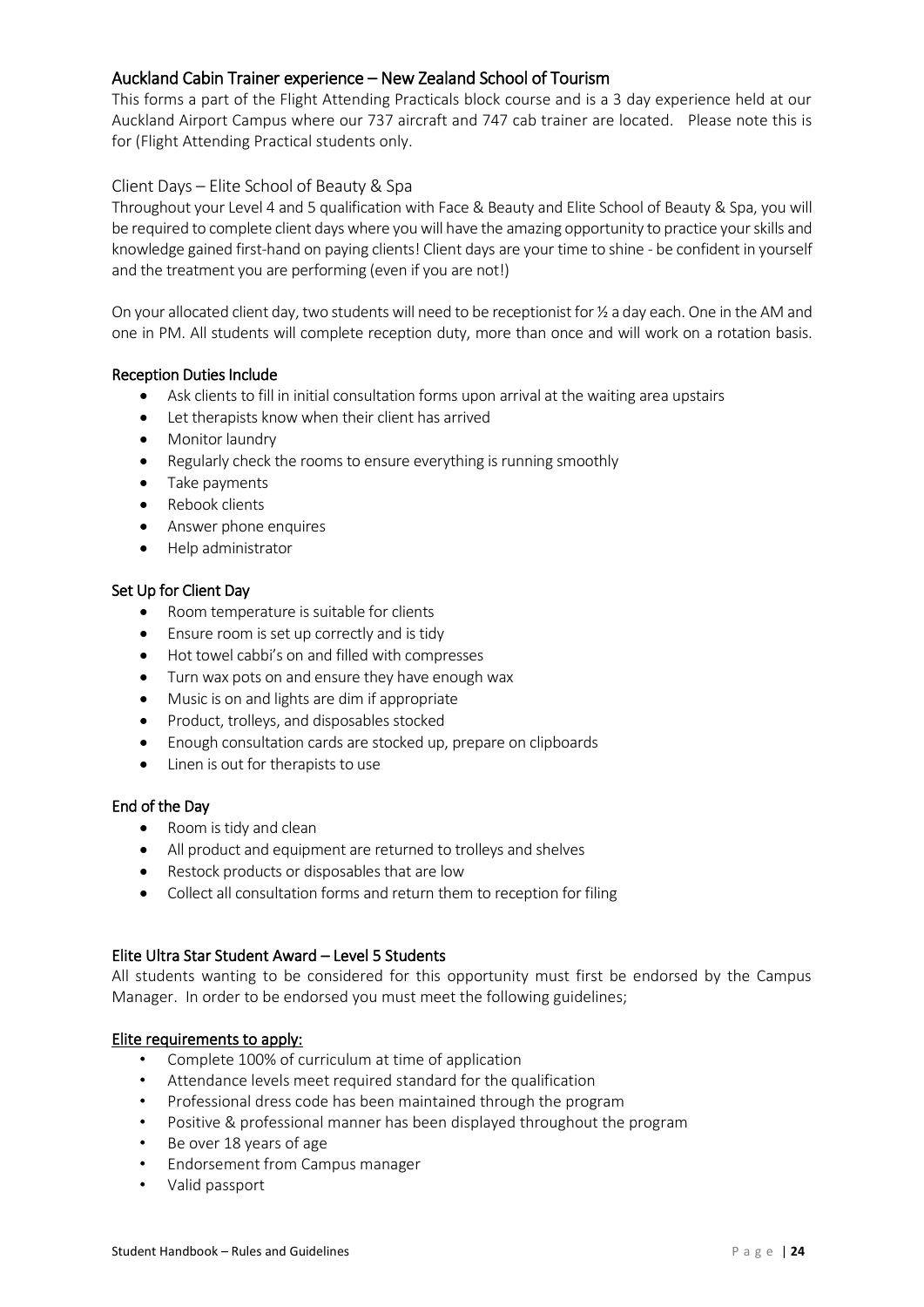#### Ultraceuticals requirements to apply:

- Complete 100% of Ultra Student onboarding plan at time of application\*
- Product Sell-thru results of a minimum of 25 products (check on how many client days and how many clients they see in one day)
- Participate in RVR90 via minimum of one entry will be included in evidence portfolio\*
- Perform minimum of 5 Ultra treatments
- Short video on why you should be chosen as the Ultra Star
- Interview with Ultra representative (may be required)
- 1 Ultra Star runner up will be chosen from each other campus receiving an Ultraceuticals gift pack (to the value of RRP\$250)
- 1 Ultra Star Overall winner will be awarded one years' worth of Ultraceuticals product (up to the value of RRP\$2,000)

\* these requirements are embedded into the programme delivery

#### APPLICATION PROCESS

#### STEP 1 – Endorsement from Campus Manager

STEP 2 - Complete the Ultraceuticals Quiz under supervision (no referencing allowed). 2 students from each campus who achieve the highest marks in this quiz will be advised by their Campus Manager and continue to the next step.

STEP 3 – Submit a 5 min max video clip to the Elite Head of Operations that showcases:

- An introduction of yourself
- Why you love the Ultraceuticals product
- How successful you have been at retailing the Ultraceuticals products
- What you would recommend (favourite Ultraceuticals product etc)
- Why you believe you are the best candidate for this opportunity

The final decision will be made by the Head of Operations of Elite and the Ultraceuticals NZ Manager. Successful candidates will be notified by their Campus Manager.

# <span id="page-31-0"></span>Study Tours – New Zealand School of Tourism

Study tours (also known as 'Educationals' or 'familiarisation trips' within the travel industry) are available within many of our programmes.

To be eligible to participate in any study tour, you must meet the professional guidelines outlined at the beginning of this handbook.

If you are not eligible to participate in any one or all of the study tours, management may develop an agreed individual action plan with you to see you 'earning back' eligibility for participation in future opportunities. Each individual action plan will be specific to the student/situation and will have different objectives as set out by Management.

The costs of the domestic study tours are included in your fees however personal expenses such as (but not limited to) meals and transport to/from the airport is at your own expense.

#### <span id="page-31-1"></span>Level 4 Study Tour

This study tour is a 3 day experience to a New Zealand destination. It follows a similar structure to that of a travel industry 'educational' or 'familiarisation' in that you will participate in hotel inspections, tourist activities and be expected to write up a report which forms a part of your curriculum. If you are not eligible to attend (professional guidelines not met), you will be able to complete the requirements of the curriculum locally without the need to travel on the study tour.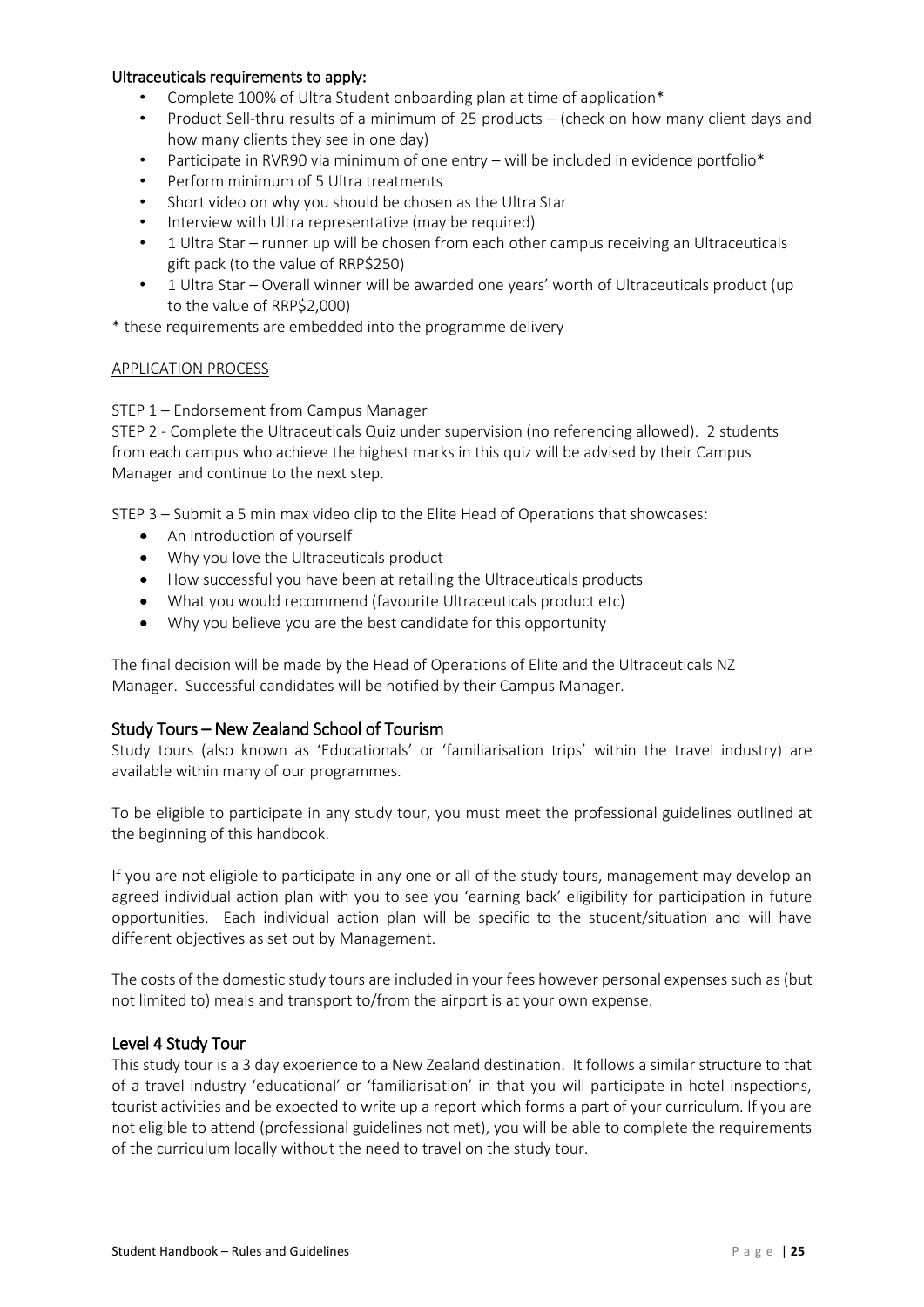# <span id="page-32-0"></span>Level 5 (Diploma) Study Tour

As an integral part of the Diploma programmes, students will complete one study tour in New Zealand. Study tour destinations vary depending on operational requirements and availability.

Transport costs from the city your campus is located in, accommodation costs and Industry visits are included in your programme fee. Additional personal expenses such as food and refreshments are at your own cost.

# <span id="page-32-1"></span>Optional overseas Study Tour (Diploma only)

The study tour includes international flights, accommodation, airport transfers, hotel inspections, and possible sightseeing depending on destination which will be to Australia or a South Pacific Island for  $3 - 4$ days. The estimated cost of the optional overseas study tour will be approximately \$1000.00. This is not included in your programme fees. This cost excludes departure taxes, meals, visa costs (if applicable) and insurance and possibly domestic fares for students if the airfares we manage to secure are ex Auckland. We would recommend you have at least NZD50.00 – NZD100.00 per day for your personal spending money whilst away.

Due to Government regulations no overseas educational can be paid for using a student loan or allowance. Students will need to fund these trips themselves.

In order for an Overseas Study Tour depart a minimum group size is required, depending on the destination. If this is not met the Study Tour may be cancelled.

If you accept a position in the airline, travel, or tourism industry before you complete your programme you may still participate in the educational with your group if your employer agrees. There is no refund for not going on the study tour or for the modules you have not completed.

#### <span id="page-32-2"></span>Fundraising

Fundraising as a class is a great way to work together as a team and to earn funds for your international study tour during your diploma programme of study.

- Fundraising for your class is normally led by the class rep or particular fundraising leaders that are nominated for groups in the class
- All ideas for fundraising must be signed off by your Class Trainer, and if this involves something on campus the Campus Manager must be informed
- Fundraised money cannot be kept at home and used for personal items because this is regarded as a group fund and your campus will instruct you about how these funds will be processed
- All monies raised by each individual class member will be used for the payment of your airfare, transfer costs, activities, and accommodation for an international study tour. If you have insufficient funds and wish to go on the international study tour you will be required to make a payment of the balance
- If you have fundraised money and you do not meet the criteria to travel (professional guidelines and completion of programme to date), or if you decide to pull out of the class trip, your fundraising sum will be distributed to the group travelling and used for an activity or a meal during the educational

#### Other regulations

- To organise a raffle, ensure that A4 posters are made and authorised by the Campus Manager before being placed on the student common room walls. Once the raffle is drawn the name of the winner must also be displayed as well and an email sent out to all staff and students
- Alcohol cannot be placed in gift basket raffles
- If your class wishes to sell fundraiser chocolate bars this must be authorised by the Campus Manager, so all monies received are tracked and invoices to the fundraising company are paid on time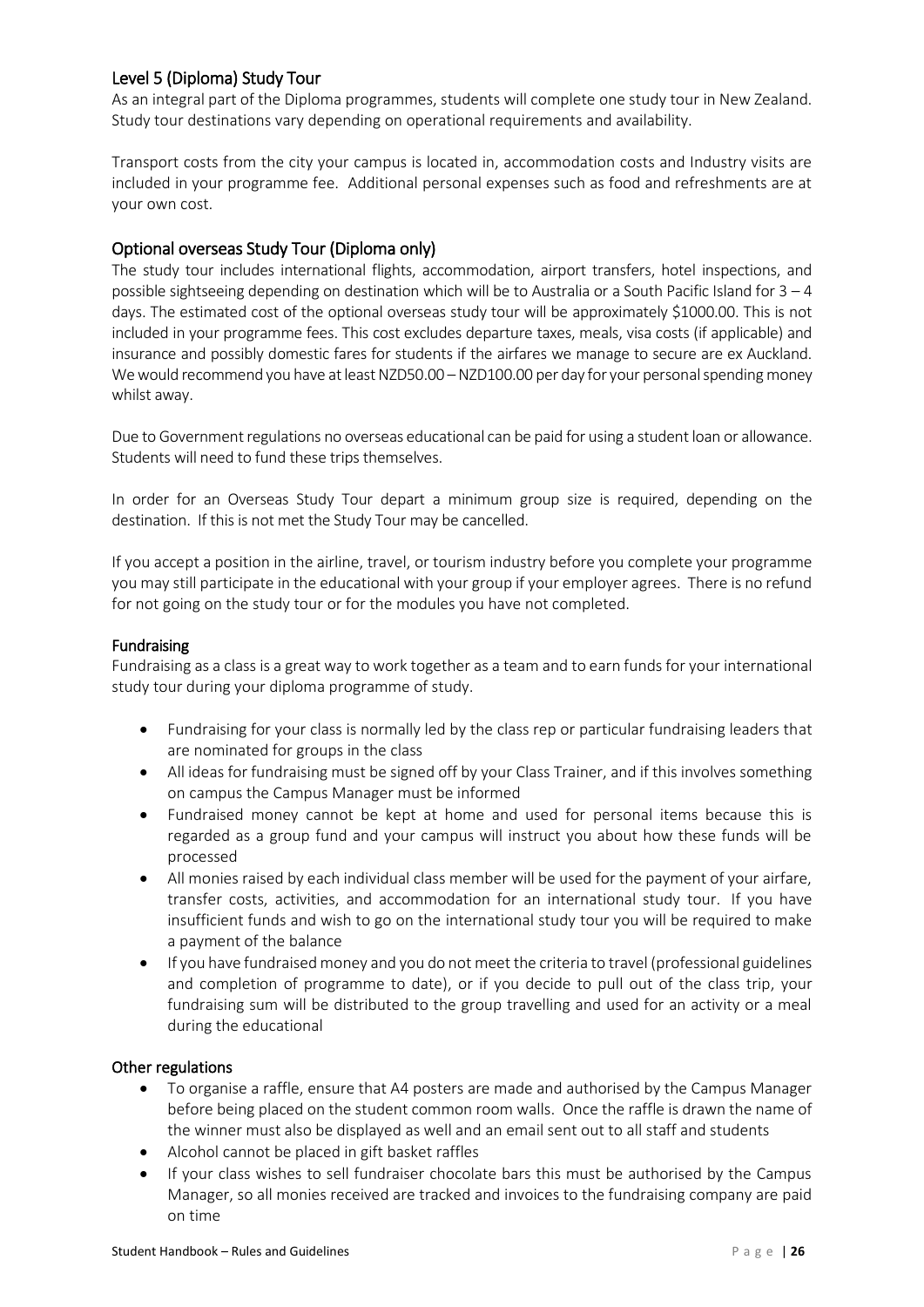- To organise a sausage sizzle, this needs to be organised a couple of months in advance as places become heavily booked. Mitre 10, Bunning's, The Warehouse and some supermarket chains have all the equipment; you just need to supply a letter on letterhead stating your intentions as a group fundraiser. This letter must be signed by your Campus Manager
- If you complete a sausage sizzle or any other type of food stall, all hygiene regulations must be adhered to, and the cleanup is appropriate. Students collecting the money cannot serve the food. Some companies may also require you to refill the gas bottle afterwards

### <span id="page-33-0"></span>General study tour guidelines

To maximise your learning and enjoyment on study tour undertaken during your programme of study and to ensure that we make the best possible impression with Industry, the following guidelines set out our expectations:

- Behaviour: Professional behaviour is expected at all times. You will be representing New Zealand School of Tourism Ltd. and meeting potential employers even after hours when you may be on free time. It is essential that you are always acting in a professional manner. Any reports of misconduct at any time during your tour may affect recommendations /references we make to Industry about you, such as Internship or job opportunities being withdrawn. Serious misconduct as outlined in the Student Handbook may also affect you gaining the qualification you are enrolled in and progressing on to higher qualifications with us.
- Alcohol: While away on overnight trips, having an alcoholic drink is acceptable at dinner/out in the evening so long as you do not become intoxicated. If you are under 18 years of age you are not permitted by law to drink alcohol at any time. It is not acceptable to drink alcohol at any time at the accommodation your group is staying at as this is one of our industry partners or during the day when visiting industry partners (e.g. at hotel inspections, lunch etc.)
- Visitors: If you have family or friends that live locally to where you are visiting and you would like them to visit you, please discuss with your Campus Manager first and then arrange with the New Zealand School of Tourism Ltd. staff escort. Please note, this will be dependent on time. Anyone that is not part of the group are not permitted into the rooms where you will be staying.
- Accommodation: At night you are to return to the accommodation at the time set by the New Zealand School of Tourism Ltd. staff escort. You must stay with the group and even if you have family or friends in the area, staying with the group is an important part of the overall experience.
- Dress standards: During any off-site visit you are representing New Zealand School of Tourism Ltd. and your dress needs to align with our brand and the expectations of the industry. See below:
	- L3 team building: casual dress allowed
	- Diploma study tour: Due to the exposure to industry, corporate dress is required at all scheduled times unless specifically advised
	- L3 'regional out and about', L4 study tour and L5 international study tour: Corporate dress required for all meetings with industry partners including hotel inspections and any briefing sessions they may have with management of the industry. Smart casual allowed for outside of this time including travelling. Note: depending on how the itinerary flows, a hotel inspection may occur whilst travelling and therefore students will not be in corporate wear. Our staff will need to let the industry know that this is out of the ordinary for us and usually they would be in corporate. In these instances, the level of 'smart casual' might need to be lifted slightly – New Zealand School of Tourism Ltd. management and staff escort will be able to advise on this.

*Note: smart casual means dressing as if you were going out to a nice restaurant for dinner. Offensive logos ripped or 'distressed' clothing or beachwear wouldn't be appropriate in this instance as you are representing the New Zealand School of Tourism Ltd. and need to look smart.*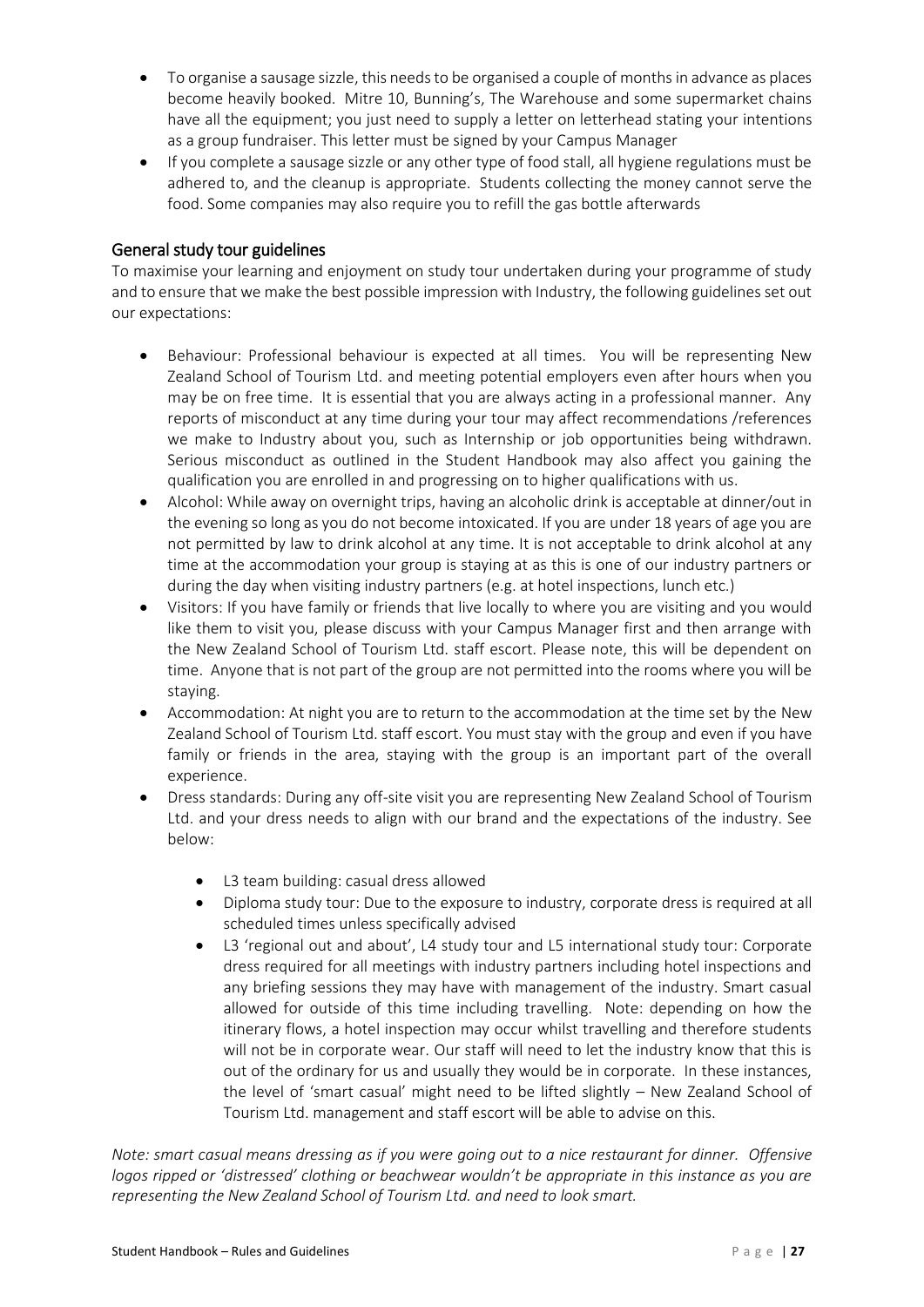# <span id="page-34-0"></span>Employment

We know that your aim is to obtain employment in your chosen career at the end of your programme, please remember we are to support, encourage and guide you to find you a job. However, it is your responsibility to find your own job. Included in your programme is a series of sessions that relate specifically to finding employment. These sessions include the development of your curriculum vitae (CV), interview techniques and other employment modules. Throughout the year we are approached by the industry wanting to interview our graduates for positions that are available. To be considered you will need to ensure your CV is completed by the end of the CV module and signed off by campus management.

# Job fairs

A job fair may be organised in a city or town near the campus to which industry employers are invited to meet students. These are for all Diploma students and Level 4 Cut Above Academy students however there may be other spaces available (at the Campus Managers discretion) for students who have demonstrated exceptional attendance, being up to date with modules, maintaining excellent grooming and have demonstrated the key attributes for which the industry seeks. All students participating in a job fair must meet the professional guidelines as outlined at the beginning of this handbook.

# <span id="page-34-1"></span>Graduation

Our annual graduation ceremony is held in March and you will be advised of the details closer to the date of the event. Graduation is a time to celebrate your achievements with other members of your class, family and friends, and the staff. As soon as you know the date, make sure you enter it in your diary! Students who have successfully met the criteria for gaining the NZQA certificates and / or our certificates are all eligible to participate in graduation.

#### <span id="page-34-2"></span>Graduation Awards

At graduation various awards are given out to students including the **Student of the Year Award.** We are looking for students who go that extra mile, have a great attitude, who make a valuable contribution to campus life as well as a high level of academic achievement and excellent attendance.

# <span id="page-34-3"></span>Change of Address or Phone Numbers

Please let us know if you change your address, phone numbers or email address during or up to six months after the programme has finished. We may like to contact you for any employment opportunities or so any additional certificates etc. can be sent to the correct address.

It is a requirement that international students must advise the Campus Manager (Pastoral Care Manager) of any change of contact details, accommodation type, residential address, and immigration status.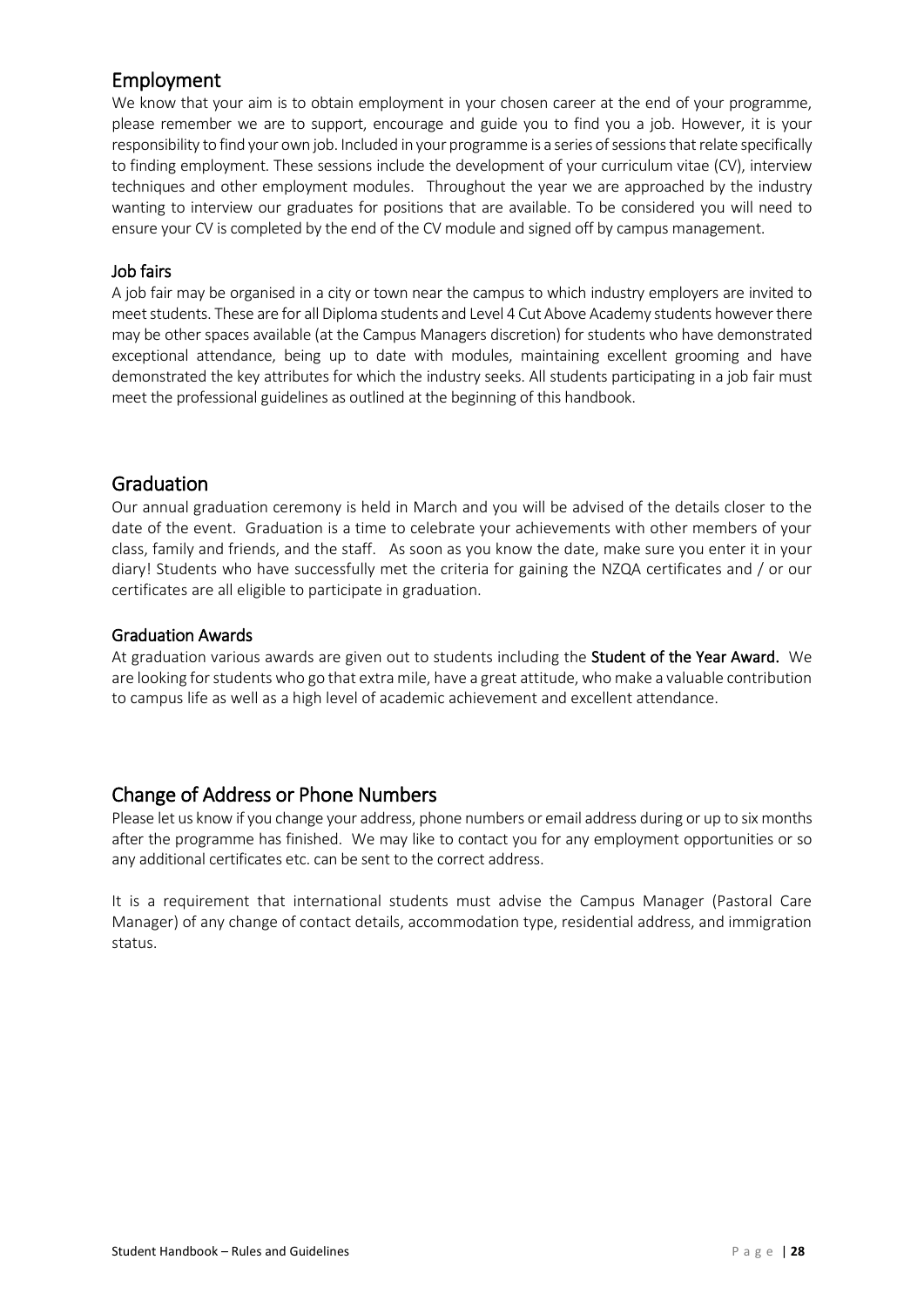# <span id="page-35-0"></span>Health and Safety

The health and safety of everyone is of prime concern to our organisation. As an enrolled student, you have responsibilities too and are required by New Zealand law to:

- Take care of your own health and safety
- Ensure your actions do not adversely affect the health and safety of others
- Follow all health and safety procedures, guidelines, instructions, and notices communicated to you
- Only use equipment in a manner that is safe and according to relevant instructions
- Wear all personal protective equipment and uniform as required
- Report any safety concerns your trainer, staff member or Campus Manager
- Report accidents and incidents immediately to a staff member and to the campus reception
- Suggest any improvements that can be made to health and safety to a staff member, Health and Safety Representative or Campus Manager

#### <span id="page-35-1"></span>**Accidents**

Please report all accidents to a staff member so they can notify the Campus Manager immediately. All campuses have a Health and Safety plan in place which is reviewed twice annually by the Campus Manager. Any accident that occurs needs to be reported to the Health and Safety Officer (Campus Manager) and logged in the accident register. An investigation will occur to identify all hazards concerned so that the issue can be minimised and or eliminated. Should you notice any potential hazards please advise a trainer or the Campus Manager immediately.

#### <span id="page-35-2"></span>Emergency procedures

Should an emergency arise please follow the instructions of the appointed floor warden. Emergency procedure notices are posted in the building. Please take a moment to read these and familiarise yourself with evacuation routes and assembly areas.

#### <span id="page-35-3"></span>Harassment

The company has clear policies and procedures for dealing with any form of harassment with which staff and students are expected to comply. We define harassment generally as actions or statements which interfere with or inhibit the staff member or students' ability to work or study in a positive and successful manner; and/or which fails to respect the dignity of an individual or group. This includes harassment based on age, ethnicity, nationality, marital status, religious or political belief, sexual orientation, or disability.

#### Procedure

- a. Any student who feels they have been harassed in any way by a staff member or student should complain to the Campus Manager.
- b. The Campus Manager (or GM) investigates the complaint.
- c. Where the person investigating determines that there is evidence that harassment of some form has occurred, they may:
	- Inform the student that the harassment must cease, and detail what behaviour is expected and/or
	- Give the student a warning, indicating that they may be expelled

#### <span id="page-35-4"></span>Medical Emergency

The Customer Service Officer in each campus holds a first aid kit and a list of other qualified staff, for use in an emergency.

If you have any medical conditions (e.g. epilepsy, diabetes) that you feel we should be aware of, please let us know. This information will be accessed only by those who need to know and could be vital in an emergency situation.

It is important to seek medical attention if you have symptoms of communicable diseases to avoid an influenza outbreak/pandemic.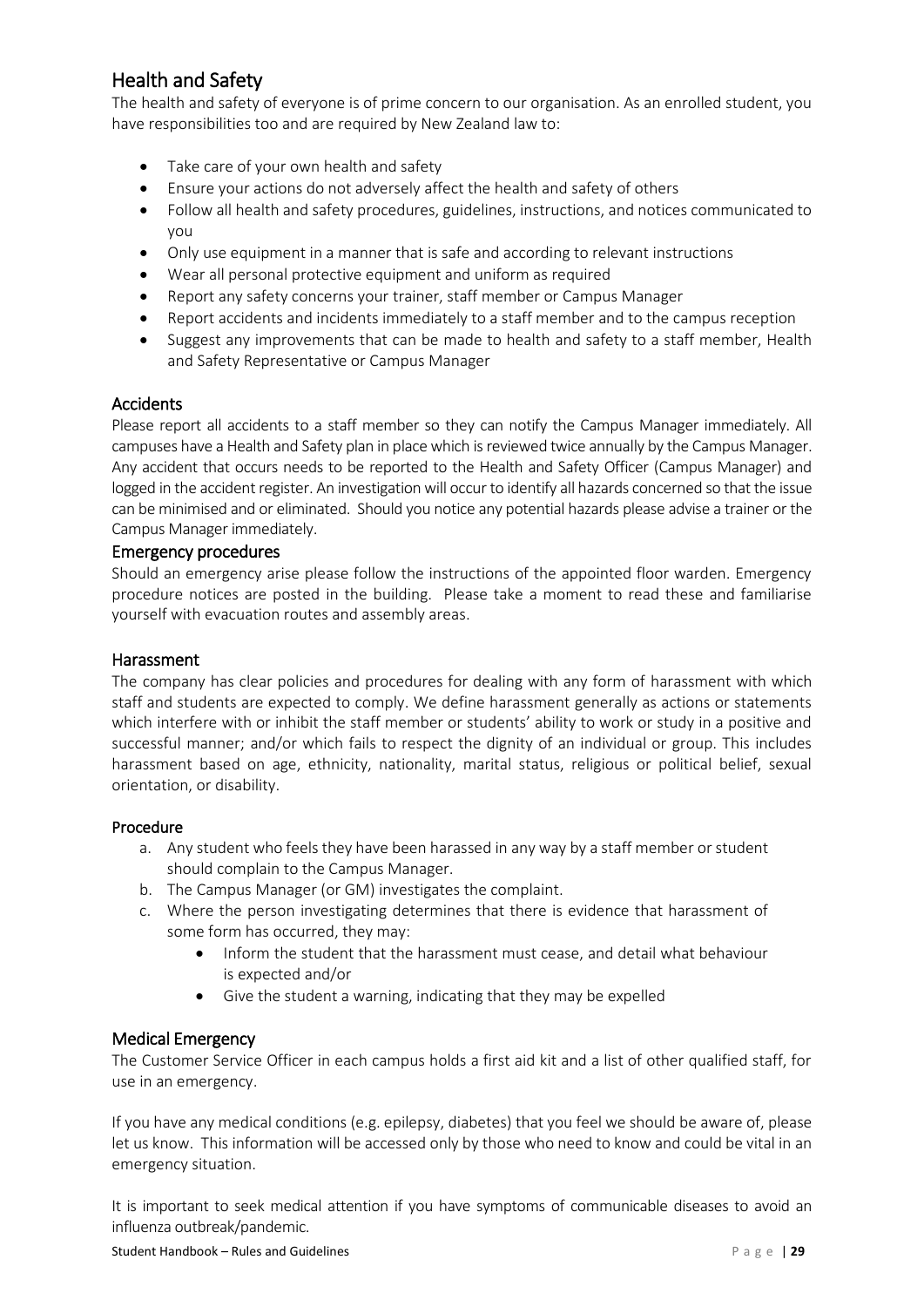# <span id="page-36-0"></span>Security

Students who are away during scheduled class times must apply for leave. If we cannot get hold of you, the campus reserves the right to contact your next of kin, emergency contact and any other contacts known to us to ensure that you are safe.

# <span id="page-36-1"></span>COVID Pandemic

Campus operations using the COVID-19 Protection Framework (Traffic Light System) and/or different alert levels - whichever is in place following NZ Govt guidelines.

| <b>LEVEL</b>  | <b>EDUCATION DELIVERY</b>                | <b>REQUIREMENTS</b>                                                                                                                                                                                                                                                                                                                                                                                                                                                                                                                                                                                                                 |
|---------------|------------------------------------------|-------------------------------------------------------------------------------------------------------------------------------------------------------------------------------------------------------------------------------------------------------------------------------------------------------------------------------------------------------------------------------------------------------------------------------------------------------------------------------------------------------------------------------------------------------------------------------------------------------------------------------------|
| <b>RED</b>    | Campuses are open for<br>onsite delivery | Face masks must continue to be used indoors at tertiary<br>education premises open to the public, and during formal<br>teaching and learning activities (unless there is an<br>exemption). You do not need to wear a mask outdoors.<br>You must not attend any campus if you are unwell,<br>awaiting a COVID-19 test result or are self-isolating.<br>Capacity limits are based on 1m distancing.<br>There is no vaccination requirement for staff, students, or<br>visitors to be on-site.<br>The use of QR codes is no longer required for students,<br>staff or visitors to record their visit via the COVID Tracer<br>QR codes. |
|               |                                          | Physical distancing is no required, though tertiary<br>providers may impose their own distancing requirements.                                                                                                                                                                                                                                                                                                                                                                                                                                                                                                                      |
| <b>ORANGE</b> | Campuses are open for<br>onsite delivery | Face masks help reduce the spread of COVID-19 and are<br>encouraged.<br>You must not attend any campus if you are unwell,<br>awaiting a COVID-19 test result or are self-isolating.                                                                                                                                                                                                                                                                                                                                                                                                                                                 |
| <b>GREEN</b>  | Campuses are open for<br>onsite delivery | There are no restrictions.                                                                                                                                                                                                                                                                                                                                                                                                                                                                                                                                                                                                          |

### A reminder, there are varying requirements for the different traffic light settings:

Effective from 11.59pm Wednesday 13 April 2022

#### And a reminder on how to get your My Vaccine Pass:

- 1. Once you are fully vaccinated, you can sign up t[o My Covid Record](https://apc01.safelinks.protection.outlook.com/?url=https%3A%2F%2Fmycovidrecord.health.nz%2F&data=04%7C01%7C%7Cf8446466450c4e09b87c08d9aafc1ee1%7C6a425d0d58f24e36868910002b2ec567%7C0%7C0%7C637728822090964430%7CUnknown%7CTWFpbGZsb3d8eyJWIjoiMC4wLjAwMDAiLCJQIjoiV2luMzIiLCJBTiI6Ik1haWwiLCJXVCI6Mn0%3D%7C3000&sdata=LyzP9JSbDISrDJQuHo4y9kEptvUhQUwyzY6FgSpoUGc%3D&reserved=0) to see your vaccination status.
- 2. On the My Covid Record website, you can request your pass.
- 3. You will be emailed your My Vaccine Pass.
- 4. You can save this pass on a digital device, like your phone, or print a physical copy.
- 5. If someone has a temporary medical exemption, you can call 0800 222 478 to request a My Vaccine Pass – note you may be asked a few questions to confirm your identity such as your name and date of birth.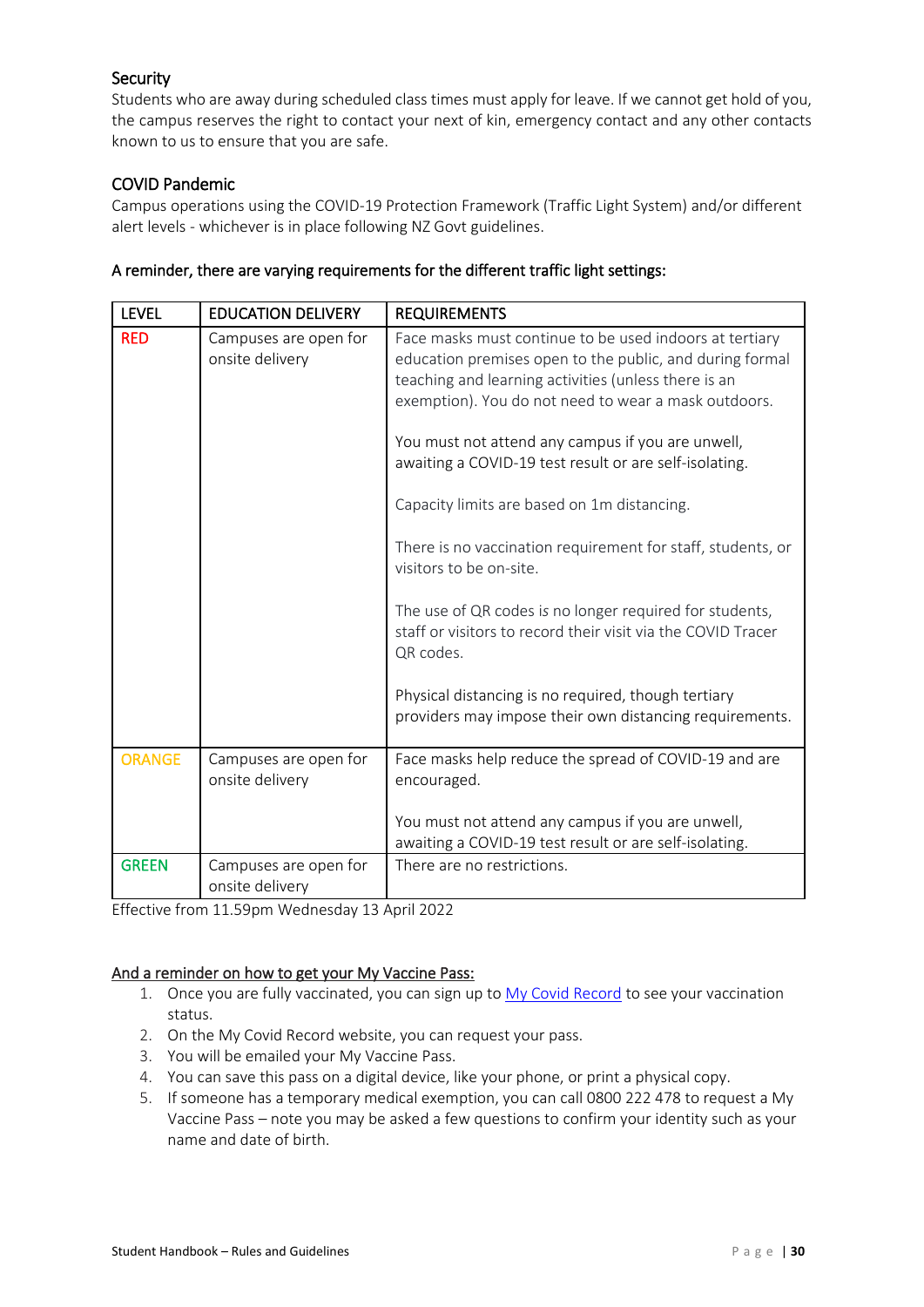# <span id="page-37-0"></span>Internal Support Services

### <span id="page-37-1"></span>Impaired performance or learning difficulties

Let us know if you have any learning difficulties that may make it more challenging for you to achieve, so we can work through an individual plan to assist you. We also have a policy around dealing with instances of impaired performance so if you think this may apply to you, please let us know.

### <span id="page-37-2"></span>**Tutorials**

Trainers are available for tutorials before and after class most days. You will be allocated a Class Trainer who you can go to at any time to discuss any concerns relating either to the programme or issues that are affecting your attendance or performance.

In the first two weeks you will have the opportunity to complete an online assessment of your numeracy & literacy levels. We will then discuss these with you individually and assist you to plan some possible goals around increasing your numeracy and literacy levels. At the end of your programme, you will have another chance to resit the online assessment and see what gains have been made.

Regularly throughout your programme, your Class Trainer will meet with you to discuss your progress, give feedback, and discuss goals. An updated results notice for you to check will also be given out.

#### <span id="page-37-3"></span>Qtime

Qtime are one on one meetings with a dedicated trainer. This will take place approximately every six weeks. Each student will have the opportunity to catch up with their Class Trainer to discuss a variety of topics such as goal setting, career aspirations, academic progress etc.

These meetings allow the student and trainer to "touch base" and arrange further opportunities for discussion if required.

#### <span id="page-37-4"></span>Class meetings

Each campus holds a class meeting once a week. This is a compulsory meeting as it is vital to your success. A trainer is allocated to each class, to whom any issues can be addressed, as well as new ideas, memos, notices, guest speakers, industry visits etc. The trainer will also monitor and follow up on your results.

#### <span id="page-37-5"></span>Student Representative & Kaiāwhina

The role of the student representatives & Kaiāwhina are vital as they will work closely with Management to ensure the class is running effectively in line with any company policies, procedures, and expectations.

Student representatives are democratically elected by each class to meet with the Campus Manager on a monthly basis. At times, information discussed with student representatives may be used to ensure policies, procedures and expectations are being met. Student representatives understand that any information they provide could be used by Management in a variety of capacities and that the contribution they make is highly valued.

The Kaiāwhina roles are that of an advocate/voice for fellow students who may feel whakamā (shy or embarrassed) to seek support, advice or help with social, cultural and academic support. Kaiāwhina are nominated by students and staff and are students that show empathy and care for their peers. Kaiāwhina will meet with Student reps and Campus Managers on a monthly basis. At times, information discussed with Kaiāwhina may be used to inform policies, procedures and expectations are being met.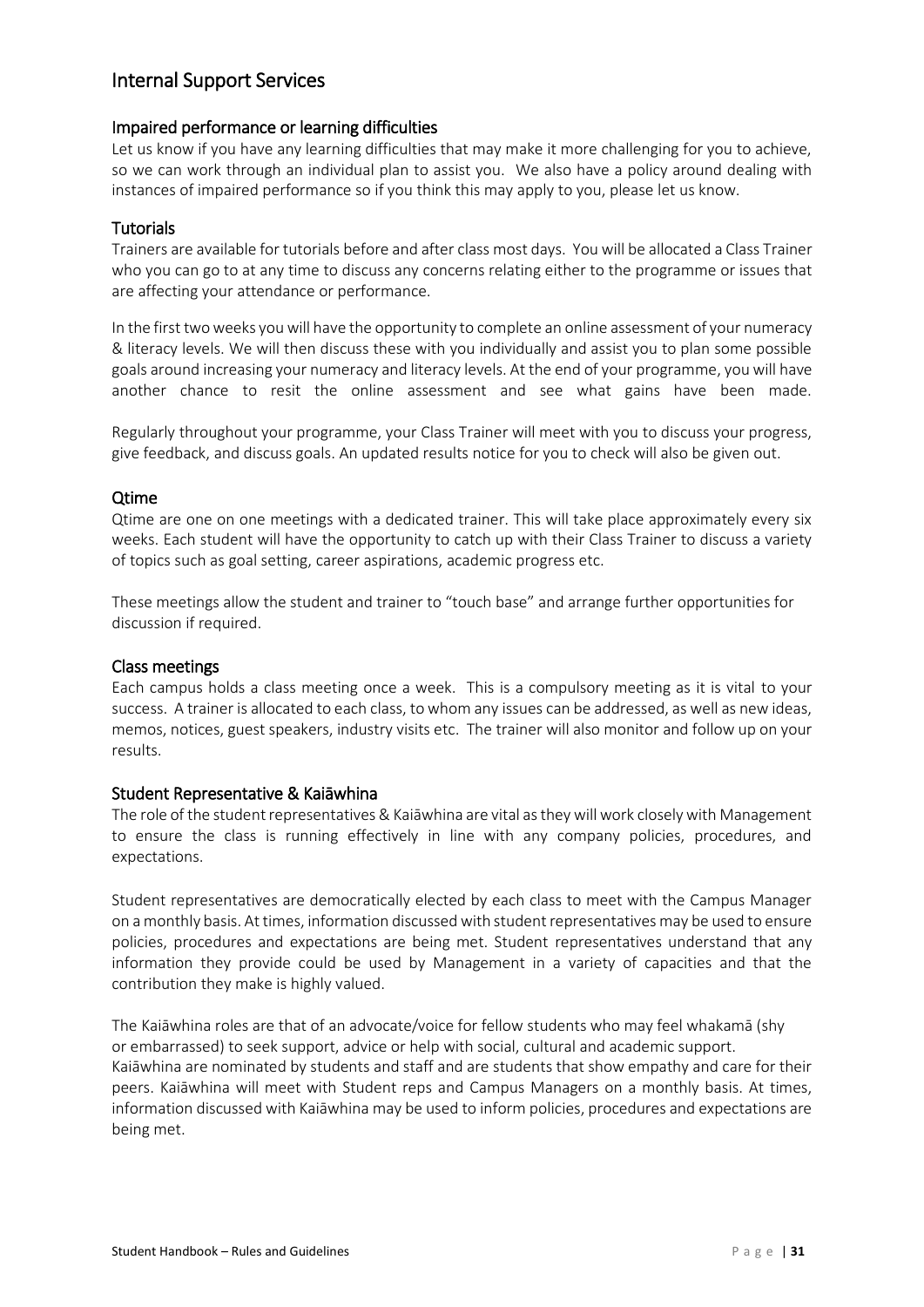# <span id="page-38-0"></span>International students

The Campus Manager is the designated Pastoral Care Manager (general welfare support person) for international students on campuses where there is no Pastoral Care Officer. They are available to assist international students with requirements such as:

- Accommodation
- Cultural issues
- Road safety and driving regulations and laws
- General student welfare requirements and requests

#### <span id="page-38-1"></span>International Student Visas

International students must have a valid and correct visa to commence studying with us. If you do not have a valid visa in place, you are unable to attend class. If you are an international student, it is therefore your responsibility to check that you have an up-to-date and correct visa at all times. We can help you to renew your visa, but you must let us know at least three weeks before your old visa expires.

# <span id="page-38-2"></span>Blended Learning (NZST Diploma only)

If you are enrolled in a Level 5 or 6 Diploma programme, you must complete your online learning sessions on-campus to ensure that you are compliant with your visa and immigration.

You must report to reception on arrival and your attendance for the session will be recorded by the Customer Services Officer (CSO) using a manual attendance register. This information may be used to compile attendance reports for immigration if/when required.

#### <span id="page-38-3"></span>Course Extensions

It is important to complete your qualification and all supporting assessments/assignments by the end of course date on your enrolment. Your Campus Manager will check in with you at least two weeks prior to the end of your course, to see if you are on track to complete your studies. If you are at risk of not completing by the end of course date, you may need to apply for an extension to your enrolment which the Campus Manager will assist you with.

#### <span id="page-38-4"></span>International Student Meetings

The Campus Manager/Pastoral Care Officer must hold a monthly meeting with International Students. The purpose of this meeting is to comply with the Education Code of Practice 2021, which includes checking on your wellbeing while studying with us. The following areas may be discussed:

- Classroom environment
- Pace of lessons
- Attendance at online sessions (which are completed on-campus)
- Overall feeling of the course
- Accommodation situation
- Academic outcomes
- Any change in contact details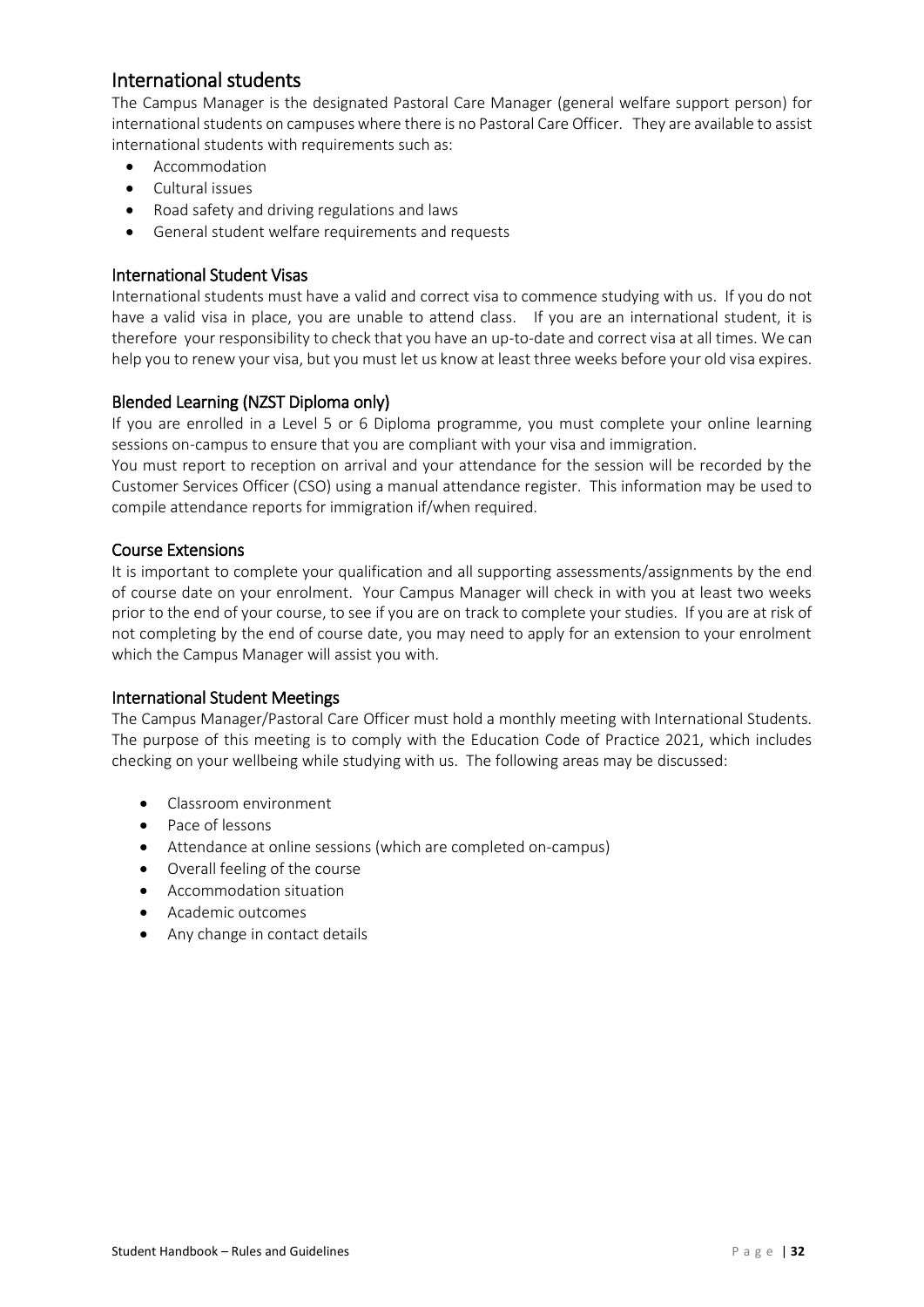# <span id="page-39-0"></span>Student Dress Code

All students are expected to dress in a smart and professional manner as appropriate to their Industry and that reflects a standard and care that Industry employers will expect to see in the workplace. If you are a domestic student with a student loan, you can use your programme related costs (of up to \$1,000) to pay for your professional dress.

The below guidelines apply to all brands – NZST, Cut Above Academy and Elite. Each brand also has individual dress code requirements that align with the industry it represents - some of this information is included on the pages that follow. If there are additional dress code expectations for your campus, they will be made clear to you at your orientation and/or at the start of your course.

#### Personal hygiene/health

Please ensure you maintain a high level of personal hygiene (this includes body, hair, hands, and breath). It is important to shower regularly and wear clothes that are clean and fresh smelling at all times. It is recommended that you have in your personal items, antiperspirant, breath freshener/mints, toothbrush and paste, Band-Aids, hair products. Note: if you require pain killers you must provide your own, as we are not permitted to provide even non-prescription medications to students.

General: A light day makeup must be worn every day, as per campus guidelines.

Hair: All hair accessories should be discreet with hair short or neatly tied back and off your face and shoulders. If applicable you must be clean shaven.

Nails: These must be short and unpolished for the safety of you and your clients. If you can feel your nail over the top of your finger, they are too long. Acrylic nails and any other type of nail extension are not permitted. There are no exceptions.

Jewellery: Due to health, safety and professional image requirements minimal jewellery is to be worn. A watch, engagement/wedding rings and pounamu for example are acceptable. Name badges if required must be worn on your uniform and professional badges are acceptable. Wristwatches and jewellery will have to be removed during practical classes for safety and hygiene reasons (care of these items are the students' own responsibility).

# <span id="page-39-1"></span>New Zealand School of Tourism

#### Tourism Courses

You are required to wear **corporate dress** at all times. A professional appearance is expected when on campus and at any campus activities offsite.

#### Clothing

Your campus will provide you with information about the uniform you are required to wear each day. This will need to be purchased by you. Your uniform consists of a jacket (optional) worn with either suit trousers or a skirt. A dress option is also available for those completing Diploma courses. With your suit you can wear any business shirt or blouse – Ties are optional.

#### Footwear

Students must wear black, corporate shoes at all times.

#### Health Courses

#### Clothing

Students will be provided with a tunic top and will wear their own black pants (no leggings/tights or jeans). You are able to purchase additional tunics if needed, your campus will provide you with the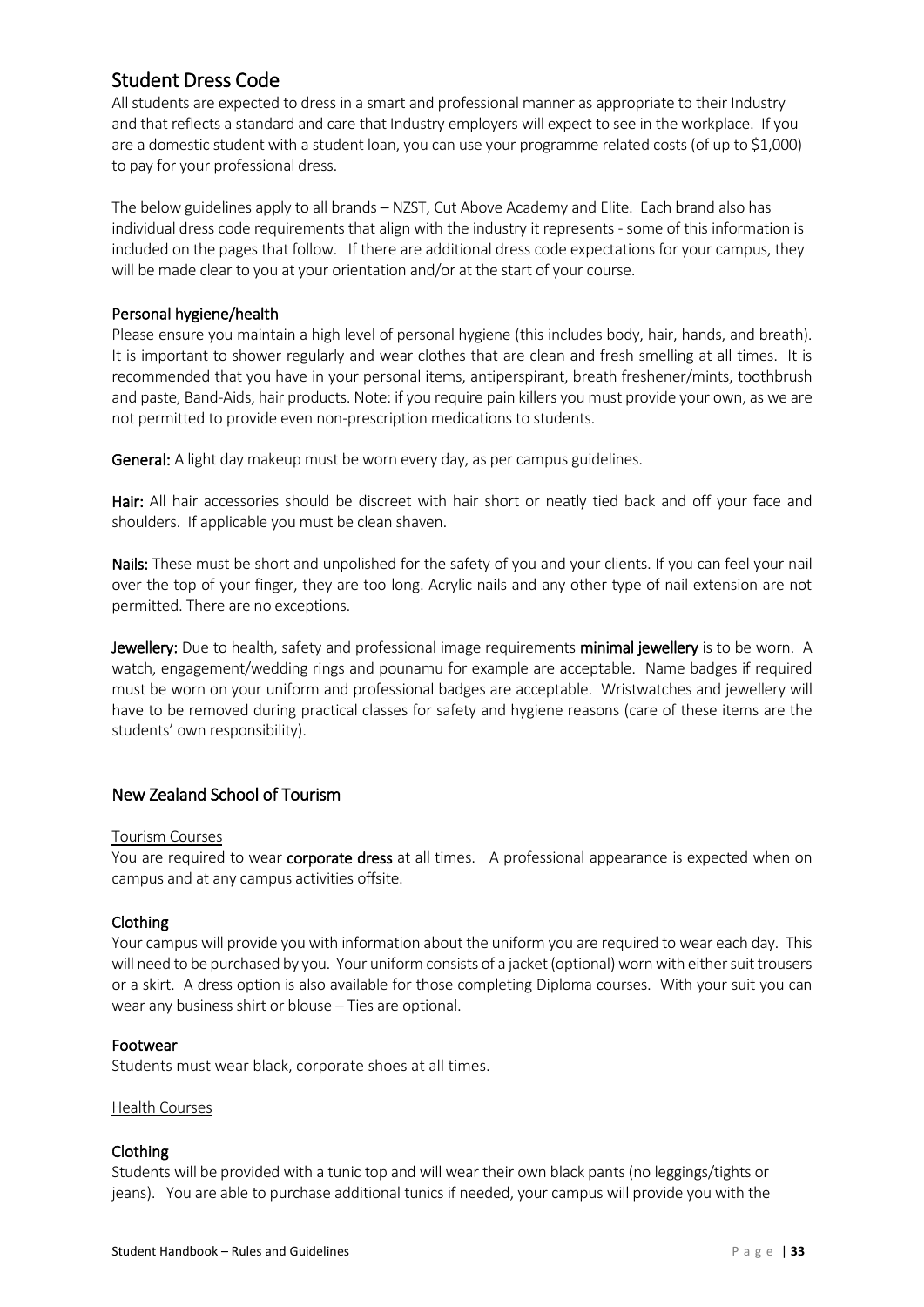details of where to order these. A name badge will also be provided for you, and these must be worn on placement.

#### Footwear

Students must wear appropriate shoes at all times. To meet health and safety requirements, you must wear black, closed-in flat shoes. These should be rubber-soled and closed both in the front and back.

# <span id="page-40-0"></span>Cut Above Academy

### Clothing

All students should ensure they wear a professional standard of dress, reflecting what you would expect to see in any salon environment. This can include wearing tidy (not ripped) black jeans and mainly black clothing as a theme with some colour added. We have clients coming in/out of the campus on a daily basis and we want you to always appear 'work ready'. All students are provided with a Cut Above T-Shirt as a part of their kit which can be worn on Campus and must be worn when working in the Salon on client days and at any event where students are representing Cut Above.

#### Footwear

Students must wear appropriate shoes at all times. To meet health and safety requirements, you must wear black, closed-in flat shoes. These should be rubber-soled and closed both in the front and back.

# <span id="page-40-1"></span>Elite School of Beauty and Spa

#### Clothing

Students on all programmes will wear the Elite uniform black tunic top and their own black pants (no leggings/tights or jeans). This will need to be purchased through Arrow: <https://elite.arrowuniforms.co.nz/dashboard>

#### Footwear

Students must wear appropriate shoes at all times. To meet health and safety requirements, you must wear black, closed-in flat shoes. These should be rubber-soled and closed both in the front and back.

# <span id="page-40-2"></span>Programme Content

The company reserves the right to change or remove any part of the programme content should they need to do so. Strike action, political unrest or change in airline policy may mean study tours, visits, guest speakers etc. cannot go ahead as planned. It is not the company's intention to change the programme however agreements between suppliers and us can change at any time. The daily and weekly programme can be subject to change without notice.

Certain criteria must be reached before students can go on study tours, internships or work experience, and complete higher-level qualifications. Failure to reach these criteria will result in students being unable to participate with no refund owing.

In circumstances where face to face delivery is unable to occur, students may be given written or online resources to complete from home. Examples of circumstances that may affect face to face delivery include snow storms, earthquakes, excessive flooding, power cuts, staff illness etc.

Please refer to our website, http://nzschooloftourism.co.nz/ for current programme content or is available upon request.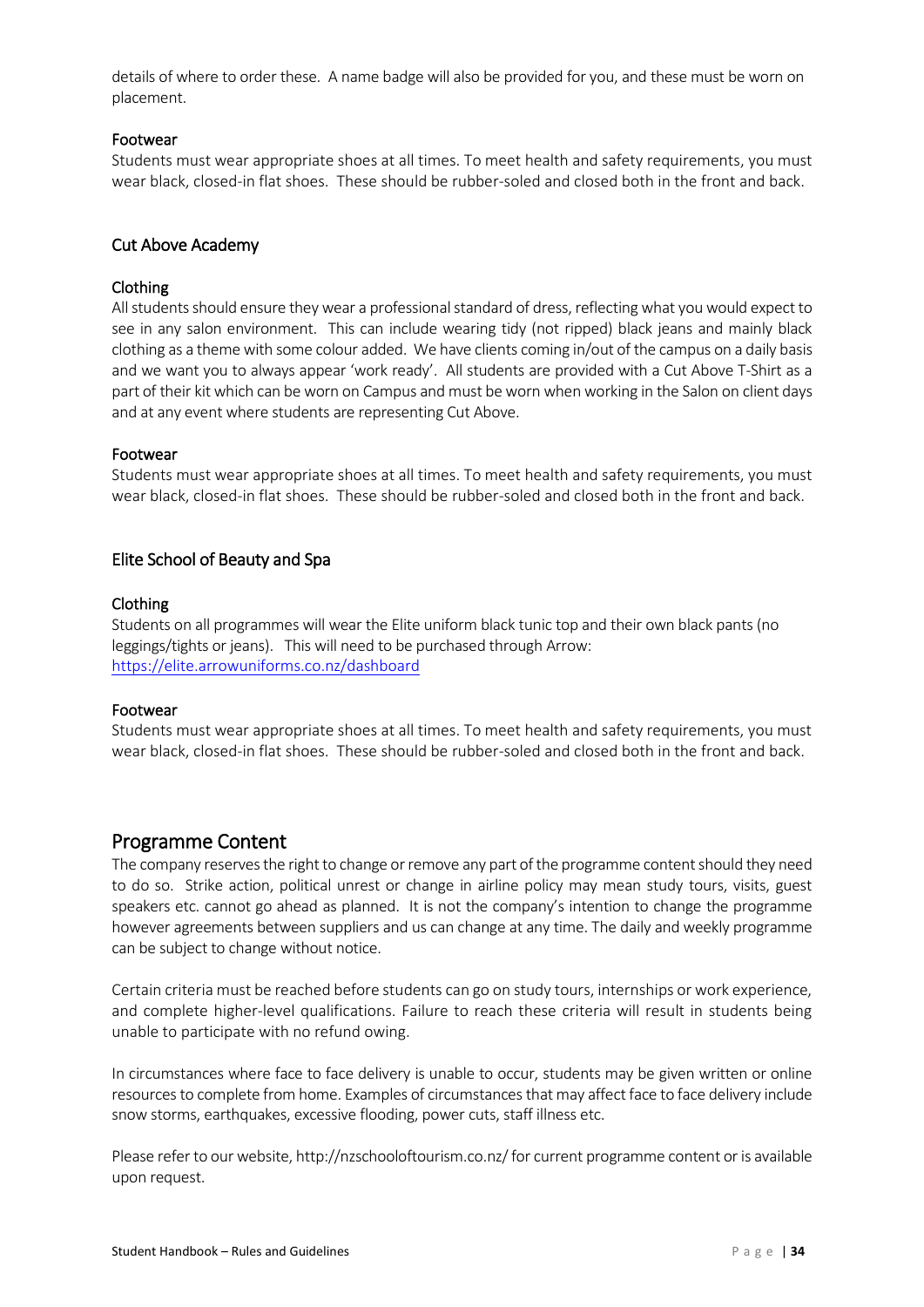# <span id="page-41-0"></span>Alcohol

Some programmes may include the preparation and service of alcoholic beverages. If you do not wish to sample alcoholic beverages for any reason, please advise your trainer. If you are under the age of 18 years of age you will be prohibited from consuming alcohol, except where a parent or guardian has provided written consent.

# <span id="page-41-1"></span>Prohibited Items and Substances

Students will not possess on the campus weapons of any kind and/or items designed to injure or threaten. Students must not possess or consume any alcohol (unless part of the programme – refer above), non-prescribed drugs or substances or be under the influence of alcohol, or substance abuse while on campus. Students who are suspected of carrying, using, or distributing illegal drugs on campus will be reported to the police.

# <span id="page-41-2"></span>Passports and visas

It is your responsibility to ensure you have the correct documentation such as a valid passport, visa, and re-entry visa etc. if you participate in an international educational. Some countries require that your passport is valid for six months after departure so you will need to ensure you have the correct documentation. Failure to have this will result in your non-participation on the educational during your programme. A participation criterion applies as per the overseas educational/study tours. To avoid additional expense, please do not leave this process until the last minute.

# <span id="page-41-3"></span>Resources

Your campus will be able to advise you what resources they have on-site and what resources are available on-line. You can also join the public library for free. You will just need proof of your residential address such as a letter or bill. If you want to download resources from the internet check one of your classmates has not already done this, as you may then be able to put it in the class shared drive. This way your own space is not used, and everyone can access it.

In some programmes additional textbooks are required for students to purchase.

Students need to demonstrate academic integrity, honesty, and respect for the work of others by referencing correctly, staying within the limits of copyright licences, and in not engaging in assessment misconduct, cheating or plagiarism.

# <span id="page-41-4"></span>Stationery/Calculators

All stationery requirements are your own responsibility aside from workbooks which are provided. You will need your own calculator for the programme. The calculator need only be a basic one available from stores such as The Warehouse.

# <span id="page-41-5"></span>Student kits

There are different student kits depending on the programme you are enrolled in. Student kit inclusions will begin being issued after you have attended 10% of the programme. These will be issued in stages, as you complete different sections of your course.

#### <span id="page-41-6"></span>First Aid programmes

If you miss the First Aid programme that is scheduled for your class, you may need to pay to attend another one at a later date. You will need to have a current first aid certificate covering units 6400, 6401 and 6402 in order to meet the completion requirements of the programme.

# <span id="page-41-7"></span>Swimming/wet drill requirements

If you are enrolled in the Flight Attending Practicals, you will have been advised at the time of your enrolment that there are requirements you will need to meet during the 'wet drills' day near the end of your programme.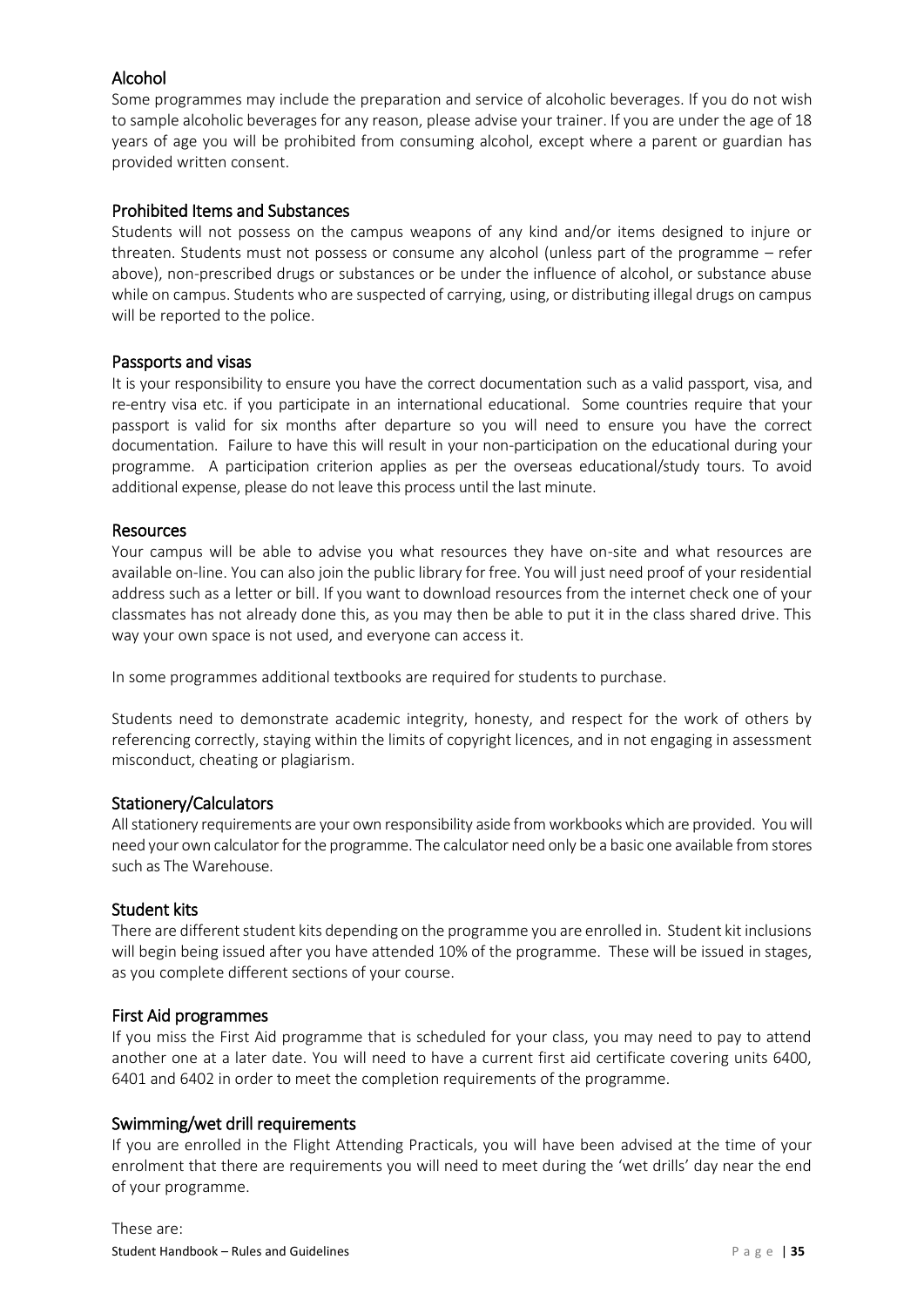- Swim freestyle (over arm) one length 25 metres, in togs
- Swim with clothing and lifejacket on 50 metres any style with in a 2-minute time frame
- Tread water for 2 minutes, 30 seconds
- Rescue swim (drag a partner) 25 metres and then swap over

These requirements would have been advised to you during the enrolment process and are being outlined to you again so that you are reminded what you need to prepare for. Please ensure you take all steps necessary to prepare for this assessment well in advance and talk to your Team Leader if there is any reason you may not be able to meet these requirements.

#### <span id="page-42-0"></span>Student Contact with Industry

If for some reason you are required to contact industry for information in a written format, please get the letter/fax/email approved by either your Campus Manager or Team Leader. No written communication is to be sent without approval from an authorised person. You will be liable for any misrepresentation of the college.

# <span id="page-42-1"></span>Programme Fees

The cost of the programme for you is on your confirmation letter in your brochure pack. For New Zealand citizens or permanent residents, the Ministry of Education subsidises part of your programme fee.

#### <span id="page-42-2"></span>New Zealand School of Tourism & Elite School of Beauty and Spa

#### Programme costs includes:

- GST (Government Goods and Services Tax)
- NZQA registration
- All tuition and workbooks
- All outside visits and domestic study tours

#### Programme costs excludes:

- Personal stationery, textbooks, or ready material
- Lost, destroyed or stolen workbooks: \$10.00 per workbook
- Student ID cards can be ordered at orientation day and in the first week of starting class at \$15 each. If students wish to order outside of this time, there is an additional charge for postage of \$4. Please talk to the administration team to place your order
- The following domestic study tour components are not included:
	- o Transport to and from home to the airport/transport station on all study tours
	- o All meals and drinks and items of a personal nature
- The following industry components are not included:
	- o All meals and drinks and items of a personal nature

# <span id="page-42-3"></span>Cut Above Academy

#### Programme costs includes:

- GST (Government Goods and Services Tax)
- NZQA registration
- All tuition and workbooks for theory and practical classes
- Equipment items as listed in documentation
- All resources used in classes (except personal equipment)
- Processing, recording, and reporting of assessment results and personal data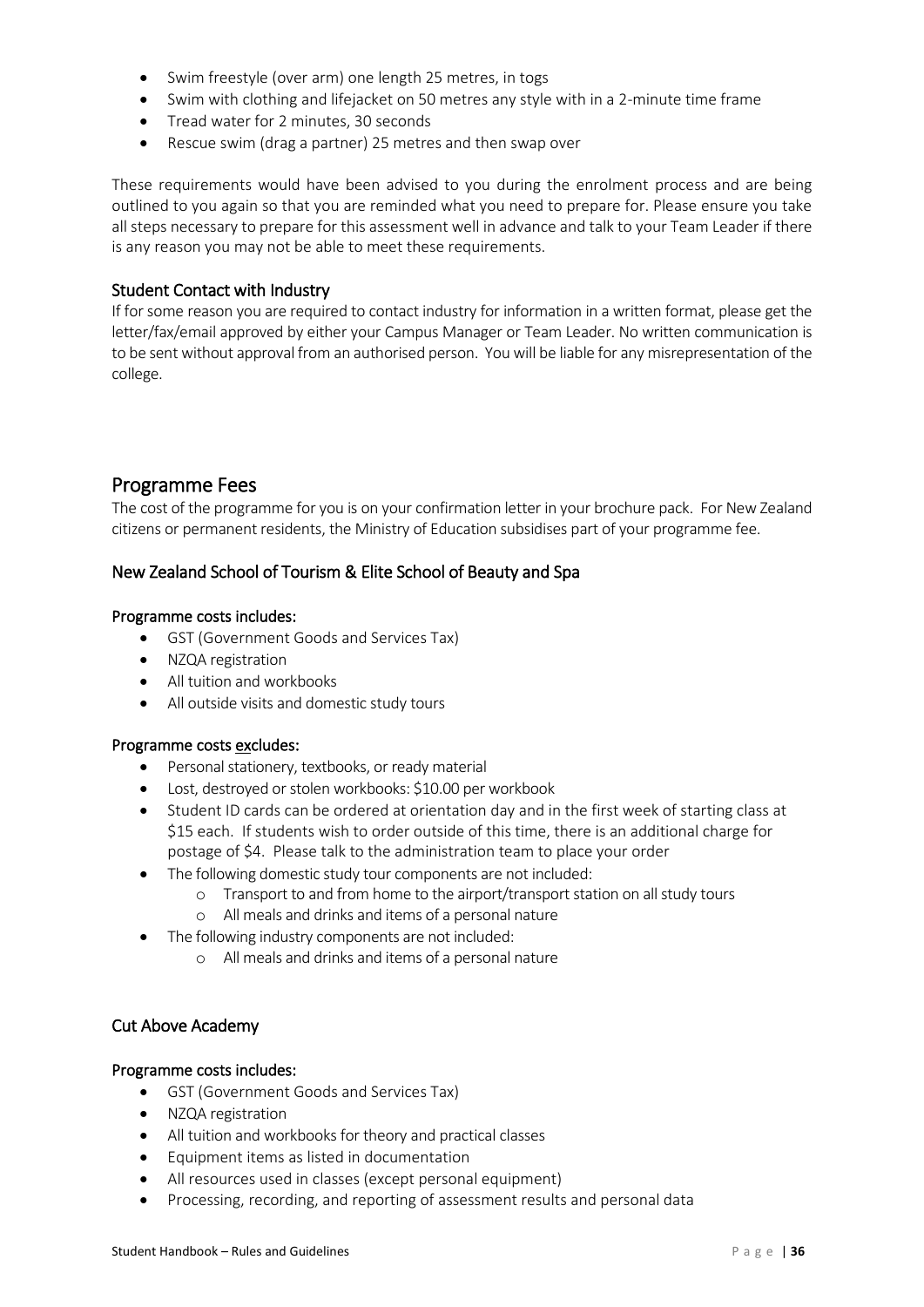#### Programme costs excludes:

- Personal stationery, textbooks, or ready material
- Lost, destroyed or stolen workbooks: \$10.00 per workbook
- Student ID cards (if applicable). These are issued once student equipment kits have been paid for in full
- Photographic Shoot Assignment allow \$20-\$40 for contribution to photographer or film
- Extra chemical products used for practice or assessment. Allow \$20-\$30 per application
- Field Trips allow a total of \$20 for transport costs for field trips
- Tickets to external seminars or shows are optional and extra
- Competition entry fees entry to competitions and any expenses incurred are optional and extra
- The Academy ensures all students are 'hooked-on' to NZQA and that credits are reported on a regular basis. There is no extra charge for credits gained within the programme
- The official NZQA Record of Learning for achievement of unit standards on the National Qualifications Framework can be obtained from NZQA at your expense. Students can access their results via the NZQA website [www.nzqa.govt.nz.](http://www.nzqa.govt.nz/)

# <span id="page-43-0"></span>The New Zealand Association of Registered Beauty Professionals Student Membership

As student at Elite School of Beauty & Spa you have the opportunity to become a member of The New Zealand Association of Registered Beauty Professionals. The association was formed in 1968 by a group of passionate beauty professionals looking to create a support group in the industry and develop consistent standards for all beauty professionals across New Zealand. Fast forward 50 years, and the Association still has the same goals and desires. Their priorities are to encourage a highly qualified, safe, and supportive industry.

Student membership to the association is \$10.00 per students and it is a great way to keep in touch with what's happening in the industry through regular newsletters and the online BeautyNZ Magazine. Network with inspiring industry leaders, local members and have the opportunity to enter the biennial BeautyNZ Association Awards.

During the first week of course, you will learn more about the association and how to apply to become a student member.

# <span id="page-43-1"></span>Student Fees & Withdrawal of Services

In the event of New Zealand School of Tourism going into liquidation, Public Trust will be holding the unused portion of the programme for which the student has paid. If students wish they may be able to complete any remaining subjects/modules by distance learning if they are available in this format. This may allow students to complete the programme from home. New Zealand School of Tourism will actively try and place students with other providers and negotiate a reduced cost for the balance of any training.

Address: Student Fee Trust Account Public Trust PO Box 31-543 Lower Hutt 5040 Ph: 0800 494 733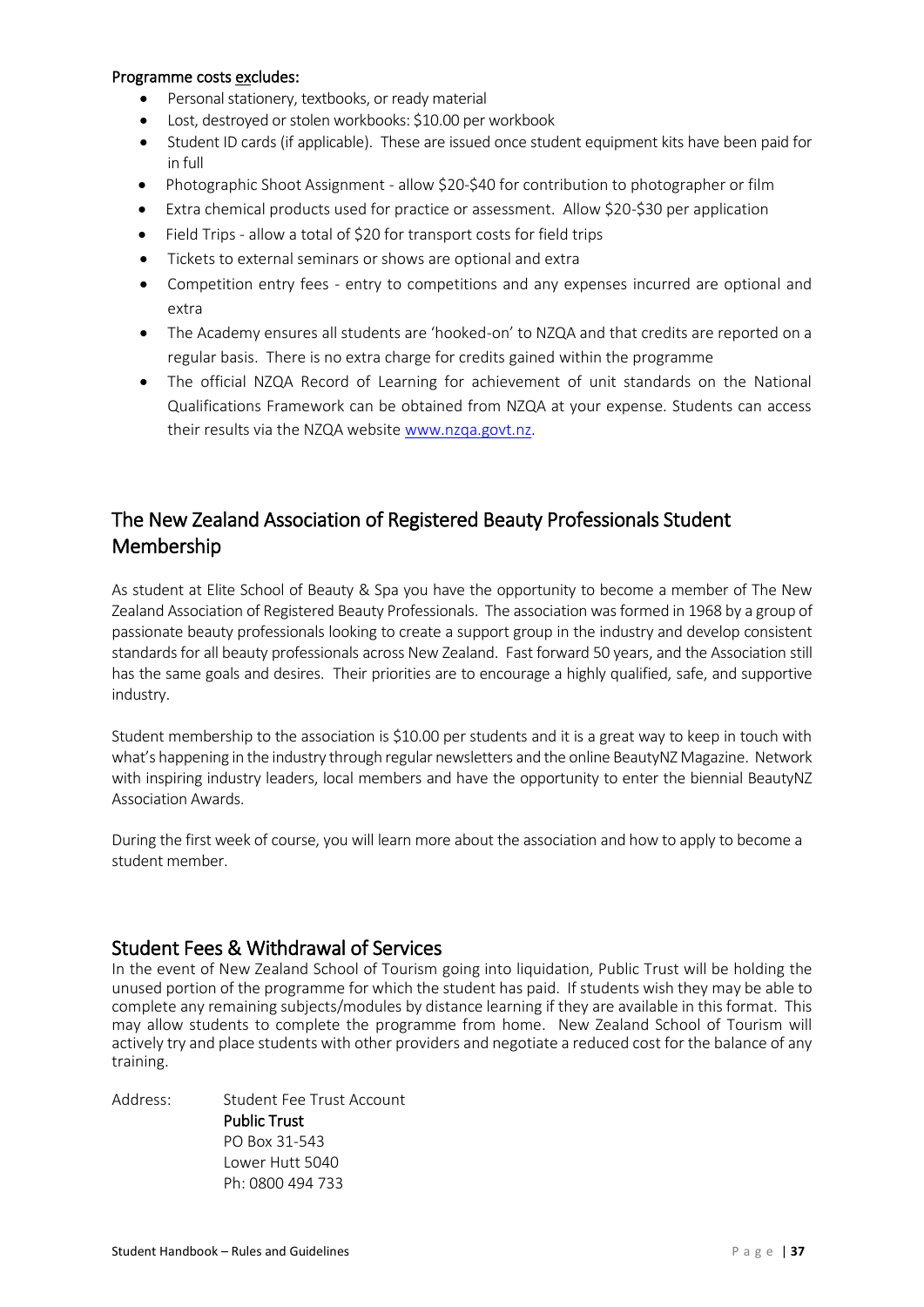# <span id="page-44-0"></span>Student Allowances

# <span id="page-44-1"></span>**Studylink**

Domestic students enrolled with us may be eligible for student loans and/or allowances. Please contact Studylink directly to check your eligibility or talk with of our administration team. Studylink Ph: 0800 88 99 00.

Studylink requires that students must pass at least half of their course load over a set period to remain eligible for a student loan. Failure to do this may mean students are not eligible for a loan or allowance next time they wish to study.

# <span id="page-44-2"></span>Fees Free

If you are planning to start tertiary study or training for the first time you may be eligible for fees-free. If you're a New Zealander or are ordinarily resident in New Zealand and were at school in 2018- 2021(other than as an adult student), you may qualify for the equivalent of one year's fees-free provider-based study or two years' industry training. If you're not a recent school leaver, and you've done less than half a year of tertiary study or training (whether in New Zealand or in any other country), you may also qualify to study fees-free next year up to a maximum of \$12,000. You can check if you are eligible for fees-free studying using the tool on the fees-free website, www.feesfree.govt.nz.

#### <span id="page-44-3"></span>Training Incentive Allowance

(TIA) If you are on a benefit, you could be entitled to a Training Incentive Allowance from Work and Income. Our administration team can fill out the provider section on your TIA application form.

#### <span id="page-44-4"></span>Youth Guarantee Travel allowance

Students on a Youth Guarantee programme are entitled to receive a travel allowance. Please talk to your trainer and or the administration team regarding this.

# <span id="page-44-5"></span>Campus Facilities

An orientation tour will be given on the first day of the programme to show you the location of the training rooms, computer rooms, lunchroom and bathroom facilities.

# <span id="page-44-6"></span>Food and Drinks

No food or drinks (except bottled water) are permitted in the training/computer rooms. Please enjoy your lunch in the student lunchroom provided. We provide tea and coffee free of charge for all students. Please do not take your hot drinks outside with you.

It is your responsibility to clear away your empty cups and general "mess" that occurs during the day, in the training rooms and in the kitchen. There is a kitchen roster, which is shared amongst the groups to help ensure the kitchen and lunchroom are kept tidy.

#### <span id="page-44-7"></span>Telephone, Mail and Messages

A phone for student use is located at reception. Calls cost \$1.00 for a local/mobile call. Only in urgent cases will messages for students be accepted at our office. Personal mail and packages should not be sent to the campus to be passed on to you and we do not accept any responsibility for forwarding student mail or packages.

#### <span id="page-44-8"></span>Mobile Phones

Out of respect for others in your class including your trainer, no texting or cell phone use of any sort is allowed during class times or on visits. This reflects the workplace where use of cell phone during work time can be seen as theft of time.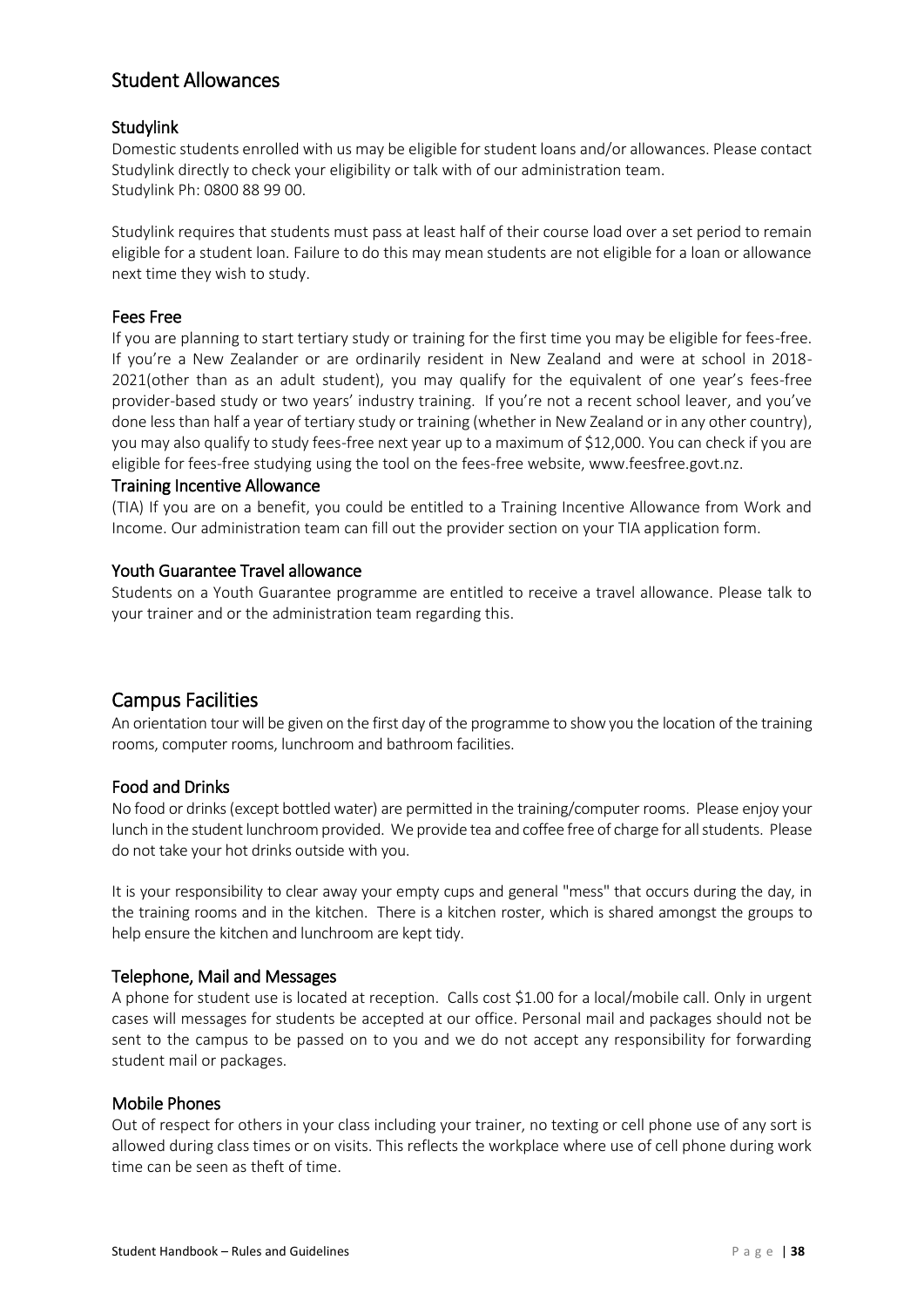# <span id="page-45-0"></span>Smoking

Smoking is not allowed in the building or the entrance way to the building.

# <span id="page-45-1"></span>Location of classes

Our programmes may be run at our sister campus if one exists in the same city. Students are required to make their way to this location for training. All of the locations are listed below.

| NZST                     |                                                                           |
|--------------------------|---------------------------------------------------------------------------|
| <b>Auckland City:</b>    | New Zealand School of Tourism, Queen Street, Level 6, 360 Queen Street    |
| <b>Auckland Airport:</b> | New Zealand School of Tourism, Auckland Airport, 3 Leonard Isitt Drive    |
| Hamilton                 | New Zealand School of Tourism, Hamilton, Level 8, 48 Ward Street          |
| Rotorua                  | New Zealand School of Tourism, Rotorua, 1178 Pukaki Street                |
| Wellington:              | New Zealand School of Tourism, Wellington, Level 3, West Wing, Wellington |
|                          | Railway Station, 2 Bunny St, Pipitea, Wellington 6011                     |
| Christchurch             | New Zealand School of Tourism, Christchurch, Level 1, 829 Colombo Street  |
| Dunedin                  | New Zealand School of Tourism, Dunedin, Level 3, 9 Moray Place            |
|                          |                                                                           |
| Cut Above                |                                                                           |
| <b>Auckland City:</b>    | Cut Above Academy, Level 1 & 2, 360 Queen Street                          |
| Elite                    |                                                                           |
| <b>Auckland City:</b>    | Elite School of Beauty and Spa, Level 3, 360 Queen Street, Auckland       |
| Hamilton:                | Elite School of Beauty and Spa, Level 1, 44 Bryce Street, Hamilton        |
| Tauranga:                | Elite School of Beauty and Spa, 109 Devonport Road, Tauranga              |
| Wellington:              | Elite School of Beauty and Spa, 265 Wakefield Street, Wellington          |

\* These sites may change

# <span id="page-45-2"></span>Administration/Office Hours

Office hours are 8.00am – 5.00pm.

The administration team are there to assist with any queries you may have and are also available for all programme related issues including Studylink payments. Administration staff can be extremely busy at certain times of the year so an appointment to see the appropriate person may be necessary.

In 2022 we are aiming for all campuses have photocopying/printing facilities available to students during normal hours. On your first day you will be allocated a user ID and password. It is important that you change your password immediately. Using another student's login is a breach of NZST rules.

Each student is issued with a print credit limit for the duration of their programme. Printing credit limits are based on the printing demands of their programme and should last for the duration of your programme. Your account balance will be updated each time you print. If you run out, additional print credits can be purchased from reception.

Your Trainer will advise you as to whether the above option is available at your campus.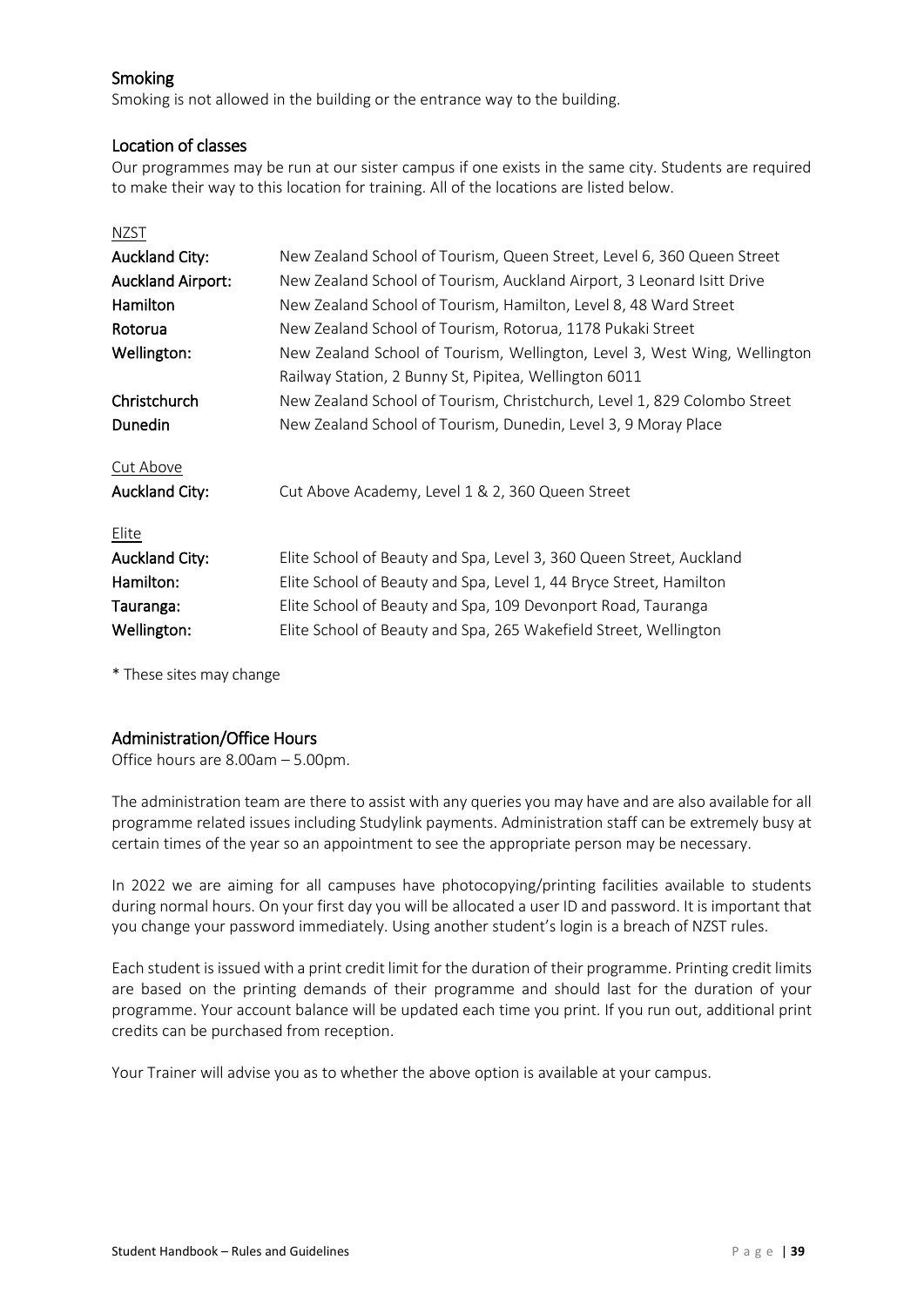# <span id="page-46-0"></span>Support and Guidance Directory

# EMERGENCY

Police/Fire Service/ Ambulance 111

# Alcohol and drug problems

| Al-Anon Family Groups<br>(All Hours)  | (09) 379 4871 |
|---------------------------------------|---------------|
| Alcoholics Anonymous 24 Hour<br>6757  | 0800 229      |
| Alcohol Drug Helpline                 | 0800 787 797  |
| Community Alcohol and Drug<br>Service | 0800 787 792  |
| Narcotics Anonymous                   | 0800 628 632  |
| Quitline (smoking)                    | 0800 778 778  |

### Banks

ANZ 0800 269 296 ASB 0800 803 804 BNZ 0800 800 468 Westpac 0800 400 600 Kiwibank (09) 336 1133

# Counselling, health and information

| AIDS Foundation                        | (09) 303 3124   |
|----------------------------------------|-----------------|
| AIDS Hotline                           | 0800 802 437    |
| Anger Management Programme             | $(09)$ 835 0509 |
| Anglican Trust for Women<br>& Children | (09) 276 3729   |
| <b>Auckland City Mission</b>           | (09) 379 2395   |
| Auckland Ethnic Council Inc            | (09) 362 7968   |
| Auckland Sexual Abuse Health           | (09) 623 1700   |
| Bethany Centre                         | (09) 376 1324   |
| Budget Commission on Human<br>Rights   | (09) 373 3897   |
| <b>Cancer Information Service</b>      | 0800 800 426    |
| Chinese Lifeline                       | 0800 888 880    |
| Chinese New Settlers<br>Services Trust | (09) 262 3868   |

| (09) 307 1580<br>Cornerstone Christian Helpline    |
|----------------------------------------------------|
| Diabetes Centre South Auckland (09) 278 6364       |
| Refer to phone book                                |
| (04) 461 6528                                      |
| 0800 372 546<br><b>Family Planning Association</b> |
| (09) 360 0229                                      |
| 0800 654 659                                       |
| 0800 611 116                                       |
| 0800 111 777                                       |
| (09) 378 8813                                      |
| Manukau Youth Resources<br>(09) 263 7340           |
| (09) 366 7213                                      |
| Parent Help/Barnardo's (Child<br>0800 472          |
| 0800 933 922                                       |
| Prisoners Aid & Rehabilitation<br>(09) 630 0862    |
| (09) 376 4155                                      |
| (07) 839 4433<br>Rape & Sexual Abuse Healing       |
| (09) 525 1051                                      |
| (09) 303 3939<br>SafetyNet (Domestic Violence)     |
| Salvation Army (Northern)<br>(09) 379 4150         |
| SamoaAtia'e   Magelenc Society (09) 256 0900       |
| (09) 378 9134                                      |
| (09) 307 2885                                      |
| 0800 742 584<br>Shakti Asian Woman's Safe          |
| <b>Stroke Foundation AKLD Ltd</b><br>(09) 441 8959 |
| 0800 836 262                                       |
| (09) 624 4362                                      |
| 0800 842 846                                       |
| (09) 837 2491                                      |
| Wharekaha Home Builders<br>(09) 298 761            |
| Women's Refuge 24 Hour Crisis<br>$(09)$ 378 1893   |
|                                                    |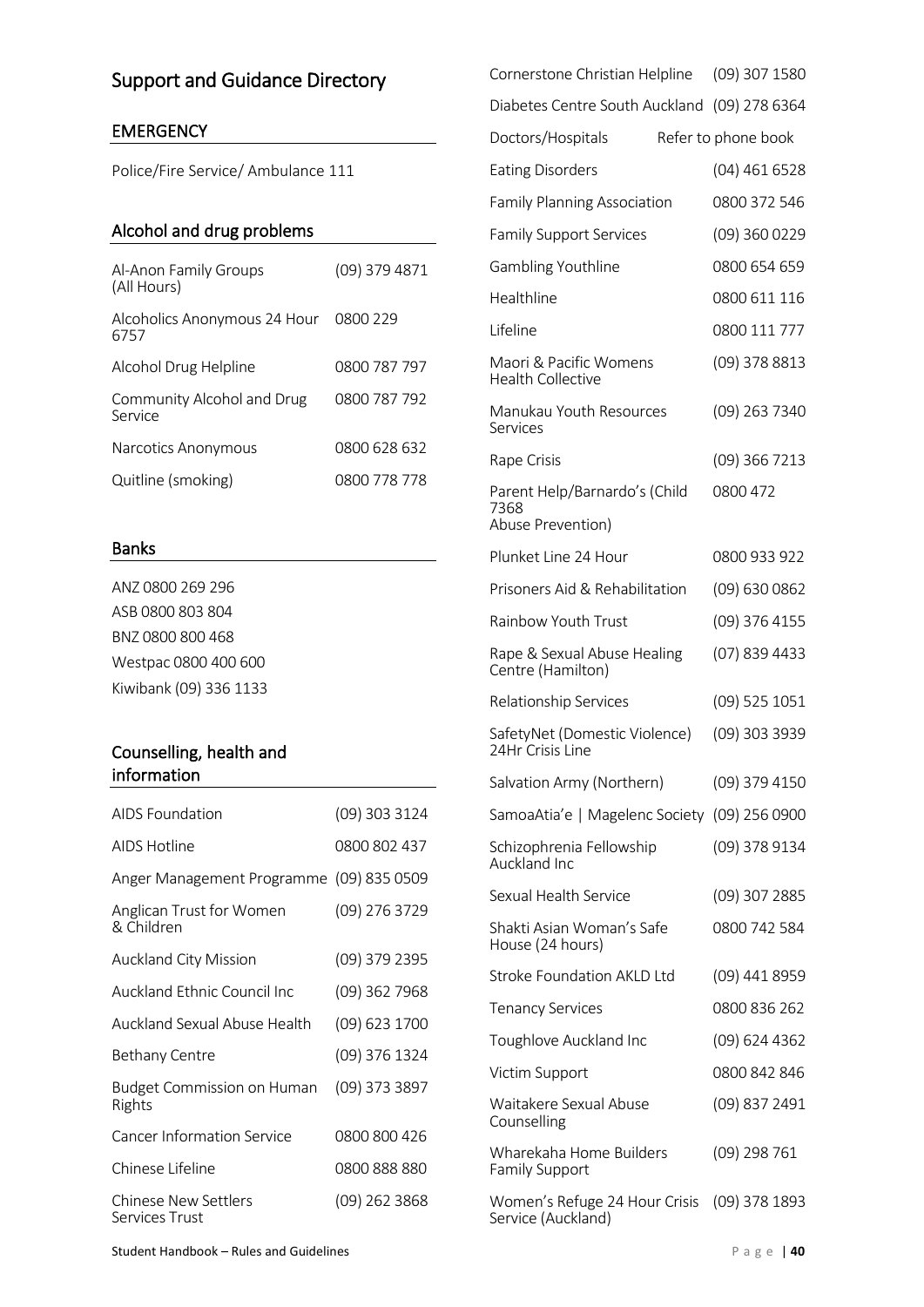| Women's Refuge 24 Hour<br>Crisis Service (Hamilton)                                                                                             | (07) 855 1569                       |
|-------------------------------------------------------------------------------------------------------------------------------------------------|-------------------------------------|
| Youthline Crisis Phone<br>Counselling                                                                                                           | 0800 376 633                        |
| Youthlink Family Trust                                                                                                                          | (09) 236 8660                       |
| Mental Health Advocacy Peer<br>Support (MHAPS)<br>Email: reception@mhaps.org.nz                                                                 | (03) 365 8055<br>022 370 8055       |
| Birthright Christchurch - Single<br>Parent support                                                                                              | (03) 366 9456<br>0800 457 146       |
| CareNZ - Addiction Support<br>Email: christchurch@carenz.co.nz                                                                                  | 0800 365 87                         |
| <b>Battered Womens Trust Crisis</b>                                                                                                             | (03) 364 8900                       |
| Te Whare Hauora (womens<br>refuge) 59 Shortland Street, Aranui                                                                                  | (03) 379 6910                       |
| West Christchurch Womens<br>Refuge Crisis                                                                                                       | (03) 379 575                        |
| Canterbury Mens Centre<br>357 Glouster St                                                                                                       | (03) 365 9000<br>(SMS) 022 302 4966 |
| Kaiapoi Community Support<br>Nicki Carter Volunteer & Projects<br>Team Leader<br>Alison Jagger Clinical                                         | (03) 327 8945<br>(03) 394 9115      |
| 24 Hour Surgery 401 Madras St                                                                                                                   | $(03)$ 365 7777                     |
| NGO & Community organisation<br>updater is a great website to find all<br>the service and community groups in<br>Christchurch Ngoupdater.org.nz |                                     |

# General

| <b>Auckland Visitors Centre</b>      | (09) 979 2333 |
|--------------------------------------|---------------|
| Automobile Association               | 0800 500 222  |
| Maxx - Bus Information               | (09) 366 6400 |
| Citizens Advice Bureau (CAB)         | 0800 367 222  |
| CAB International Student<br>Service | (09) 309 3479 |
| CAB Mandarin Line                    | (09) 634 2840 |
| Doctor                               | (09) 373 4055 |
| Library                              | (09) 377 0209 |
| Youthtown                            | (09) 379 5430 |
| Youth Help Line                      | 0800 376 633  |
| Community Law Centre<br>(Auckland)   | (09) 378 6085 |
| Community Law Centre<br>(Hamilton)   | (07) 839 0770 |

Maternity Care 0800 686 223

# Government Agencies

| Birth, Deaths & Marriages                                                                                                                                           | 0800 225 252                                                 |
|---------------------------------------------------------------------------------------------------------------------------------------------------------------------|--------------------------------------------------------------|
| <b>Employment Relations Infoline</b>                                                                                                                                | 0800 800 863                                                 |
| Human Rights Commission                                                                                                                                             | 0800 496 877                                                 |
| Inland Revenue                                                                                                                                                      | 0800 227 774                                                 |
| Legal Aid                                                                                                                                                           | (09) 306 3315                                                |
| Land Transport and Safety Authority (LTSA)<br>LTSA General Road Safety<br><b>LTSA Driver Licensing</b><br>LTSA Road User Charges<br>LTSA Motor Vehicle Registration | 0800 699 000<br>0800 822 422<br>0800 655 644<br>0800 108 809 |
| NZ Immigration                                                                                                                                                      | (09) 914 4100                                                |
| OSH                                                                                                                                                                 | (09) 277 7415                                                |
| Police                                                                                                                                                              | (09) 379 4500                                                |
| Post Office                                                                                                                                                         | (09) 302 1059                                                |
| PSIS                                                                                                                                                                | 0800 807 747                                                 |
| Studylink                                                                                                                                                           | 0800 889 900                                                 |
| Workbridge                                                                                                                                                          | (09) 302 2836                                                |

# Poisons and hazardous chemicals

| National Information Centre      |                 |
|----------------------------------|-----------------|
| Urgent Information               | $(03)$ 474 7000 |
| Non-urgent & General Information |                 |
| Weekdays 9am-5pm                 | $(03)$ 479 1200 |

# Rescue services

| Civil Defence                                                              | 0800 222 200    |
|----------------------------------------------------------------------------|-----------------|
| Search & Rescue                                                            | 111             |
| <b>Salvation Army</b>                                                      |                 |
| Linwood - 177 Linwood Avenue<br>Christchurch city                          | (03) 389 3723   |
| 853 Colombo Street (cnr of<br>Colombo St & Salisbury St)                   | (03) 366 0740   |
| Aranui 34 Portsmouth Street,<br>Wainoni                                    | (03) 388 1072   |
| Belfast 794 Main North Road,<br>(cnr of Main North Road and<br>Donegal St) | $(03)$ 323 8257 |
| Hornby<br>23 Manurere Street, Hei Hei                                      | (03) 349 6268   |
| Rangiora 15 Albert Street(03) 365 9659                                     |                 |

Services for people with disabilities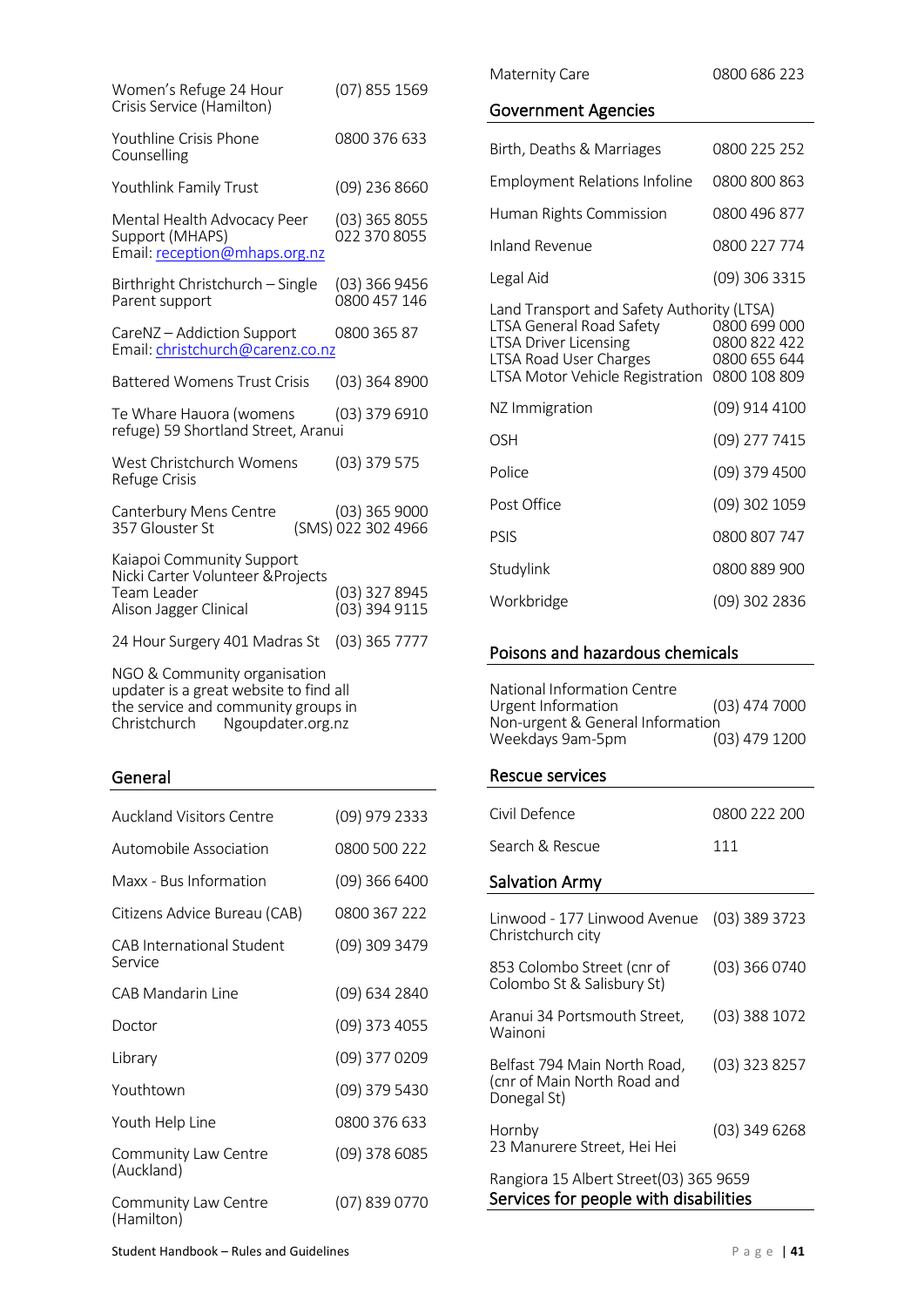| Auckland Deaf Society Inc                         | (09) 630 6980   |
|---------------------------------------------------|-----------------|
| <b>Disability Resource Centre</b>                 | (09) 625 8069   |
| Services for the aged                             |                 |
| Age Concern Auckland                              | (09) 623 0184   |
| North Shore                                       | (09) 489 4975   |
| KAAP-60 Plus (Pacific Island<br>Homecare Service) | (09) 274 9153   |
| Services / Food Banks                             |                 |
| Christchurch City Mission                         | $(03)$ 365 0635 |
| Delta Community Support                           | (03) 389 0212   |
| Beulah Fellowship                                 | (03) 355 4528   |
| Ellesmere Food Bank                               | (03) 324 3576   |
| City Harvest Food Rescue                          | (03) 930 1065   |
| Red Cross 320 Manchester St                       | (03) 365 2051   |
|                                                   |                 |
| <b>Te Maori</b>                                   |                 |
| Hoani Waititi Marae                               | (09) 818 2323   |
| Nga Puawai O Wikitoria<br>Kohanga Papakura        | (09) 296 2143   |
| Ngati Whatua O Orakei Maori<br><b>Trust Board</b> | (09) 521 2884   |
| Rangimarie Kohanga Reo<br>Takanini                | (09) 296 1237   |
| Samuels RJ Rev Ratana Minister<br>Wellsford       | (09) 423 8352   |

| <b>Auckland Central Victim</b><br>Support Group               | $(09)$ 302 6653 |
|---------------------------------------------------------------|-----------------|
| Auckland HELP Foundation<br>(Sexual Assault Victims) 24 Hours | (09) 623 1700   |
| Women's Refuge                                                | (09) 378 1893   |
| <b>Family Planning Association</b>                            | (09) 379 0657   |
| FioPoChing<br>(Family Support Services)                       | (09) 360 0229   |
| Anger Management & Drug<br>Counselling                        | (09) 360 0229   |
| <b>Gambling Crisis Hotline</b>                                | 0800 654 655    |
| Gayline/Lesbianline                                           | (09) 302 0590   |
| <b>KAAT Trust</b>                                             | (09) 274 6918   |
| Lifeline 24 Hour Counselling                                  | (09) 522 2999   |
| Mid North Budgeting Services<br>Trust                         | (09) 401 2216   |
| Miscarriage Support Group                                     | $(09)$ 378 4060 |
| NZ Cot Death Association                                      | (09) 828 7576   |
| Orakei Marae Social Services                                  | (09) 521 0123   |
| Pacific Island Refuge Centre                                  | (09) 634 4662   |
|                                                               |                 |

# Electric power lines

| <b>Mercury Energy</b> | 0800 101 810 |
|-----------------------|--------------|
| <b>Contact Energy</b> | 0800 692 668 |

# Water / Sewage

| Trauma and counselling assistance |
|-----------------------------------|
|                                   |

Te Unga Waka Marae Epsom (09) 520 0861

Te Kura O Hoani Waititi Marae (09) 818 2317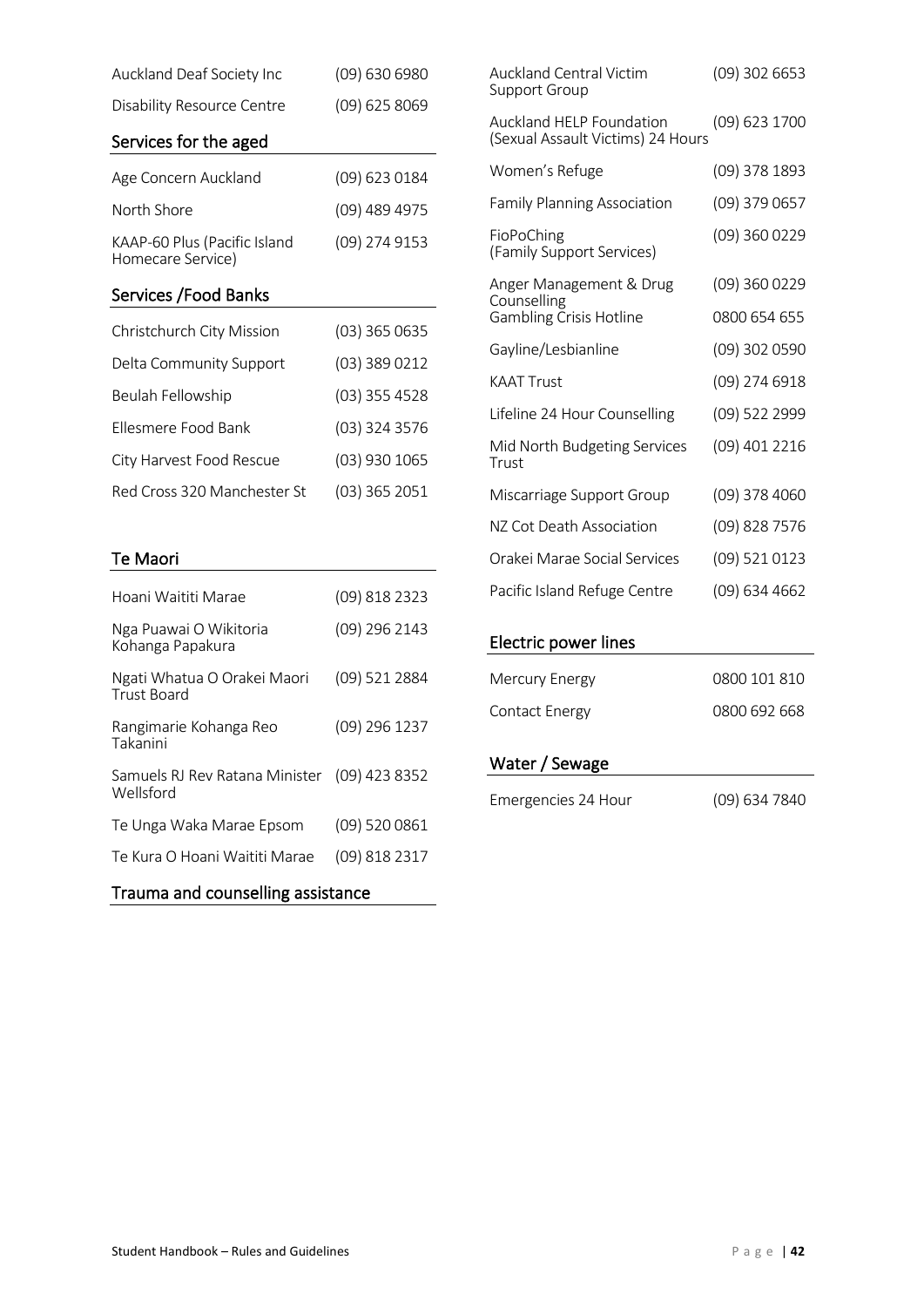# <span id="page-49-0"></span>All Students - Declaration Form

# <span id="page-49-1"></span>STUDENT COPY

I have read and understood the Rules and Guidelines. I agree to abide by these as set out in the handbook. I am also happy to authorise that any photographs or videos taken of me (that are deemed appropriate by the organisation) while I am enrolled on this programme can be used for marketing purposes.

Student Name:

Signature:

Date: \_\_\_\_\_\_\_\_\_\_\_\_\_\_\_\_\_\_\_\_\_\_\_\_\_\_\_\_\_\_\_\_\_

(Please sign Office Copy on the following page, detach and return to your Class Trainer/ Team Leader)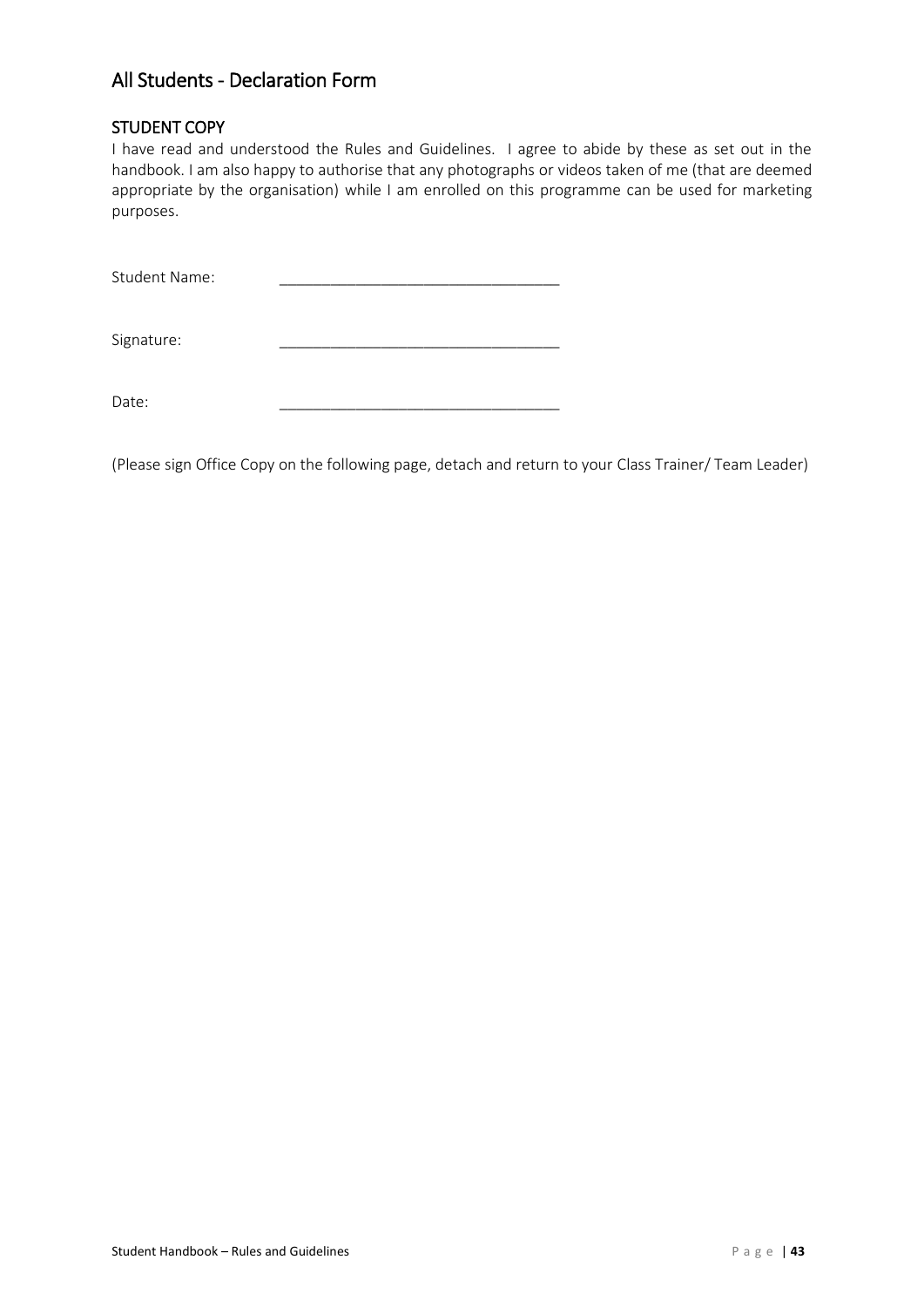# All Students - Declaration Form

# <span id="page-50-0"></span>OFFICE COPY

I have read and understood the Rules and Guidelines for 2022. I agree to abide by these as set out in the handbook. I am also happy to authorise that any photographs or videos taken of me (that are deemed appropriate by the organisation) while I am enrolled on this programme can be used for marketing purposes.

Student Name:

Signature:

Date: \_\_\_\_\_\_\_\_\_\_\_\_\_\_\_\_\_\_\_\_\_\_\_\_\_\_\_\_\_\_\_\_\_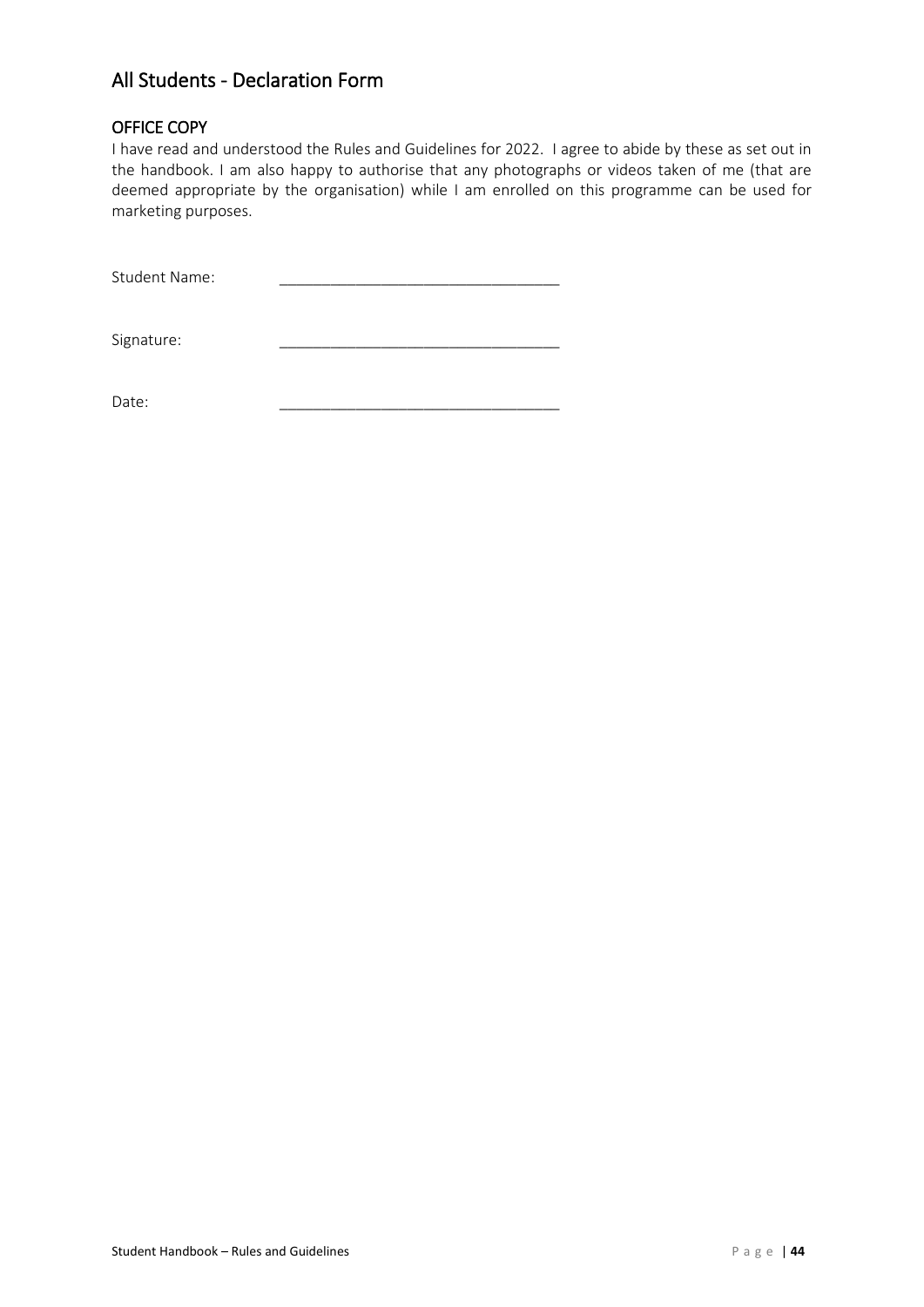# <span id="page-51-0"></span>Student Photographic Work Agreement – Cut Above Academy

### <span id="page-51-1"></span>STUDENT COPY

Whilst the student is enrolled at the Cut Above Academy, participating in any course, the said student must acknowledge the property rights of Cut Above Academy.

The student agrees that all client statistical records, promotional advertising and educational materials used and/or created by the student remain the property of Cut Above Academy.

That all photography, that is photographs of student's hair and makeup creations, artistic performances, student's candid photographs including the said student here signed below, remain the property of Cut Above Academy.

That the student acknowledges that from time to time Cut Above Academy may wish to use for promotional literature, images of students and their work, and hereby gives consent to Cut Above Academy to that use. Cut Above Academy will not use such images in contravention of the Privacy Act 1993.

I have read and understand fully the contents of this agreement and abide by the set terms.

Name (please print):

Class: \_\_\_\_\_\_\_\_\_\_\_\_\_\_\_\_\_\_\_\_\_\_\_\_\_\_\_\_\_\_

Date: \_\_\_\_\_\_\_\_\_\_\_\_\_\_\_\_\_\_\_\_\_\_\_\_\_\_\_\_\_\_\_

(Please sign Office Copy on the following page, detach and return to your Class Trainer/ Team Leader)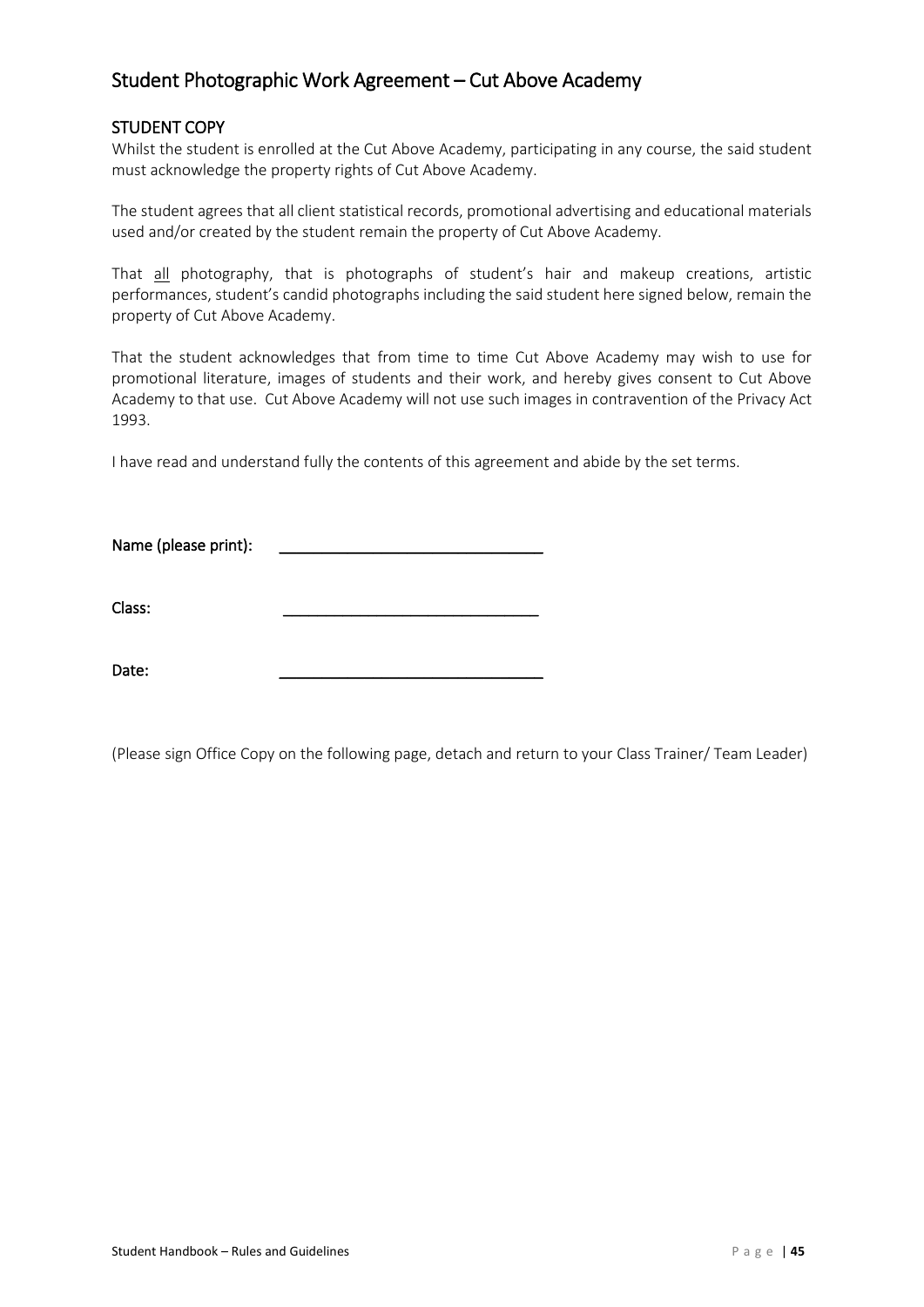# Student Photographic Work Agreement – Cut Above Academy

# <span id="page-52-0"></span>OFFICE COPY

Whilst the student is enrolled at the Cut Above Academy, participating in any course, the said student must acknowledge the property rights of Cut Above Academy.

The student agrees that all client statistical records, promotional advertising and educational materials used and/or created by the student remain the property of Cut Above Academy.

That all photography, that is photographs of student's hair and makeup creations, artistic performances, student's candid photographs including the said student here signed below, remain the property of Cut Above Academy.

That the student acknowledges that from time to time Cut Above Academy may wish to use for promotional literature, images of students and their work, and hereby gives consent to Cut Above Academy to that use. Cut Above Academy will not use such images in contravention of the Privacy Act 1993.

I have read and understand fully the contents of this agreement and abide by the set terms.

Name (please print):

Class: \_\_\_\_\_\_\_\_\_\_\_\_\_\_\_\_\_\_\_\_\_\_\_\_\_\_\_\_\_\_

Date: \_\_\_\_\_\_\_\_\_\_\_\_\_\_\_\_\_\_\_\_\_\_\_\_\_\_\_\_\_\_\_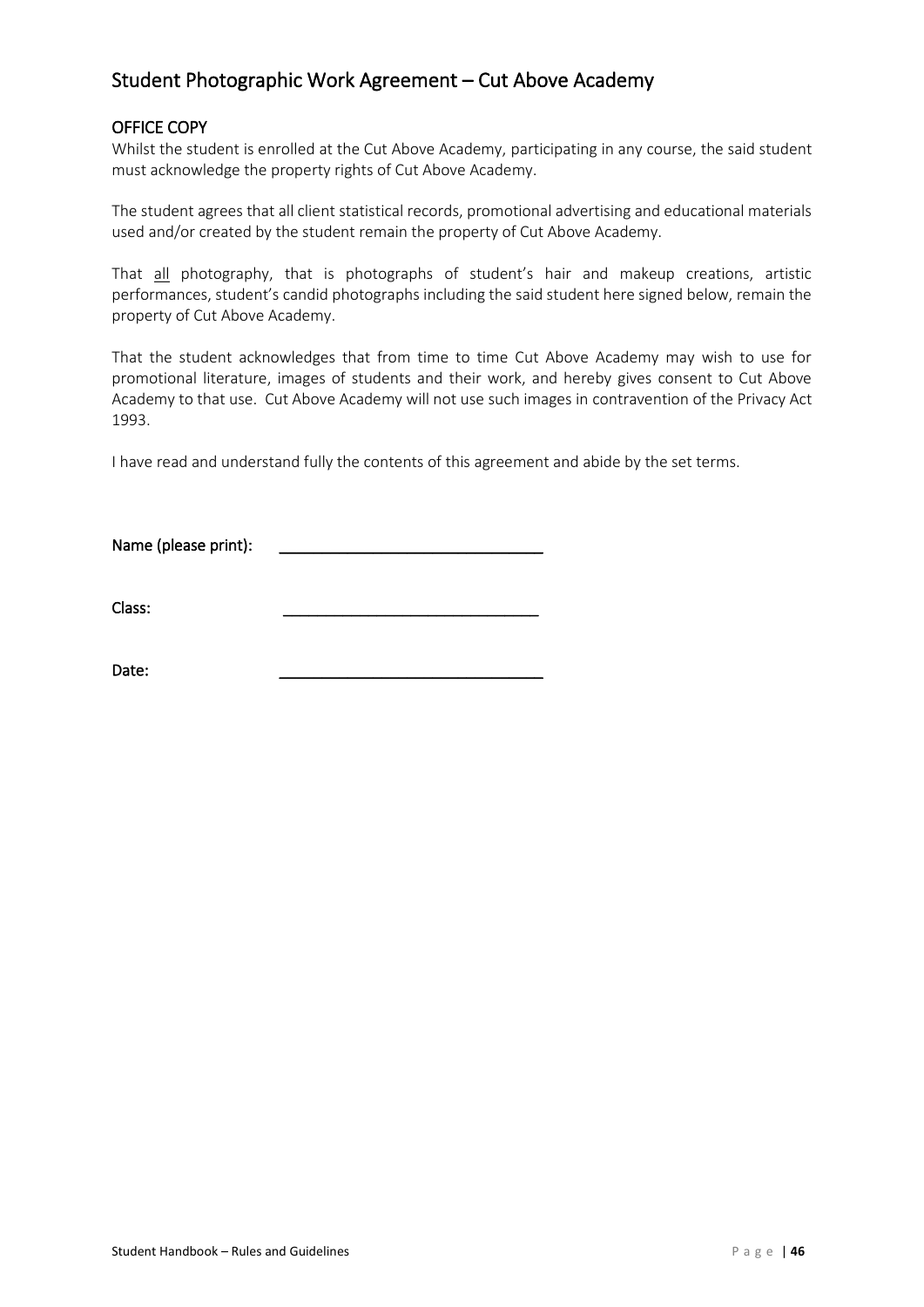# <span id="page-53-0"></span>Participation Agreement – Elite School of Beauty and Spa

# <span id="page-53-1"></span>STUDENT COPY

Requirements of participants in this supervised facial therapy, manicures and pedicures, waxing, makeup, tweezing, spray-tanning and massage will include: exposure of the body, underwear, other participants, removal of body hair using different waxing techniques. The purpose of this is to apply skills in a simulated environment. Any questions about this programme are encouraged, if you have any concerns or questions – please ask for further explanations.

I agree to participate at my own risk in these outlined programmes and will not hold Elite School of Beauty & Spa or any of the staff accountable for injuries or disabilities that I may sustain as a result of participation.

I have read this form and understand the attendant risks of my participation in these pursuits. Knowing these risks and having had the opportunity to ask questions (that have been answered to my satisfaction) I state the following;

I \_\_\_\_\_\_\_\_\_\_\_\_\_\_\_\_\_\_\_\_\_\_\_\_\_\_\_\_\_\_\_\_\_\_\_\_\_\_\_\_\_\_\_\_\_\_\_\_\_\_\_\_\_\_\_\_\_\_\_\_ (full name of participant) voluntarily consent to participate in the outlined programme run by Elite School of Beauty & Spa.

Signature:

Date: \_\_\_\_\_\_\_\_\_\_\_\_\_\_\_\_\_\_\_\_\_\_\_\_\_\_\_\_\_\_\_\_\_

(Please sign Office Copy on the following page, detach and return to your Class Trainer/ Team Leader)